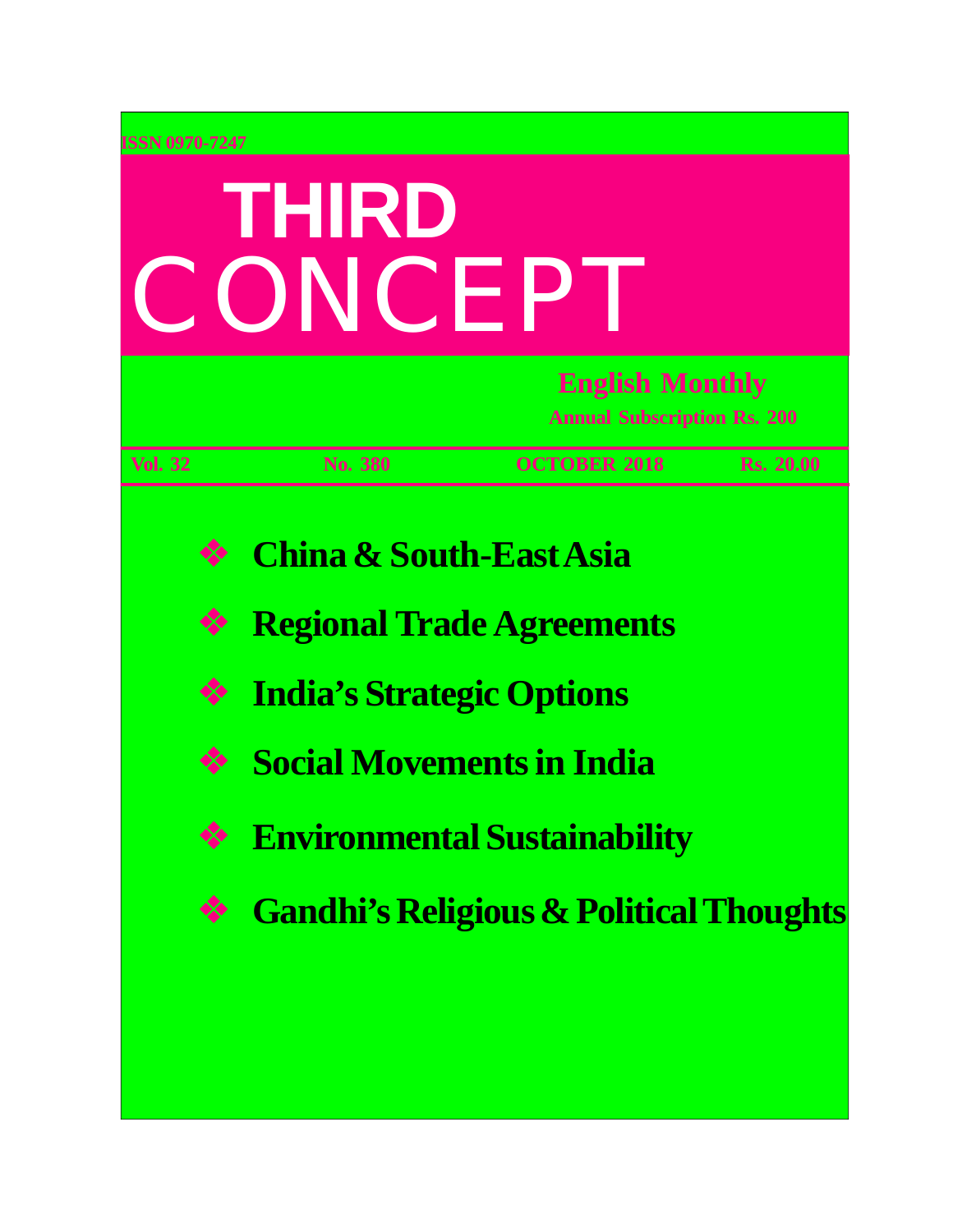### **EDITORIAL BOARD**

| Y.C. Simhadri, Professor (Retd),       | Vice-Chancellor, Banaras Hindu University, Andhra<br>University, Nagarjuna University, Patna University<br>(Two Terms), Member, University Grants<br>Commission Consultant, United Nations University,<br>Tokyo, UNESCO, Thailand Director, Institute of<br><b>Constitutional and Parliamentary Studies ICPS.</b> |
|----------------------------------------|-------------------------------------------------------------------------------------------------------------------------------------------------------------------------------------------------------------------------------------------------------------------------------------------------------------------|
| Eddie J. Girdner,                      | Izmir University, Izmir, Turkey.                                                                                                                                                                                                                                                                                  |
| Dr. Kalim Siddiqui,                    | Teaches International Economy, Department of<br>Accounting, Finance, and Economics, The Business<br>School, University of Huddersfield, Queensgate,<br>Huddersfield, UK.                                                                                                                                          |
| Vikram Soni, Professor (Retd),         | Jamia Millia Islamia, Centre for Theoretical Physics,<br>New Delhi.                                                                                                                                                                                                                                               |
| Dr. Sabahudin Hadzialic, Professor,    | Sarajevo, Bosnia and Herzegovina.                                                                                                                                                                                                                                                                                 |
| Dr. Rajkumar Singh, Professor, & Head, | University Department of Political Science, B.N.<br>Mandal University, West Campus, Post -Graduate<br>Centre, Saharsa. Bihar.                                                                                                                                                                                     |
| Sudhanshu Tripathi, Professor,         | Political Science, and Director (Inch) School of<br>Social sciences, U.P. Rajarshi Tandon Open<br>University, Allahabad, U.P.                                                                                                                                                                                     |
| Dr. Ritu Sapra, Associate Professor,   | Department of Commerce, Delhi School of<br>Economics, Delhi University, Delhi.                                                                                                                                                                                                                                    |
| Dr. Alok Kumar Gupta,                  | Associate Professor, Center for Political Studies,<br>Central University of South Bihar Gaya.                                                                                                                                                                                                                     |
| Dr. Pooran Koli, Associate Professor,  | Department of Chemistry, J.N.V. University, Jodhpur.                                                                                                                                                                                                                                                              |
| Nisar Ahmed I Mulla, Professor,        | Department of Commerce, Maulana Azad National<br>Urdu University, Hyderabad.                                                                                                                                                                                                                                      |

 $2^{\log_{10}}$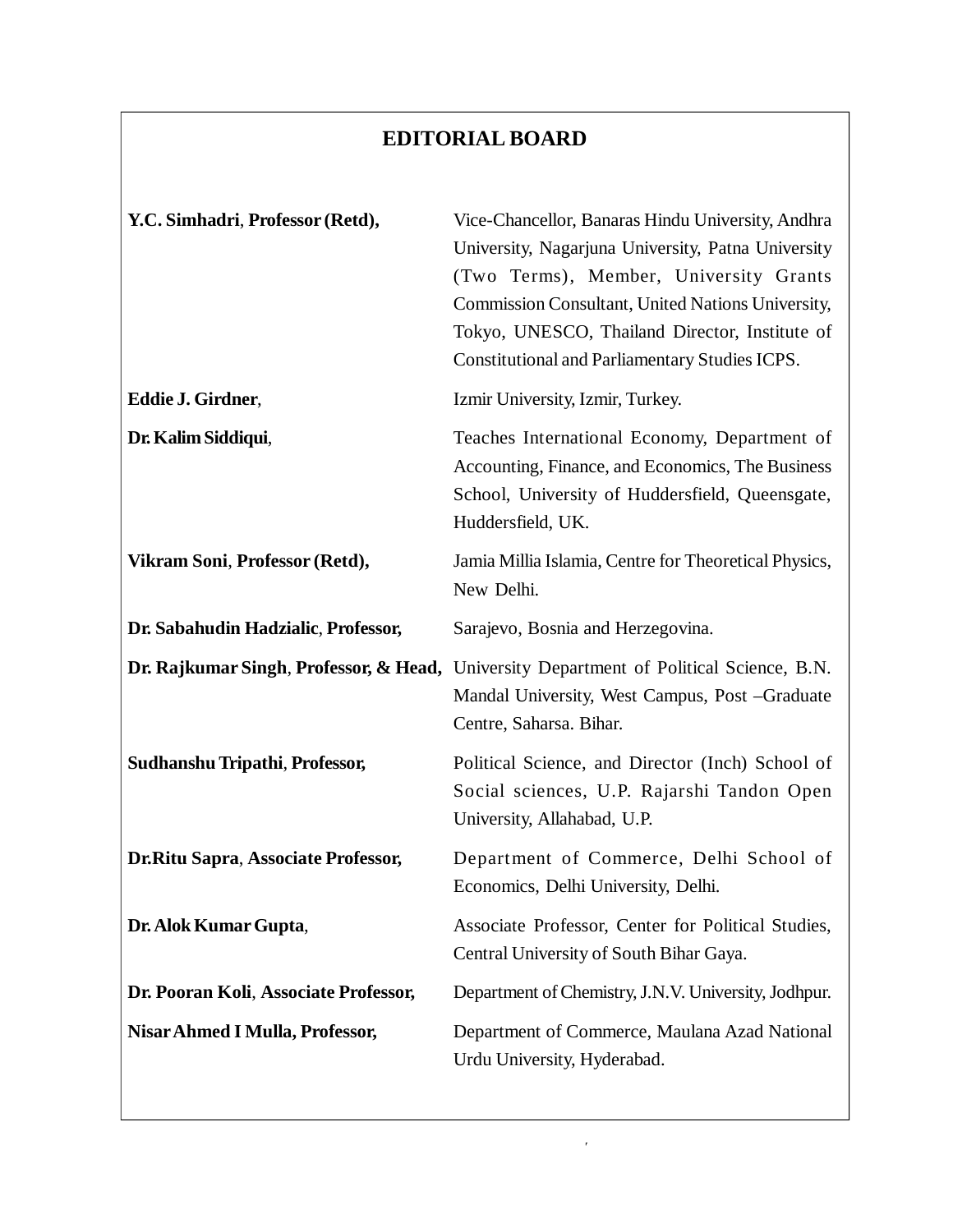

# **An International Journal of Ideas**

#### **Vol. 32 No. 380 OCTOBER 2018 Rs. 20. 00**

**Third Concept** aims at providing a platform where a meaningful exchange of ideas can take place among the people of the Third World. The attempt will be to communicate, debate and disseminate information, ideas and alternatives for the resolution of the common problems facing humankind. We welcome contributions from academics, journalists and even from those who may never have published anything before. The only requirement is a concern for and desire to understand and take the issue of our time. Contributions may be descriptive, analytical or theoretical. They may be in the form of original articles, reactions to previous contributions, or even a comment on a prevailing situation. All contributions, neatly typed in double space, may be addressed to:

| Editor                    | <b>Consulting Editor</b> |
|---------------------------|--------------------------|
| <b>Babuddin Khan</b>      | M. L. Sharma             |
| Deputy Editor             | Managing Editor          |
| Manoj K. Narula           | R. Prudhvi Raju          |
| <b>Business Executive</b> | <b>Art Director</b>      |
| <b>R.S.Rawat</b>          | <b>Purba Roy</b>         |

While the Editor accepts responsibility for the selection of materials to be published, individual authors are responsible for the facts, figures, and views in their articles. However, the Editor reserves the right to edit the articles for reasons of space and clarity.

**Published, Printed and Owned by** Babuddin Khan Third Concept LB - 39, Prakash Deep Building, 7, Tolstoy Marg, New Delhi-110 001. Ph : 23711092, 23712249, Fax No: 23711092. E-mail : [third.concept@rediffmail.com](mailto:third.concept@rediffmail.com) Website: [www.thirdconceptjournal.co.in](http://www.thirdconceptjournal.co.in) **THIRD CONCEPT NOW UGC APPROVED JOURNAL**

**Designed by**: **Pt. Tejpal**

Editorial

| Rupee's Free Fall |  |  |  |
|-------------------|--|--|--|
|-------------------|--|--|--|

 *B.K.*

China and SEA in Asia's Troubled Waters 7

 *Dhiana Puspitawati*

Regional Trade Agreements: Basic Issues 12

 *Sadhna*

India's Viable Strategic Options 17

 *Dr. Mohd. Younes Bhat*

Reformative Potential of Social Movements in India 23

*Dr. Deepan Das*

Gandhi's Religious and Political Thoughts 31

 *Dr. Kamna Jain*

Factors Affecting Carpentry Workers in Theni District 36

 *Dr. A. Kumar*

Fiscal Health of Cooperative Sugar Industries in Tamil Nadu 40

 *S.P. Karthik & Dr. A. Ramesh*

| Appraising CRM Practices in Private   |    |
|---------------------------------------|----|
| Sector Banks (Madurai)                | 47 |
| G. Saravanakumar & Dr. K. Karthikeyan |    |

Environmental Sustainability 57  *Ms. Jyoti Saini*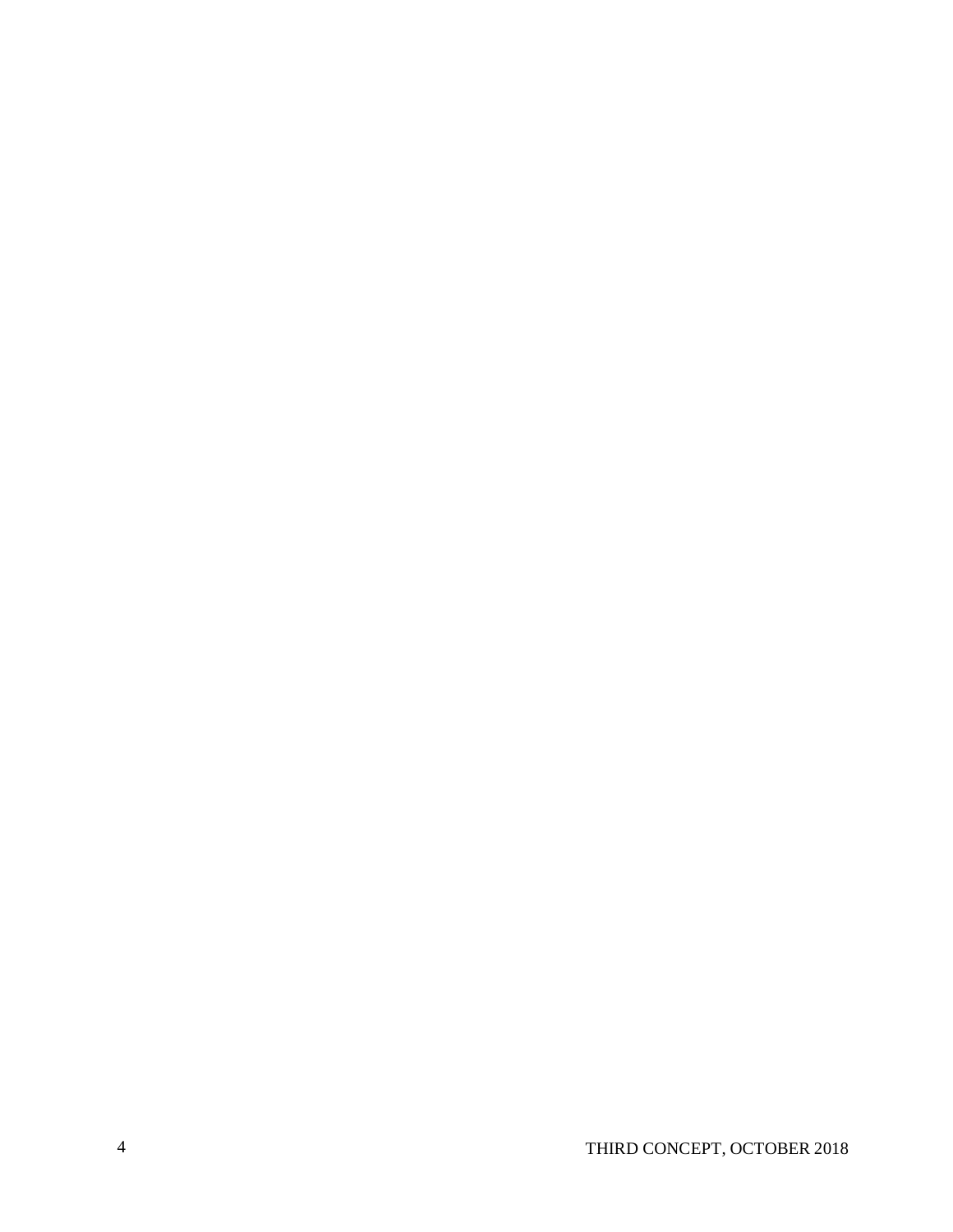## *Editorial*

# **Rupee's Free Fall**

Ontinuous free fall of the rupee in recent days does not bode well with the growing economy, both in short-term and long-term, especially at a time when the pace of growth is gathering momentum. Rupee's declining value vis ontinuous free fall of the rupee in recent days does not bode well with the growing economy, both in short-term and long-term, especially at a time when the pace of growth is gathering momentum. Rupee's declining value vis-à-vis US dollar is undoubtedly not a new phenomenon, plea that depreciation of the rupee vis-à-vis US dollar is less as compared to other currencies is no solace because fall in rupee has been worse among the Asian currencies. Some experts opine that at the time India attained independence, the value of one rupee was said to be equivalent to one dollar and over the decades, the rupee has been on a roller coaster ride and by September this year it has plunged to an all-time low of around 72 against one US dollar. Devaluation of rupee in 1966 recorded a depreciation of about 57 per cent, and again in 1991, rupee was devalued to 25.95 against a dollar in the wake of foreign exchange crisis. Asian financial crisis of the late 1990s further contributed to rupee depreciation when it reached a low of about 43 per US dollar.

Further sharp depreciation in rupee from 40 in end-March to 51 at end-March 2009 occurred in the wake of global financial slowdown. August-December 2011 again witnessed currency depreciation by about 17 per cent in the wake of the deepening Eurozone crisis. Factors like reversal in capital inflows, high CAD, deceleration in GDP rate coupled with high WPI inflation and large-scale deficit in 2013 pushed rupee to a historic low of 68.85 against the dollar. The then ruling dispensation was UPA at the fag end of its second term in power and it was bitterly criticized by BJP, then the main opposition party. A senior BJP leader had then tweeted: "The rupee has lost its value. The Prime Minister has lost his grace." The history of 2013 has been repeated in 2018 as far as free fall of the rupee is concerned and those who decried the UPA then are now in power and are engaged in straining every nerve to put up defence against depreciating rupee. Some analysts have attributed such a steep fall in rupee to external developments like rising crude oil prices, US-China trade spar, strengthening of the US dollar as a sequel to a robust economic recovery in the US followed by hike in interest rates in the US thereby making investments in the US more attractive thus resulting in outflow of funds from emerging markets, including India.

Some critics opine that a fall in the currency affects the common man in terms of hike in fuel prices, imported goods, and goods produced within the country with imported raw materials. Concurrently, a weak currency can also be catalyst for boosting exports, but export earnings cannot fill the gap created by imports in India's case. Current slide in the rupee may be good news for exporters because their products may become more competitive. Besides, individuals receiving funds from abroad stand to benefit. Also, the Indian software companies, which bill their clients in foreign currency, tend to gain too. Some experts disagree with the proposition that a falling rupee is an opportunity for boosting exports and point out that a weaker rupee vis-à-vis the US dollar is an effete and inadequate driver to boost exports because India's exports are more in sync with global imports or international demand trends rather than a weak currency.

-BK While arguing that some degree of depreciation in line with other international currencies is called for to keep India's exports strong, these experts also draw attention to declining trends in India's exports, especially in the ready-made garment sector and Washington's move of challenging India's export subsidy regime at the WTO, thereby making it cumbersome for the government to dole out more sops for exports and the net outcome is bleak prospects. Besides, GST-led interruptions, coupled with a weakening of major currencies across emerging economies, have constrained exporters' ability to benefit on a weaker rupee. Any further increase in crude prices and deterioration in US-China trade talks can further lead to fall in the rupee.

THIRD CONCEPT, OCTOBER 2018 5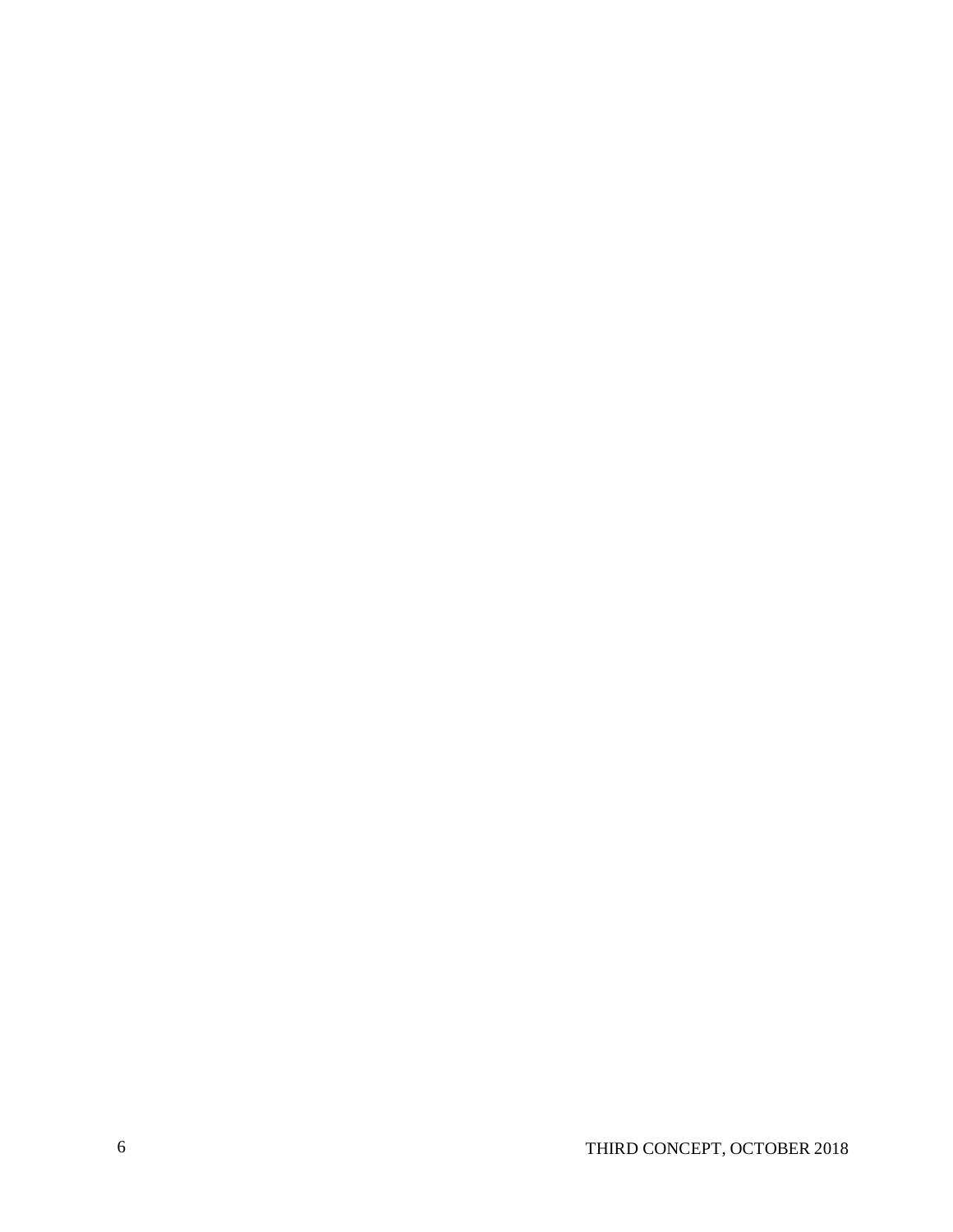# **China and the SEA in Asia's Troubled Waters**

Dhiana Puspitawati\*

[*The never-ending disputes over a semi-enclosed sea, the South-China Sea (SCS) culminated in the consensus between the Philippines and China in bringing the case before the Permanent Court of Arbitration (PCA). While the PCA under the United Nations Convention on the Law of the Sea 1982 (UNCLOS 1982) ruled in favor of the Philippines and declared that China's ninedash line claims are illegal, China has asserted that they will not obey the final award of the PCA. This paper seeks to analyze legal implications upon China's refusal on PCA's award to Indonesia's border security over the waters around Natuna Islands. It further proposes as to what should be done by Indonesia in anticipating both legal as well as political consequences of such assertive reaction taken by China.]*

**P** Friest To the PCA's award, Indonesian<br>President, Joko Widodo, commented on the<br>matter of the SCS disputes saying that<br>while Indonesia is located considerably near to rior to the PCA's award, Indonesian President, Joko Widodo, commented on the matter of the SCS disputes saying that the SCS, yet Indonesia does not have a direct interest in the SCS. However, recent development shows different position. During President Jokowi's visit to Natuna Islands recently, it was reminded that in 1996 China had recognized Natuna's waters as Indonesia's Exclusive Economic Zone (EEZ).

This paper has argued that while the SCS disputes so far does not have direct impact on Indonesia, yet, some areas of Indonesia's EEZ in Natuna Islands overlap with the China's nine-dash line. Since China has declared to refuse the award of PCA, Indonesia should make further legal and policy framework in implementing its sovereign rights over its EEZ in Natuna Islands. In addition to this, strong political assertion should also be taken in anticipating China's movement in the SCS through its nine-dash line claim.

Coastal State's claim over the ocean has been accommodated by the 1982 Law of the Sea Convention (LOSC) though a quid pro quo arrangement, that is something for something. While Coastal States are given certain degree of sovereignty over their surrounding oceans, yet other states' interests should also be respected, which include rights of navigation as well as ocean resources usage rights. While such arrangement can be seen as a 'package-deals' offered by the LOSC, however, in practice things would never be as easy as it could be.

Complication arising from LOSC's arrangement varies from geographical condition of both the coastal state and the ocean itself, to broader interests of other states, in this case user maritime states. In addition to this, the problem of maritime delimitation between adjacent states poses another problem.

A never-ending problem related to maritime delimitation as well as access to ocean resources, has been the issue of South-China Sea (SCS). The SCS is a semi-enclosed sea which is surrounded by at least eight States; China, Vietnam, Malaysia, Singapore, Indonesia, Brunei, the Philippines and Taiwan. Such geographic location has made SCS surrounded by the land territory of many states and thus the sovereignty as well as sovereign rights of the surrounding states upon the SCS became complicated. In addition to this, the SCS area consists of four islands, which include Pratas, Macclesfield Bank, Paracels and Spratlys.

Upon such geographical complexion, China declared its claim upon the SCS based on its

<sup>\*</sup> Scholar from Indonesia,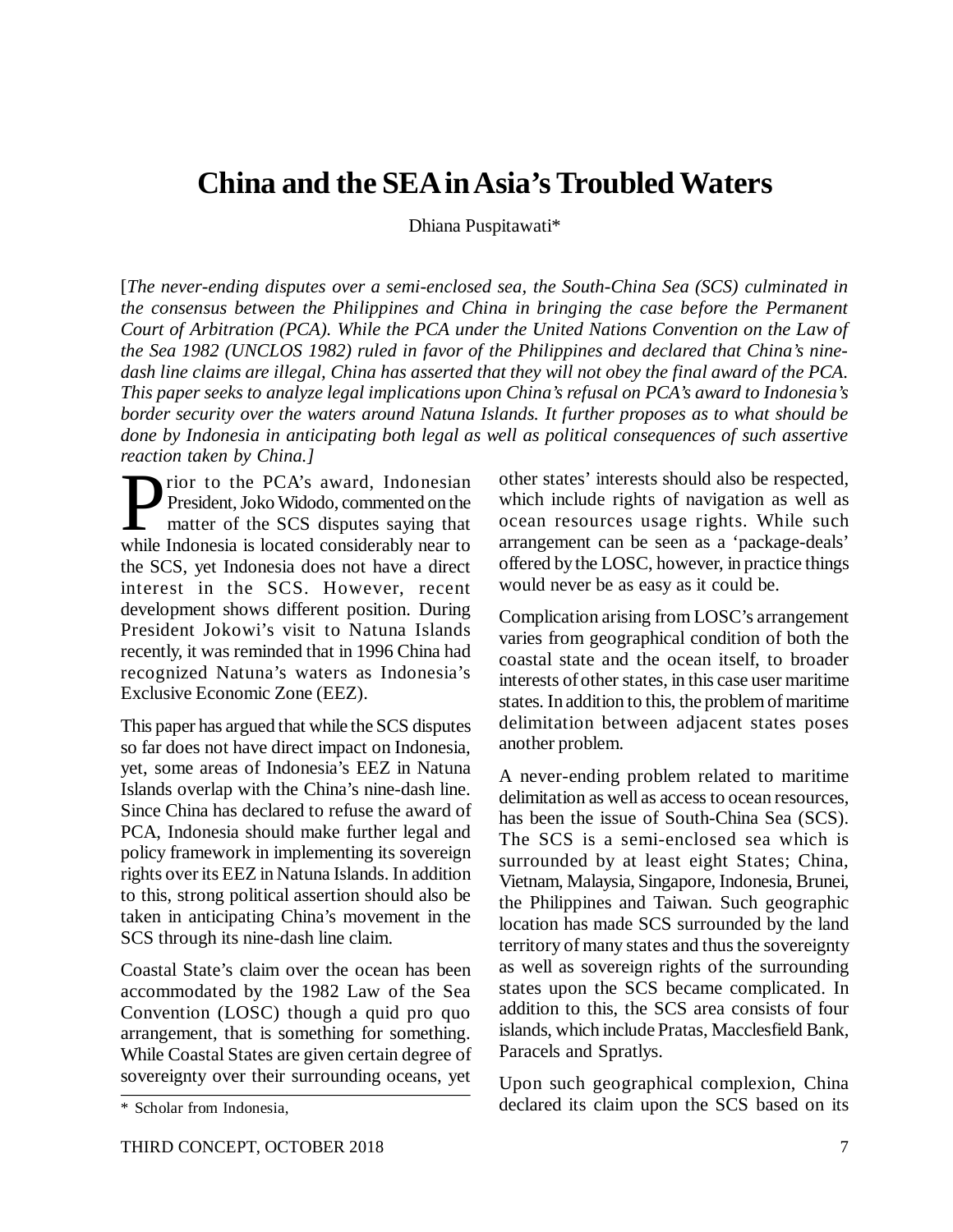map known as the nine-dashed lines which encircle almost the entire SCS and within which China claims are China's historical waters over which it has sovereignty. On the other hand, other littoral states are also claiming sovereignty over small islands in the SCS, namely, Vietnam claims the Spartly Island, while the Philippines and Brunei claims the Kalayan Island Group (KIG).

While the overlapping claims remain, in May 2009 China submitted a claim before the United Nations, claiming several islands, which include Spartly, Scarborough Soal, Paracel and others to be included within its territory based on the nine-dashed lines map, combined with occasional references to "historic waters." In April 2012, the Philippines Navy caught eight China's fishing vessels in Scarborough Soal waters, that is 220 km off-shore Philippines. It should be borne in mind that the Scarborough Soal is claimed by several states, namely China, the Philippines and Taiwan.

In January 2013, the Philippines submitted its objection to the China's nine-dashed lines to the Permanent Court of Arbitration demanding the cancelation of the nine-dashed line map proposed by China. The PCA ruled on the illegitimacy of China's claim, China has asserted that it would not participate in the proceeding and neither obey the final award of the PCA.

This paper seeks to analyze legal implications upon China's refusal on PCA's award to Indonesia's border security over the waters around Natuna Islands. It further proposes as to what should be done by Indonesia in anticipating both legal as well as political consequences of such assertive reaction taken by China.

#### **The Philippines vs. China before the PCIA**

While conflict between affected littoral states over the South-China Sea remains, in 2013 the Philippines brought the case before the Permanent Court of International Arbitration (PCIA). The dispute concerned was on the legal basis of maritime rights and entitlements in the South-China Sea, the status of certain geographic features in the South-China Sea and the lawfulness of certain actions taken by China in the South-China Sea.<sup>1</sup> In brief, basically there are four claims submitted by the Philippines before the PCA.<sup>2</sup>

Firstly, the Philippines seek advice from the PCA to solve existing disputes over the SCS regarding the rights to occupy the SCS, more specifically, asking PCA to declare that the rights to occupy the SCS should be based on the 1982 Law of the Sea Convention (LOSC) rather than based on 'historic rights. Secondly, the Philippines seek advice from PCA to solve maritime delimitation disputes over the Scarborough Shoal and certain resources in Spratly Islands, which has been claimed by both Philippines and China. Thirdly, the Philippines is asking the PCA to solve matter related to the validity of China's claim over the SCS.

The Philippines required PCA to deliver award that China has conducted wrong doing upon their actions, as follows:

- a. Intervening Philippines' rights in accordance with the LOSC with regard to fishing, navigation and other natural resources exploration and exploitation as well as the establishment of artificial islands;
- b. Has failed to save ocean environment by giving support to China's fishermen, who have caught the endangered species as well as the use of non-environmentally friendly fishing methods which lead to the destruction of coral reef ecosystem in the SCS; and
- c. Causing the damage on marine environment by the establishment of artificial islands as well as reclamation in the area of seven coral reef areas in Spratly Islands.

Fourth, that China has worsened the dispute by limiting Philippines' access to Marine Detachment in Second Thomas Shoal.

The SCS case between the Philippines and China, in fact involves various legal aspect. However, crucial aspect that is worthy to be discussed is the concept of 'historical rights' which has been used as legal basis by China in claiming its sovereignty over the SCS.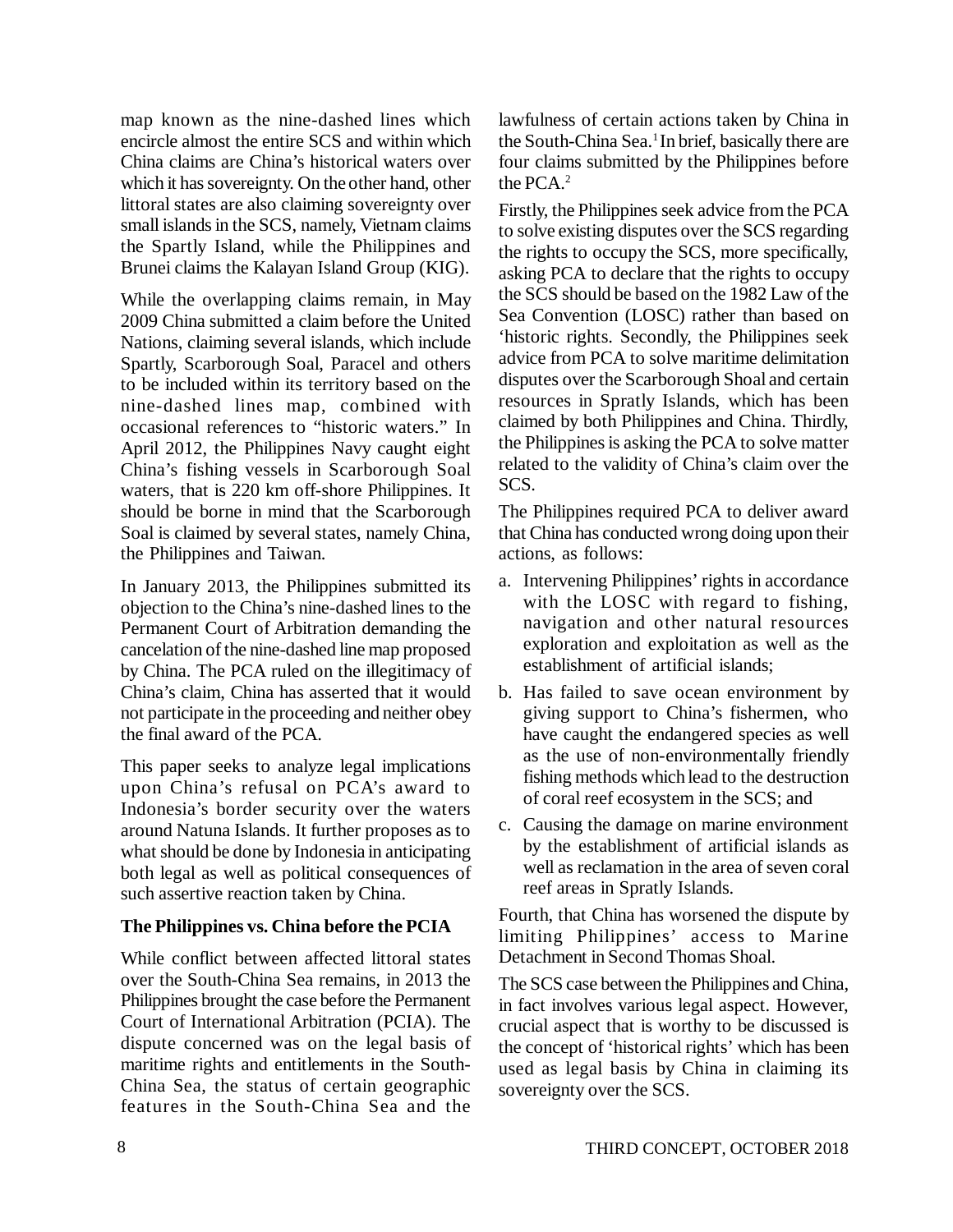As this turns out, PCA only used the LOSC as valid legal basis in deciding the case. PCA further stated that: "This arbitration concerned the role of historic rights and the number of maritime entitlements in the South China Sea, the status of certain maritime features and the maritime entitlements they are capable of generating, and the lawfulness of certain actions by China that were alleged by the Philippines to violate the Convention. In light of limitations on compulsory dispute settlement under the Convention, the Tribunal has emphasized that it does not rule on any question of sovereignty over land territory and does not delimit any boundary between the Parties"<sup>3</sup>.

In its decision, PCA was unanimously giving award to the Philippines and declared that "the Tribunal concluded that, to the extent China had historic rights to the waters of the South China Sea, such rights were extinguished to the extent they were incompatible with the exclusive economic zones provided for in the Convention<sup>4</sup>. While the award clearly stated that 'historical rights' were incompatible with LOSC, it is interesting to find out the origin of 'historic claim' as well as analyzing whether the term 'historic rights' and 'historic waters' ever exist within both LOSC and other customary international law of the sea.



Figure 1: China's nine-dashed lines covering vast majority of the SCS areas

#### **Legal Implication on China's refusal upon PCA Award**

Upon PCA award, Chinese Government insists on the position that it will not obey PCA Award due to its absence during the trial. This position was stated clearly by China through diplomatic notes titled "Position Paper of the Government of the People's Republic of China on the Matter of Jurisdiction in the South China Sea Arbitration Initiated by the Republic of Philippines" dated 7th December submitted before the court and Netherlands Government. In sum, the diplomatic notes declared as follows:

"It is the view of China that the Arbitral Tribunal manifestly has no jurisdiction over this arbitration, unilaterally initiated by the Philippines, with regard to disputes between China and the Philippines in the South China Sea."

Firstly, the essence of the subject-matter of the arbitration is the territorial sovereignty over the relevant maritime features in the South China Sea, which is beyond the scope of the Convention and is consequently not concerned with the interpretation or application of the Convention.

Secondly, there is an agreement between China and the Philippines to settle their disputes in the South China Sea by negotiations, as embodied in bilateral instruments and the DOC. Thus the unilateral initiation of the present arbitration by the Philippines has clearly violated international law.

Thirdly, even assuming that the subject-matter of the arbitration did concern the interpretation or application of the Convention, it has been excluded by the 2006 declaration filed by China under Article 298 of the Convention, due to its being an integral part of the dispute of maritime delimitation between the two States.

Fourthly, China has never accepted any compulsory procedures of the Convention with regard to the Philippines' claims for arbitration. The Arbitral Tribunal shall fully respect the right of the States Parties to the Convention to choose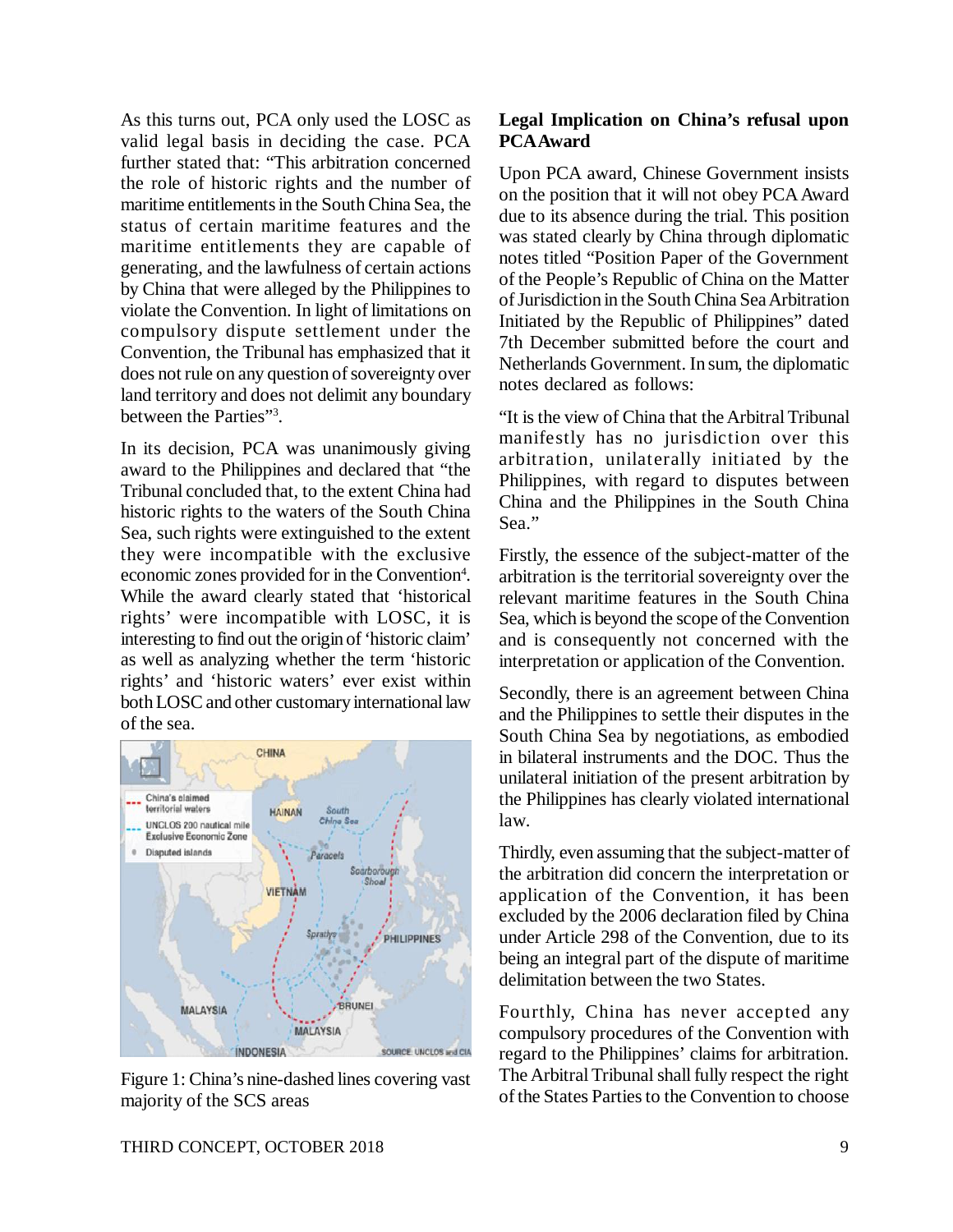the means of dispute settlement of their own accord, and exercise its competence to decide on its jurisdiction within the confines of the Convention. The initiation of the present arbitration by the Philippines is an abuse of the compulsory dispute settlement procedures under the Convention. There is a solid basis in international law for China's rejection of and non-participation in the present arbitration.

Furthermore, China added more statement, "[t]his shall by no means be interpreted as China's participation in the arbitral proceeding in any form." Upon such situation, Article 288 of the LOSC and Article 9 of LOSC's Annex VII provide:

- a. Article 288 of the Convention provides that "In the event of a dispute as to whether a court or tribunal has jurisdiction, the matter shall be settled by decision of that court or tribunal.
- b. Article 9 of Annex VII to the Convention provides that "If one of the parties to the dispute does not appear before the arbitral tribunal or fails to defend its case, the other party may request the tribunal to continue the proceedings and to make its award. Absence of a party or failure of a party to defend its case shall not constitute a bar to the proceedings. Before making its award, the arbitral tribunal must satisfy itself not only that it has jurisdiction over the dispute but also that the claim is well founded in fact and law."

It is clearly stated that in the situation whether the arbitral have competence in deciding certain case, the authority to decide is the arbitral itself and not the parties. In addition to this, in the absence of one party in the dispute, another party have the right to ask the arbitral to continue the proceeding. Thus, it is submitted that the absence of one party cannot prevent the proceeding to be continued. On the awards on jurisdiction, PCA considered the application of Article 281 and 282 of the LOSC, which allow a state to apply other dispute resolution method outside the LOSC, if the parties agreed to. Article 281 and 282 of the LOSC read:

"If the States Parties which are parties to a dispute concerning the interpretation or application of this Convention have agreed to seek settlement of the dispute by a peaceful means of their own choice, the procedures provided for in this Part apply only where no settlement has been reached by recourse to such means and the agreement between the parties does not exclude any further procedure.

If the States Parties which are parties to a dispute concerning the interpretation or application of this Convention have agreed, through a general, regional or bilateral agreement or otherwise, that such dispute shall, at the request of any party to the dispute, be submitted to a procedure that entails a binding decision, that procedure shall apply in lieu of the procedures provided for in this Part, unless the parties to the dispute otherwise agree."

PCA considered the application of Article 281 and 282 upon the following documents to find out whether both parties have agreed on other dispute resolution method; (a) the 2002 China– ASEAN Declaration on the Conduct of Parties in the South China Sea (the "DOC"), (b) a series of joint statements issued by the Philippines and China referring to the resolution of disputes through negotiations, (c) the Treaty of Amity and Cooperation in Southeast Asia, and (d) the Convention on Biological Diversity (the "CBD").

Nevertheless, PCA refused China's argument which stated that the Document of Conduct (DOC) agreed between ASEAN and China was a political agreement and did not intend to be a binding agreement which is applicable in disputes resolution method. Since the DOC is silent on the binding settlement mechanism, and does not exclude any other dispute resolution method, it is argued that PCA can decide the basis of Article 281 and 282 of the LOSC. PCA also finds out the same conclusion relating to Joint Statement mentioned in China Diplomatic Notes.

In relation to the Treaty of Amity and Cooperation in Southeast Asia and the CBD, PCA declared that while both agreements bind parties in the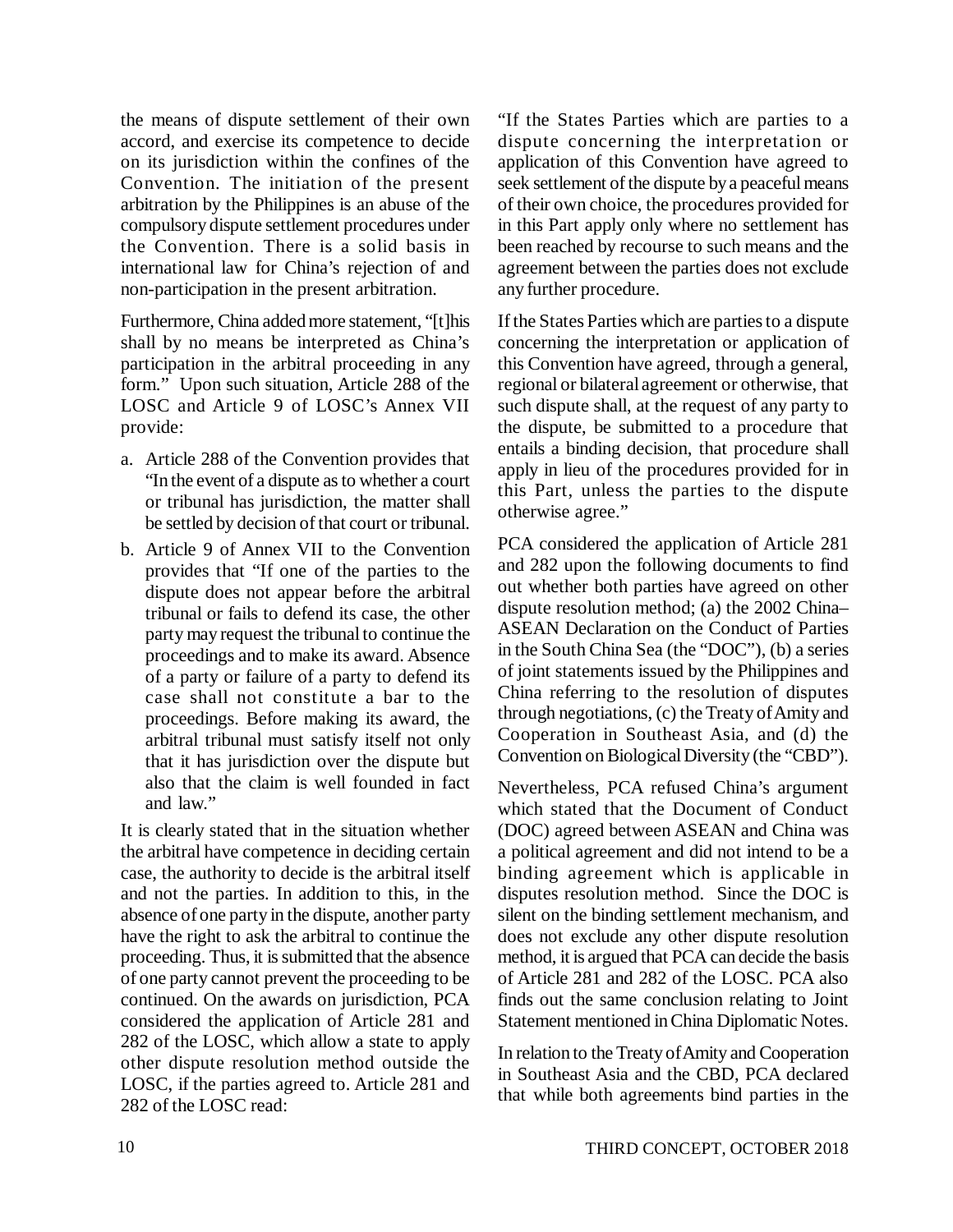dispute's resolution chosen by the parties, there is no binding mechanism within the agreement whatsoever. To conclude, there is nothing in those agreements that prevents the Philippines to bring the case before the PCA.

As this turned out, PCA rewarded the Philippines and declared that China's claim over the SCS with its nine-dashed lines as illegal and found China to be guilty of conducting illegal maritime activities inside the Philippines' exclusive economic zone. Upon such award, as stated, China refused to apply the award in any case. Furthermore, instead of moving away from the disputed area, Chinese military and non-military vessels have regularly undertaken activities to strengthen their de facto control of the area. China seems to undertake the passive assertiveness over the area and avoiding assertive action which could lead to incident, while also expanding its movement in the SCS.

This condition brings several legal implications to the neighboring adjacent states surrounding the SCS, especially to ASEAN's member states. This includes an increase of China's maritime power within the South Asia region, which also affect the South-East Region. In addition to this, it is assumed that China will strengthen its domestic law in claiming several areas in the SCS. This way, a potent dispute may arise between China and other claimant states, in particular ASEAN's member states.

China's aggressive response to the PCA's award might also bring further legal implication for lessaffected state like Indonesia. While the SCS dispute does not directly affect Indonesia at the moment, however, it might affect in the near future. As an archipelagic state, Indonesia is entitled to draw archipelagic baselines connecting the outermost point of its outermost islands. Despite the fact that Indonesia does not claim any of the disputed islands located in the SCS, Indonesian has an outer island group, the Natuna Islands, which are adjacent to the SCS. These Islands are used as Indonesian basepoints.

Due to Indonesia's sovereignty over the Natuna Islands, consequently Indonesia has the rights over certain areas of waters measuring from Natuna's baselines in accordance with international law. From this baseline, Indonesia is also entitled to various maritime zones established by the LOSC. This results in the fact that Indonesia has to share such ocean with neighboring states which are also claimant states in the SCS dispute, namely Malaysia and Vietnam. While agreement has been reached over delineating the continental shelf between states, Exclusive Economic Zones (EEZ) delimitation remains unsolved. If China strengthen its ninedashed line claim and keeps asserting its military power within the area, it is possible that China and Indonesia involve in a disagreement on maritime delimitation around Natuna Islands.

#### **Conclusion**

Prior to the PCA's award, Indonesian President, Joko Widodo, commented on the matter of the SCS disputes saying that while Indonesia is located considerably near to the SCS, yet Indonesia does not have a direct interest in the SCS. However, recent development shows different position. During President Jokowi's visit to Natuna Islands recently, it was reminded that in 1996 China had recognized Natuna's waters as Indonesia's Exclusive Economic Zone (EEZ).

This paper argued that while the SCS disputes so far do not have direct impact on Indonesia, yet, some areas of Indonesia's EEZ in Natuna Islands overlap with the China's nine-dash line. Since China has declared to refuse the award of PCA, Indonesia should make further legal and policy framework in implementing its sovereign rights over its EEZ in Natuna Islands. In addition to this strong, political assertion should also be taken in anticipating China's movement in the SCS through its nine-dash line claim.

#### **Notes**

1. See further PCA Case Number 2013-19 in the Matter of the South-China Sea Arbitration before the Arbitral Tribunal Constituted Under Annex VII to the 1982 United Nations Convention on the Law of the Sea between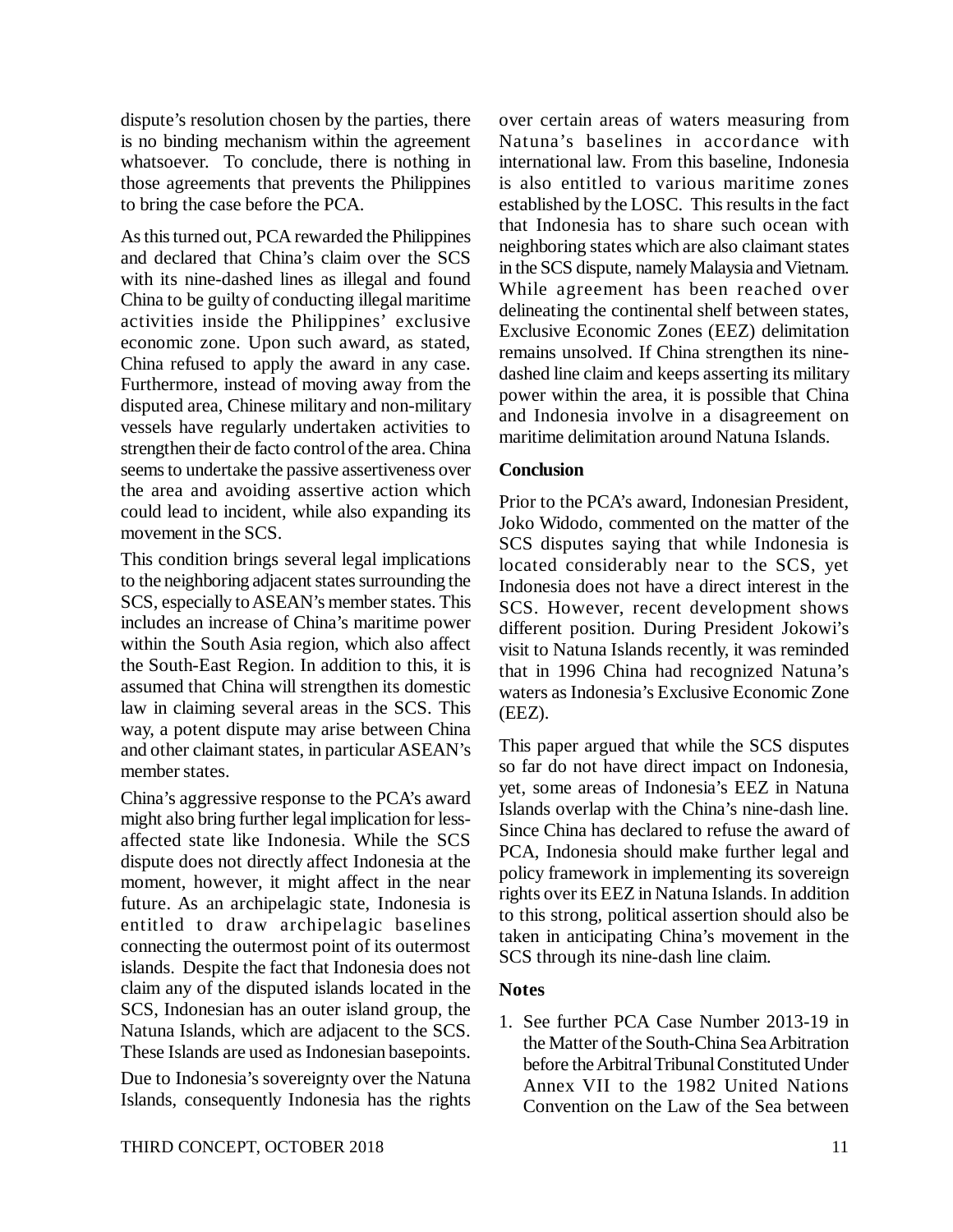the Philippines and the People Republic of China, available on-line at https://pcacpa.org/wp-content/uploads/sites/175/2016/ 07/PH-CN-20160712-Award.pdf, accessed on 4 May 2017 at 9:56 am.

2. Read further Kristiyanto, Kristiyanto, Puspitawati, Dhiana dan Ardhiansyah, Agis, *Konsep Historical Rights dalam Sengketa Laut Tiongkok Selatan berdasarkan Putusan PCA Case Number 2013-19 in the Matter of the South China Sea Arbitration between the*

*Philippines and China*, Final Essay, Law Faculty, Brawijaya University, 2017.

- 3. Press Release Permanent Court of Arbitration tertanggal 12 July 2016 which giving unanimous award to the Philippines over the SCS disputes.
- 4. References to the LOSC, see further <http://> thediplomat.com/2016/07/internationalco ur t - issu es- u nanimo us - awa r d- inphilippines-v-china-case-on-south-china-sea/ , accessed on 30 November 2016



# **Regional Trade Agreements: Basic Issues**

#### Sadhna\*

*[In this article, an attempt has been made to highlight the reasons behind proliferation of regional trade agreements (RTAs) and provisions made by World Trade Organization (WTO) to control diversion of trade through this route. It also defines RTAs and its levels of integration. One of the most striking developments in the world trading system since 1990s is a surge in RTAs due to dissatisfaction and uncertain outcomes of WTO rounds. At the early stage, these blocs are considered as complement to WTO but later on substitute of it. Diversion of trade through route diversion and violate Most Favoured Nation (MFN) of WTO clause has become a big problem for WTO. In order to overcome this problem, WTO formed three provisions i.e. GATT Article-XXIV, GATS Article-V and Enabling Clause. Today, RTAs are considered as engine of economic growth and welfare, help to integrate countries and promote intra-extra regional trade*.]

Since the 1990s, the world has witnessed<br>
with rise in the numbers of regional trade<br>
agreements (RTAs). There has not only<br>
been steady increase in the number of RTAs but with rise in the numbers of regional trade agreements (RTAs). There has not only been steady increase in the number of RTAs, but also the trend has been consistent.<sup>1</sup> By 2018, around 669 regional trade agreements are notified to GATT/WTO; and of these about 455 are in force.<sup>2</sup> Diversion of trade through this route has also become a cause of concern for WTO. It is in this contest, the present paper attempts to highlight the reasons behind this spurt in RTAs and provisions made by WTO to stop this diversion of trade through RTAs. It also broadly defines RTAs and its level of integration.

Economic cooperation at regional level began to appear in different parts of the world and changed the world trade landscape since the 1990s.<sup>3</sup> There has been consistent surge in the number of RTAs. The surge in RTAs is because of many socio-economic, geo-political, strategic and security considerations. Regionalism is an easier alternative because large number of participants in multilateral trade negotiations reduces cost of non-cooperation and creates rigidity in the system (Krugman, 1993). The slow progress of WTO trade negotiations has forced developing countries to interact at regional level (Bhagwati, 1993).

Issues such as trade in goods, services, investment, environment and labour standards, intellectual property rights, removal of trade barriers etc. that have become complicated to solve at multilateral level can be effectively negotiated and solved at regional level

<sup>\*</sup> Dept of Evening Studies, Panjab University, Chandigarh.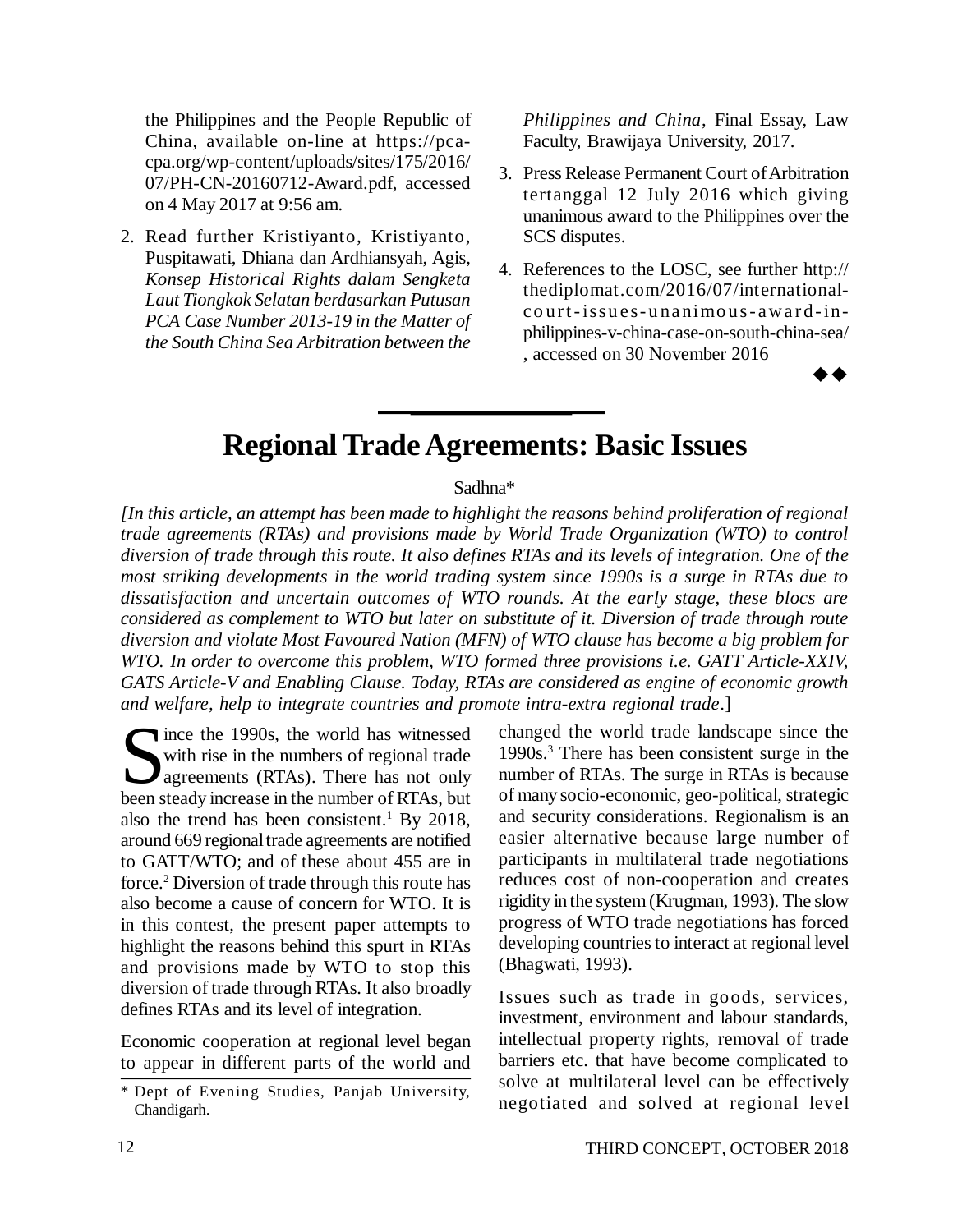(Krugman, 1993). Most of the promises of Uruguay Round (1986-94) to expand global trade have not materialized in practice. Developing countries have not gained any meaningful increase in market access in the key areas in which they have comparative advantage such as textile, agriculture and services.

Declining industrial tariff, trickier implementation of Trade Related Intellectual Property Rights (TRIPs) and removal of all Quantitative Restrictions (QRs) harmed the industrial sectors of these economies and also dominance of developed countries in decision making process forced them to move towards regionalism (Baldwin, 1997). Protectionism and lack of willingness among developed countries to provide market access on multilateral basis has prompted developing countries to look for regional alternatives.

Bhagwati (1993), Panagariya (1996) and Bergsten (1996) believed that USA's transformation from a supporter of multilateralism to a follower of regionalism is another major reason behind this growth of regionalism since 1990.<sup>4</sup> Because of frustration, dissatisfaction, uncertain outcomes of the GATT/ Uruguay Round negotiations and other factors, regional trade agreements mushroomed in different parts of the world.

#### **WTO Provisions for RTAs**

This growing trend of RTAs has become a prominent feature of international trade. Almost all countries are members of at least one RTA. Commenting on this trend, WTO Annual Report (2003) notes that: "The rapid growth in regional trade initiatives began a decade or so ago and seems to have developed into a headlong race; virtually every WTO member is today further on the RTA track as part of its trade strategy, increasingly for defensive sense, to protect market access…. The proliferation of RTAs, especially as their scope broadens to include policy areas not regulated multilaterally, increase the risks of inconsistence in the rules and procedures among RTAs themselves, and between RTAs and multilateral framework. This is likely to give rise to regulatory confusion, distortion of regional markets, and severe implementation problems, especially where there are overlapping RTA".<sup>5</sup>

When a country becomes a member of any regional bloc, it strengthens its ties among the members by granting tariff concessions for and elimination of protectionist barriers that lead to increase movements of goods and services among members at the cost of non-members. In other words, it is diversion from Most Favoured Nation (MFN)<sup>6</sup> clause the soul of the whole philosophy of WTO. However, initially WTO encouraged the growth of RTA as a complement to it. But, the high proliferation of RTAs in global environment and diversion of trade through this route is increasingly become a cause of concern for WTO. The WTO annual report 2003 expressed a deep concern about this latest development and comments:

"RTAs can complement the multilateral trading system, help to build and strengthen it. But by their very nature RTAs are discriminatory; they are a departure from the MFN principle, a cornerstone of the multilateral trading system. Their effects on general trade liberalisation and economic growth are not clear given that the regional economic impact of RTAs is ex-ante inherently ambiguous".<sup>7</sup> In order to put check on potential trade diversion (i.e. to foster higher economic ties among some members, without hurting others), WTO mentioned three provisions i.e. GATT Article XXIV, GATS (General Agreement on Trade in Service) Article V and Enabling Clause under which regional trade agreements can be set up.

General Agreement on Trade and Tariff (GATT) Article XXIV: It imposes two conditions on trading bloc. First, it allows the creation of custom union and free trade agreement on the precondition that it will facilitate trade; duties and other trade barriers must be eliminated over a period, normally not exceeding 10 years. The purpose of this condition is to ensure that a trading bloc is not used to merely circumvent the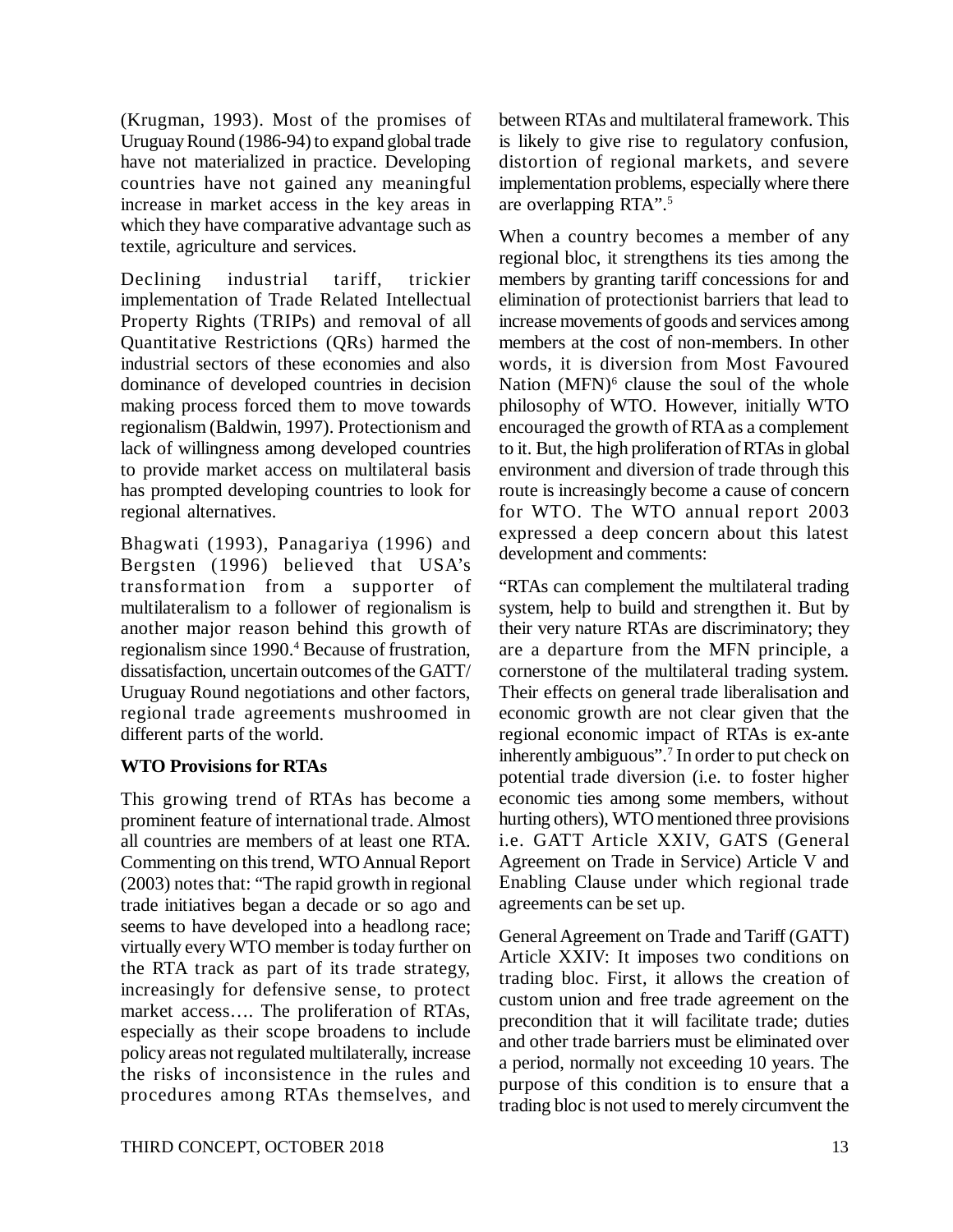MFN clause. The second requirement is that the common external tariffs levied after forming bloc must not be higher than the average level of tariffs that existed in the member countries before the bloc was formed. These cannot be re-imposed (Gupta, 2002). Non-member should not find trade with group more restrictive than before the group was formed.

General Agreement on Trade in Service (GATS) Article V: It covers the formation of economic integration in the area of trade in services. It requires that services exporters from nonmember countries, who were engaged in substantive business in an RTA territory in the pre-bloc formation period, must receive a treatment equivalent to bloc-members.

Enabling Clause: (November 28, 1979 decision on differential and more favourable treatment, reciprocity and fuller participation of developing countries) it permits the formation of preferential trade arrangement (PTA) among the developing countries. Contracting parties (developed countries) may give differential and more favourable treatment to developing countries, without giving such treatment to other contracting parties. This clause is basically designed to facilitate and promote trade of developing countries and not to raise trade barriers to or create undue difficulties for the trade of any other contracting parties. A notification of the formation of regional trade agreement has to be given to world trade organisation (James, 2006).

With a view to ensure that regional trade agreements (RTAs) which are notified to WTO, consistent with WTO rules i.e. GATT Article XXIV, GATS Article V, and Enabling Clause, the WTO set up the Committee on Regional Trade Agreement (CRTA) in February 1996. The CRTA is charged to make recommendations on the reporting requirements for each type of agreement to develop procedure to facilitate and improve the examination process and to consider the systematic implication of regional agreements (Gupta, 2002).

### **Regional Trade Agreements: A Detailed Overview**

A regional trade agreement is an economic agreement between two or more nations to facilitate trade among member countries by reducing tariff and Non-Tariff Barriers (NTBs) on selected products. These agreements could be mutually beneficial to both countries, liberalise trade and set higher benchmarks for the multilateralism. The main objectives of such blocs are:

- 1. To facilitate trade among member countries by reducing tariff and NTBs on selected products,
- 2. To promote economic cooperation among countries,
- 3. To enable the countries concerned to achieve international competition in the current era of globalisation and
- 4. To build a sense of security in order to develop political harmony within a region.

At the San Francisco Conference in 1945, the Egyptian delegation introduced an amendment to the draft text of the United Nations Charter to limit the term "regional arrangements" by definition to "organisation of a permanent nature grouping in a given geographical area several countries, which by reason of their proximity, community of interests or cultural, linguistic, historical, or spiritual affinities, make themselves jointly responsible for the peaceful settlement of any disputes, which may arise between them and for the maintenance of peace and security in their region, as well as for safeguarding of their interests and the development of their economic and cultural relations".<sup>8</sup>

E.N.van. Kleffens (1949), former Dutch Ambassador to the United States formulated this definition of regional trade agreement: ".....a regional arrangement or pact is a voluntary association of sovereign states within a certain area or having common interests in that area for a joint purpose, which should not be of an offensive nature, in relation to that areas". Alan Winter defined that "RTAs are like street gangs: you may not like them, but if they are in your neighbourhood, it is safer to be in one".9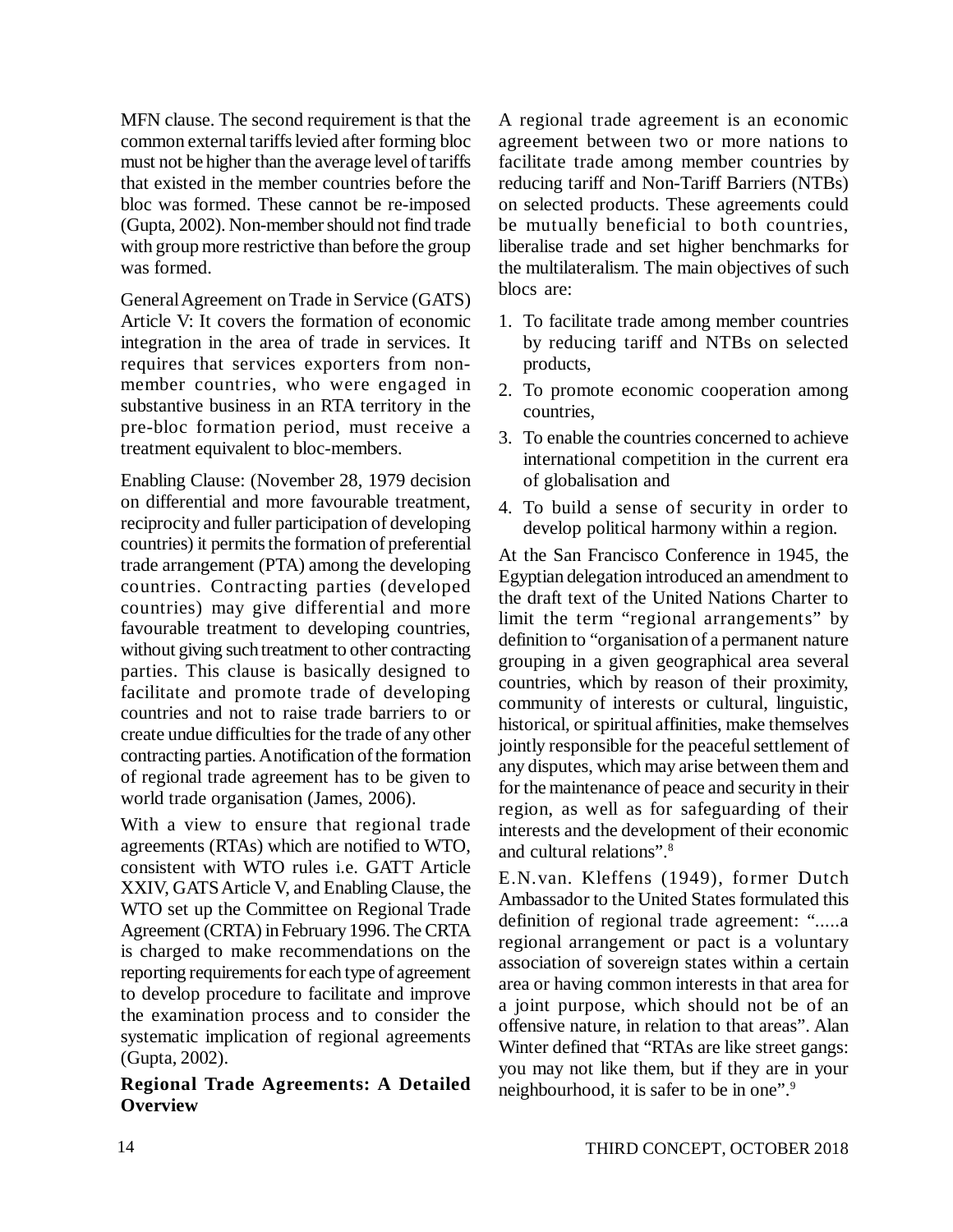According to World Trade Organisation (WTO), "regional trade agreements (RTAs) have both a more general and a more specific meaning: more general, because RTAs may be arrangements concluded between countries not necessary belonging to the same geographical region; more specific, because of the WTO provisions, which relate specifically to conditions of preferential trade liberalisation with RTAs".<sup>10</sup> Bhagwati (1992) defined "regionalism is as the preferential trade agreement among a subset of nations". According to Venables (2001), "Regional integration is grouping of countries formed with the objectives of reducing trade barriers between the members".

According to Economic Commission for Latin America and the Caribbean (ECLAC) (1994) and Reynolds *et al.* (1994), "Regional economic agreements are as intermediate steps in the process of integration into the world economy. That is, in order to gain the strength, necessary to compete at the global level, neighbouring countries must first build trade with each other. The reduction of both policy and natural barriers to intra-regional trade decreases transaction costs, increasing levels of investment". Regional Trade Agreements (RTAs) are virtual agreements between states which aim to increase economic integration and reduce barriers to trade. Almost all states are part of at least one RTA. These states will 'huddle together' into an international community on the basis of these agreements, resulting in the increased movement of goods, services, people and capital between them.<sup>11</sup>

"Regional integration has been defined as the process through which national states voluntarily mingle, merge and mix with their neighbours so as to lose the factual attributes of sovereignty while acquiring new techniques for resolving conflicts among themselves" (Haas, 1971). De Lombaerde and Langenhove (2007) describe "regional integration as a worldwide phenomenon of territorial systems that increases the interactions between their components and creates new forms of organisation, co-existing with traditional forms of state-led organisation at the national level". Regional integration/RTAs are of different forms as depend on the degree of integration. They are classified as:

- 1. Preferential Trade Agreement (PTA): PTA forms the first tier of arrangement, in which member countries lower trade barriers on goods for each other in comparison to nonmembers e.g. South Asian Preferential Trade Agreement (SAPTA), India-Common Market of Southern America (Mercosur) Preferential Trade Agreement, etc.
- 2. Free Trade Agreement (FTA): FTA that allows free trade among member countries by removing all trade barriers and has given full authority to maintain and regulate their own trade policy with non-member countries e.g. ASEAN Free Trade Agreement (AFTA), South Asian Free Trade Agreement (SAFTA), Central European Free Trade Agreement, etc.
- 3. Custom Union (CU): CU provides deeper integration than free trade agreement because in it member countries have to follow a Common External Trade (CET) policy on goods imported from non-member countries e.g. South African Custom Union (SACU), Central American Custom Union (CACU), Economic Community of West African State (ECOWAS) Custom Union, etc.
- 4. Common Market: Common market is like custom union but has additional feature that makes its deeper integration than custom union i.e. free movement of factors of production (labour and capital) among member countries e.g. Central American Common Market (CACM), Common Market of Eastern and Southern Africa (COMESA) etc.
- 5. Economic Union: Apart from satisfying the conditions of the common market, the economic union achieves some degree of harmonisation of the economic policies of the member countries that include commercial policy, monetary policy, fiscal policy, exchange rate policy, taxation policy, etc. It attempts to adopt a single currency e.g. European Union (EU), etc. (Salvatore, 2003).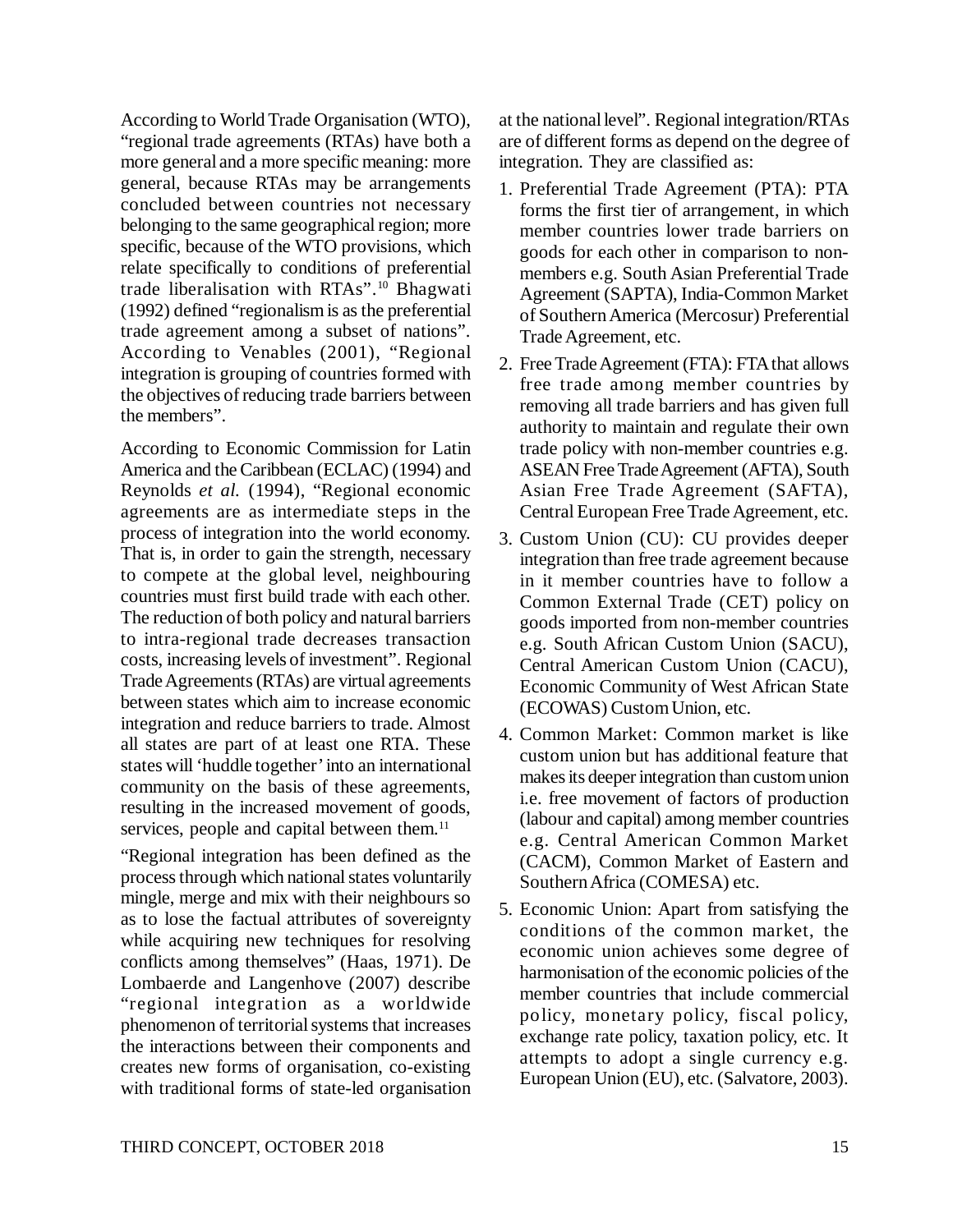#### **Conclusion**

RTAs are formed to boost trade, enhance the level of economic cooperation and welfare of the people. In recent past, RTAs have spread rapidly throughout the world since early 1990s. This trend has become most popular form of reciprocal of liberalisation. RTAs continue to increase at increasing rate. Countries want to become a member of at least one bloc because of WTO's discriminative behaviour. After increase in the number of RTA, trade is diverted through this route. In order to stop this diversion, three provisions are made by WTO that are in favour and beneficial for underdeveloped countries. Now, these blocs are considered as pump priming for economic growth and development, help to raise the standard of living by availability of goods at cheaper rate, boost trade and enhance the level of integration among members. Overall, RTAs are beneficial for all countries.

### **References**

- 1. Baldwin, R.E. (1997). The Causes of Regionalism, *World Economy,* 20(7): 865- 88.
- 2. Bergsten, C.F. (1996). Competitive Liberalization and Global Free Trade: A Vision for the Early 21st Century, *Asia-Pacific Working Paper Series No.* 96(15): Washington, Institute for International Economics.
- 3. Bhagwati, J. (1992). Regionalism versus Multilateralism, *The World Economy,* 15(5): 535-555.
- 4. Bhagwati, J. (1993). *Regionalism and Multilateralism: An Overview,* In *New Dimensions in Regional Integration*, Cambridge, ed. by de Melo J. and Panagariya, A. University Press, Cambridge.
- 5. De Lombaerde, P. and Langenhove, L. V. (2007). Regional Integration, Poverty and Social Policy, *Global Social Policy* 7 (3): 377-383.
- 6. ECLAC (Economic Commission for Latin America and the Caribbean). 1994. Open

Regionalism in Latin America and the Caribbean. Santiago: ECLAC.

- 7. Gupta, A. (2002). *SAARC: SAPTA to SAFTA*, Shipra Publisher.
- 8. Haas, E. B. (1971). *The Study of Regional Integration: Reflections on the Joy and Anguish of Pretheorizing*, In Regional Integration: Theory and Research ed. by Leon N. L. and Stuart A. S., Cambridge, MA: Harvard University Press, p. 3-44.
- 9. James, W. (2006). Rules of Origin in emerging Asia-Pacific Preferential Trade Agreements: Will PTAs Promote Trade and Development? *Asia-Pacific Research and Training Network on Trade*, Working Paper Series No. 16: 1-37.
- 10.Krugman, P. (1993). *Regionalism versus Multilateralism: Analytical Notes,* In *New Dimensions in Regional Integration,* ed. by de Melo J. and Panagariya, A., CUP, Cambridge.
- 11.Kleffens, E.N.van, (1949), Regionalism and Political Pacts, *The American Journal of International Law*, 43(4): 666-678.
- 12.Panagariya, A. (1996). The Free Trade Area of the Americas: Good for Latin America? *World Economy,* 19(5): 485-515.
- 13.Reynolds, C. W., Francisco T. and Reinhart W. (1994). *A Case for Open Regionalism in the Andes*, Report prepared for Friedrich Ebert Stiftung Foundation and USAID. North America Forum. Stanford University, Palo Alto. Typescript.
- 14.Salvatore, D. (2003). *International Economics*, John Wiley and Sons Publications, Singapore, Eighth Edition: 321- 328.
- 15.Venables, A. (2001). *International Trade: Economic Integration*, In *I*nternational *Encyclopedia of the Social and Behavioral Science*, ed. by Smelser Neil J. and Paul, E. Baltes, Elsevier, Cambridge University Press UK, pp 7843.

#### **Notes**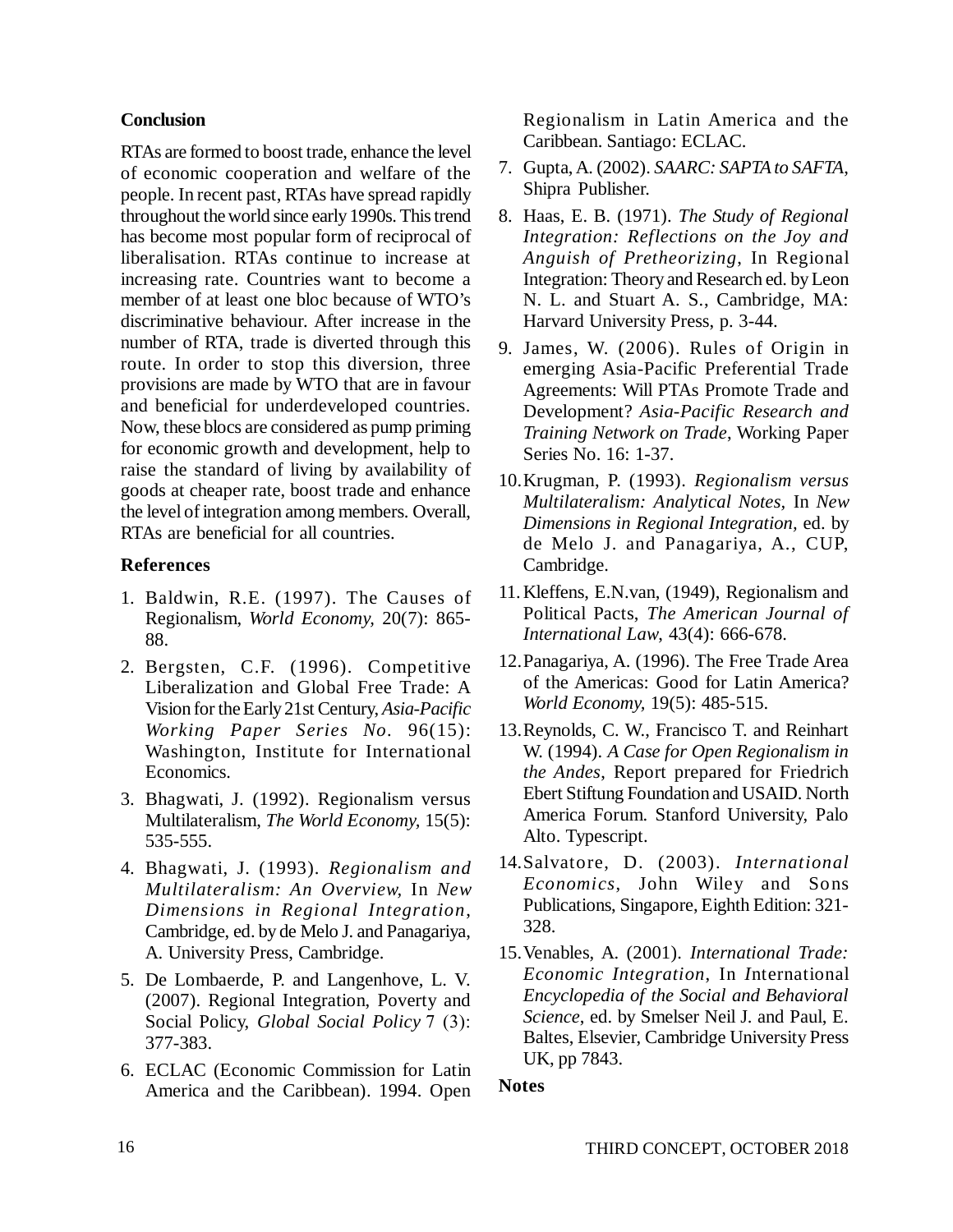- 1. http://www.networkideas.org/feathm/ may2004/survey\_paper\_rta.pdf
- 2. https://www.wto.org/english/tratop\_e/ region\_e/region\_e.htm
- 3. <http://www.asianscholarship.org/asf/ejourn/> articles/Sahasrabuddhe.pdf
- 4. http://ideaswebsite.org/pdfs/ survey\_paper\_rta.pdf
- 5. WTO Annual Report, 2003, pp.27.
- 6. MFN is the first article of the GATT that governs trade in goods. Under the WTO agreements, countries cannot normally discriminate between their trading partners. Grant someone a special favour (such as a lower customs duty rate for one of their products) and you have to do the same for all other WTO members.
- 7. WTO Annual Report 2003, pp. 27.
- 8. Documents of the United Nations Conference on International Organisation, San Francisco, 1945 (United Nations, 1945), XII, 850:- Document 533 (English), III/4/A/9, May 23, 1945, In *International Relations: The World Community in Transition*, ed. by Norman, D.P., Howard, C.P. and Mary, S.P., Scientific Book Agency Publications, pp. 559
- 9. Statement at Seminar on Regional Trade Agreements, WTO, Geneva, June 30, 1999.
- 10.http://www.wto.org/english/tratop\_e/ region\_e/scope\_rta\_e.htm
- 11.[www.romeconomics.com/regional-trade](http://www.romeconomics.com/regional-trade-)agreements-explained/



# **India's Viable Strategic Options**

#### Dr. Mohd. Younes Bhat\*

*[After fading of an 'estrangement' in the bilateral engagements, India and the United States are developing global partnership. The two countries have never been toeing so close as they do this time. But, this time around, the US influence in the global politics is shrinking. There are other centers of power emerging in the shape of China, picking in Russian influence etc. India cannot afford not to circumvent these new emerging developments in the global politics. This paper examines as to what would be a prudent policy for the New Delhi under the given circumstances. Will India ignore these new developments? Can India afford to toe the US line in the emerging global scenario? What are the other options available for India? This paper attempts to examine all these questions. The paper will follow both historical as well as analytical approaches.]*

 $\prod_{\text{under } I}$ The global politics is in great flux. Populist leaders and governments that disavow liberal order are emerging from the US under Donald Trump to Putin's Russia, Erdogin's Turkey and Modi's India. This has made the world more fluctuating. This new kind of world is full of uncertainties. The space for liberal global order is shrinking. The globalization is under stress. Within these all developments, annexation of Crimea by Russia and the China's Belt Road Initiative have raised new questions

in the global politics. Some are suggesting that these new developments are signaling towards declining of US influence in world politics. Some are suggesting that a new kind of Cold War is emerging around. In between of all this, India's role and its relationships particularly with the United States and its growing friction with China need to be contextualized and comprehended in true sense.

In the prelude of its independence, India has been seen as a moral force against all kinds of exploitations. It sought end of colonial raj in all parts of the world. India with other allies initiated

<sup>\*</sup> Asst. Prof. in Pol. Sc., Higher Education Department, J&K, (192231)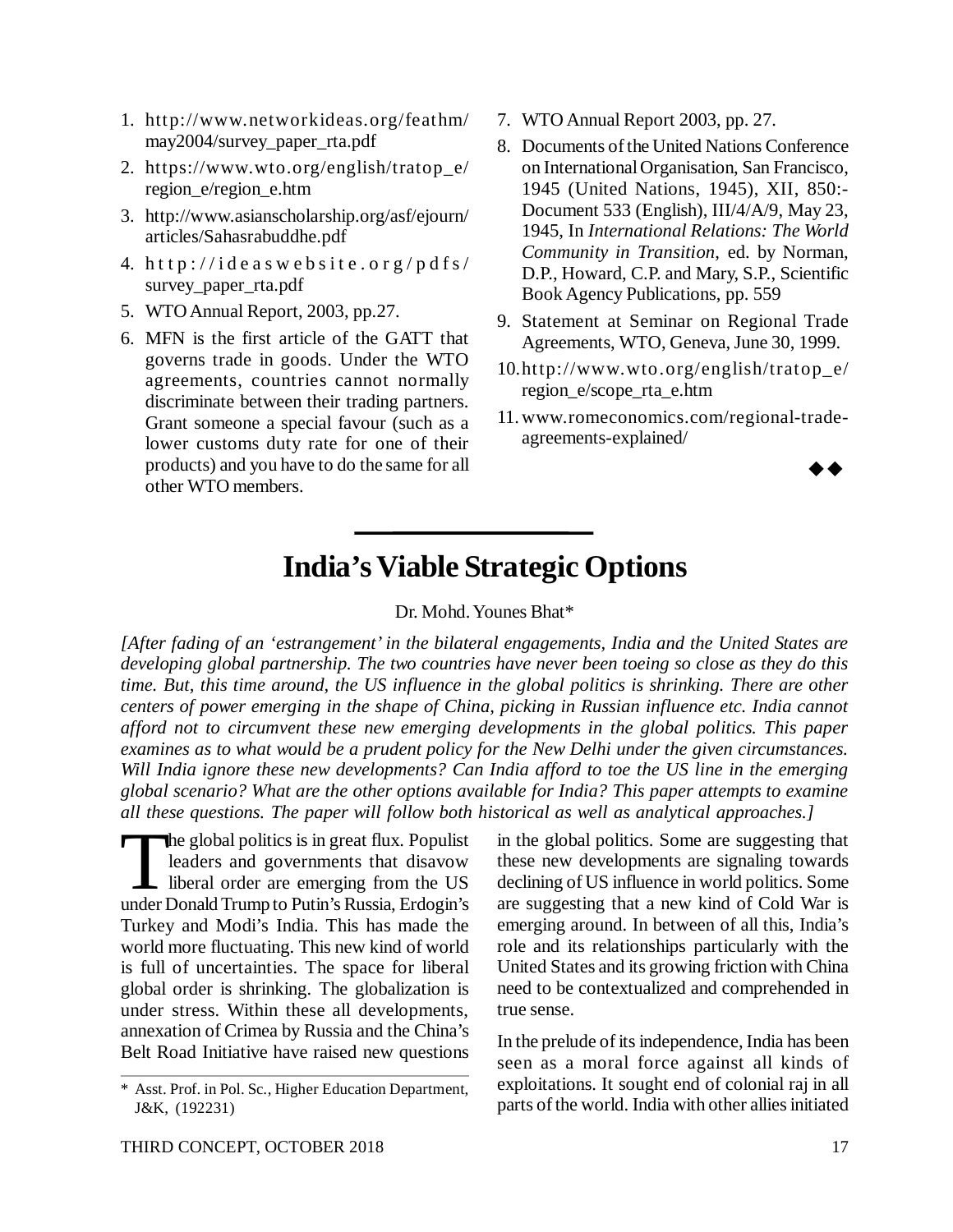Non-Aligned Movement (NAM) for an independent foreign policy for newly independent countries. The sense was to avoid indulgence in the then super power politics between the USA and the Soviet Union. NAM was believed as a secure way of 'safeguarding sovereignty' and 'avoiding compromises'.<sup>1</sup>

There were very less contacts between US and the India prior to the latter's independence from European colonialism. Albeit, the US missionaries through schools and hospitals provided an early link between the two countries. In addition to it, the early Indian Diaspora mainly the Sikh community who settled in the US provided a line of communication between the two countries. The US and India had some accentuated roots for cultural and intellectual exchanges. Swami Vivekananda delivered his famous speech at the World's Parliament of Religion at Chicago in 1893, wherein he introduced Yoga and Vedanta to American brethren. The American writers Emerson and Thoreau have a good imprint of Indian cultural legacy and influenced Nehru and Gandhi, two leading Indian faces of the Indian freedom movement.<sup>2</sup>

Some accentuated shifts have been seen in the Indo-US relations in the India's postindependence period. The two countries had developed differences over various issues. The influence of Mother India, a text written by an influential historian Mayo Katherine, nurtured a negative image of India in Washington. On appointing US ambassador for India, the then US President Harry Truman said, "I thought India was pretty jammed with poor people and cows round streets, witch doctors and people sitting on hot coals and bathing in the Ganges…but I did not realize anybody thought it was important". Pandit Nehru has written, "it is the United States which offers the best field for the study of economic imperialism. Therefore, earlier the Indo-US relations have not been as good as they are today.<sup>3</sup>

Since the downfall of the former Soviet Union and particularly after 9/11 episode, the New Delhi-Washington engagements took a dramatic shift. After the India's nuclear tests in 1998, US imposed sanctions and there were great crises around between the two countries. The dialogue between the Strobe Talbot, former US Assistant Secretary of State and Jaswant Singh, former Indian Foreign Minister in the post Indian Nuclear tests in 1998, finally reached to the conclusion that 'rolling back' India's nuclear weapons was not a viable strategy rather alternative ways are needed to get engaged. The US then asked India to sign the NPT and the CTBT in order to address the US non-proliferation lobby's concerns, but India refused to accept on the ground that the treaties per se are discriminatory in nature.<sup>4</sup>

The year 2000 became a landmark year in the Indo-US bilateral relations when US president Bill Clinton visited India. President Clinton visited India on March 20, 2000 and signed the five- page "Vision for the 21st century" which per se proclaimed to resolve to "create a closer and qualitatively new relationship." dialogue' with India in South Asia. In November 2002, the two sides announced to frame the India-US high technology cooperation group which eventually leads to sign Next Step in Strategic Partnership (NSSP).

The NSSP was an inclusive cooperation in the field of high technology, trade, missile defense, civilian nuclear field and the space technology. On July 18, 2005 the two countries unveiled a famous Indo-US Civil Nuclear Agreement, which culminated in ending long 'nuclear apartheid' against India. The agreement announced cooperation on wide-ranging issues including the high technology, space cooperation, energy security, defense cooperation etc.<sup>5</sup>

After NSSP, the two countries signed Defense Framework Agreement in 2005, Defense Technology and Trade Initiative in 2012. In the year 2016 New Delhi was granted status of Major Defense Partner by the US Congress. US offered India great power status. It declared India not only a regional power but also global. Recently, the two countries have unveiled "2+2 dialogue" which will simultaneously involve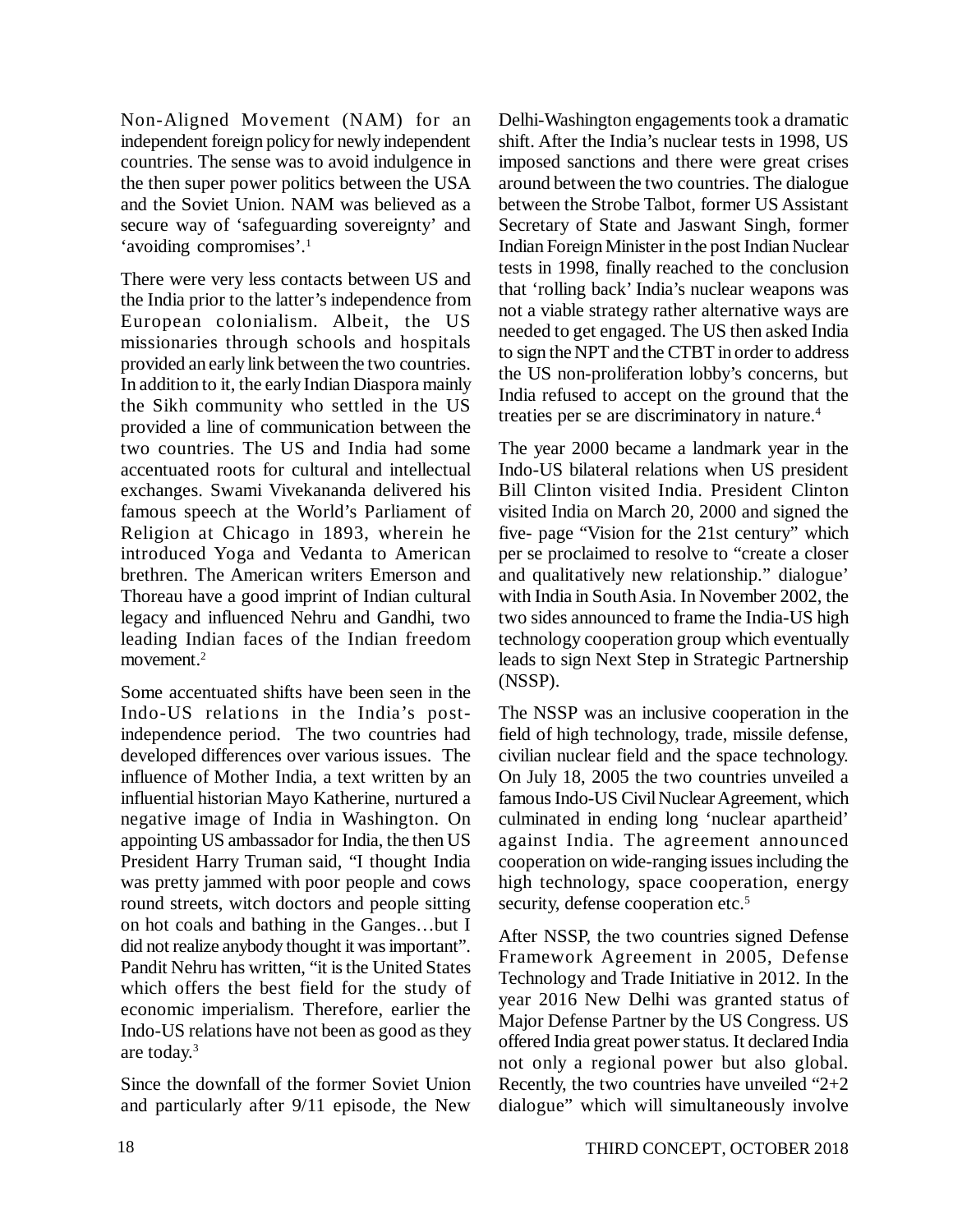defense and foreign ministries of the two countries. However, this bonhomie is not free of riders with it.<sup>6</sup>

India has been seeking a balance between retaining its strategic autonomy and cementing strategic partnership. In recent years, it has come to face certain issues with regard to assertive China. Beijing is posing a threat to India as it has made a sort of encirclement around the Indian Ocean. China is openly supporting Pakistan with regard to the New Delhi's core concerns. China hampered India's push to declare Hafez Said, leader of Pakistan-based Jaish-e-Mohammad terrorist outfit and one of the accused persons who carried out attacks on Indian soil, and an international terrorist. Beijing has also delivered support to the Pakistan's military establishment through both military as well as hardware means. It assists Pakistani nuclear programme.<sup>7</sup>

Beijing is also building a close circle around India in terms of supporting Nepal, Sri Lanka, Maldives and Iran. This has made New Delhi nervous and it has sought counter to this emerging threat. China this time around is posing a great challenge on account of its growing military strength, nine-trillion-dollar economy and its growing political footprints in the South and South East Asia. In the recent times, Chinese assertiveness emerged over Bhutan-China-India tri border region which lead to Doklam plateau crisis in summer 2017.<sup>8</sup>

What is more worrying for New Delhi is growing axis between Beijing, Moscow and Islamabad. Over some recent past, Russia is coming close to the Pakistan. The Moscow and Islamabad share common understanding in South Asia. Pakistan is also very tactical as increasing US pressure for addressing terror issue in the Af-Pak region, it uses Russian card in the region. Russia too has same sense in getting close to Pakistan. Albeit, traditionally the two countries do not align with each other, Russia has been always an all-weather friend of New Delhi. It supported India on several occasions, particularly in the United Nations Security Council (UNSC). But due to India's growing proximity with Washington, Moscow too stretched its arms for India's major rival in the South Asian region. Pakistan is likely to buy Russian Su-35 fighter jets and T-90 tanks from Russia. Thus, there is growing defense cooperation between the two countries as well.<sup>9</sup>

It would be a naïve expectation to think that the United States will make a congruent policy visà-vis New Delhi's core concerns with regard to the Af-Pak region. Washington will always hit Pakistan to a limit, which would not allow it to get slipped out of its influence. Notwithstanding, India's contribution to the development of Afghanistan as it is fifth largest donor in its infrastructure building, Washington will not mend Islamabad on the lines New Delhi aimed for. Albeit, the US President Donald Trump's New South Asian strategy, unveiled last year, in which it has sought to pressurize Pakistan to fix its irredentist behavior in the region, nothing actually has happened in that way on the ground.<sup>10</sup>

India is critical in Washington's geostrategic calculations. It considers India as "Pivot" in its Indo-Pacific policy. India is important for two reasons viz. it is a best viable option to counter China in Asia and reliable partner to protect important areas in the Indo-Pacific region particularly Malacca Strait and Gulf of Aden.<sup>11</sup>

The appointment of John Bolton as a new US National Security Advisor is considered not good development for Indo-US relations. Bolton is considered hawkish over the Iranian nuclear issue. He wrote in the *New York Times* that stopping Iran from making its nuclear bomb, it is better to bomb it. After becoming NSA, Washington has withdrawn from JCPOA. It is being seen that US may strike Iran. Over the issue of Pakistan, the new NSA is not so hard on Islamabad. He argued that it would not be in the interest of US to push hard over Pakistan. Over both the issues New Delhi will not welcome the New NSA.

He has also not a good opinion about India's seat in UNSC and nuclear deal. Bombing Iran is bad for India. Iran is essential for New Delhi from energy point of view. The Chabahar port is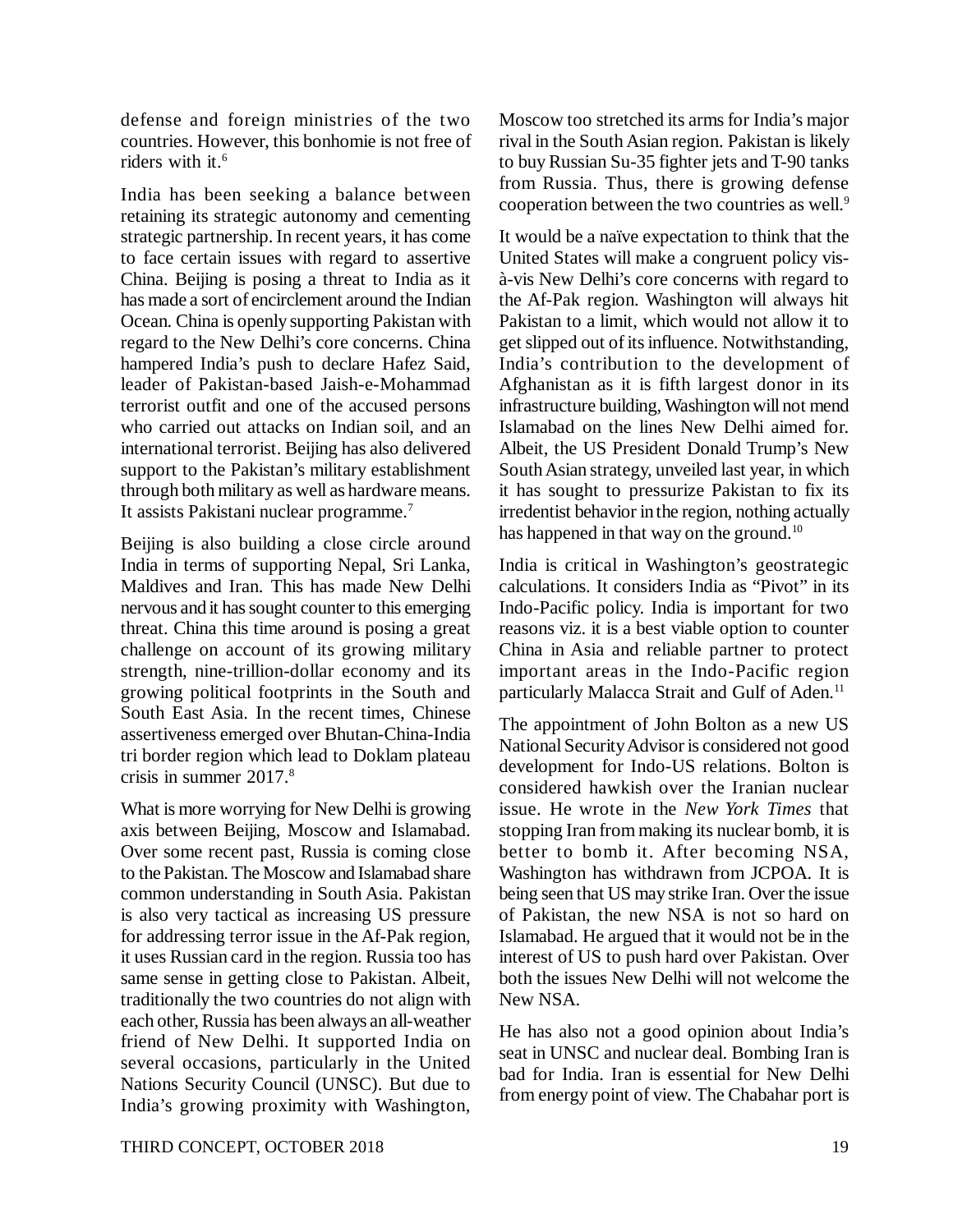important for India to counter China's Gwadar port. The reaching of first loaded ship from India to Afghanistan through Iranian Chabahar port is a good development from Indian perspective. It shows that there are numerous ways for New Delhi to address its growing global power dreams.<sup>12</sup>

The US policy about the role of India in the emerging geopolitical scenario is unambiguous. The last year released National Security Strategy (NSS) indicates the understanding of incumbent Trump administration's priorities vis-à-vis Indo-Pacific region. The NSS introduces India as "leading global, strategic and defense partner" for the United States. At the same time the strategy note criticizes the Chinese policies in the region of Asia-Pacific. It notes about the Chinese BRI project as something of a threat to the fair-trade practices. It considers China's emergence as "hegemonic, authoritative, autocratic, exploitative, and therefore, a threat to the democratic, rule-based world order". Praising New Delhi's role and at the same time criticizing Beijing indicates that US want to push India against the Chinese rise.<sup>13</sup>

#### **The Dragon's Emergence:**

The Dragon China is emerging vociferously not only at the global level, but also posing a great challenge in the India's neighborhood. China is now the second-largest funder of UN peacekeeping forces and has participated in UN programs related to Ebola and climate change. The Deng's policy of hiding capabilities is no more a consideration in Beijing. China has started to flex its muscles in the global politics. Its assertive policies in the South and East China Sea, Belt Road Initiative and managing North Korean Crisis are all signals towards its indispensability in world politics.

 China is getting highly involved into the countries surrounding India. China is using its financial loans and developmental projects as a tool to develop its trade, maritime power and influence in the countries around Indo-Pacific region. India has not been able to challenge Chinese naval

vessels entering into East Indian Ocean. It is pertinent to mention that in the wake of recent emerging crisis in Maldives, China sent its squadron and flotilla to support Maldives government. Male has agreed to participate in Beijing's BRI and has signed free trade agreement. These developments have put India at its back foot.<sup>14</sup>

China is investing in constructing ports all over the Indian Ocean. The China's "string of pearls" has enveloped all the strategic locations in the Indo-Pacific region. Helping Maldives, development of commercial ports in Pakistan's Gwadar port, sea port Pyra in Bangladesh, China-Pakistan Economic Corridor, investment in Sri Lanka, financial aid to Nepal etc., are all being done to substantiate its strategic space in the global politics. China does not stop here. It is also developing its military bases in the world. It has started to build military logistics base in Djibouti as its first overseas military base.

It is pertinent to mention that this base will be used fully in giving access to Red Sea and Suez Canal. Furthermore, China is a leading driving force for the creation of New Development Bank, project as alternative to the World Bank. China is thinking to invest \$ 1 trillion over its Belt and Road Initiative to augment its land and maritime links in Eurasia.<sup>15</sup>

To counter this and other threats from the rising Beijing, India is currently participating in Quad, a Quadrilateral Security Dialogue which other than New Delhi involves USA, Japan and Australia. Earlier India has been reluctant to participate in such kind of alliances. There is a general perception that New Delhi is doing this to counter Chinese rising influence in Indo-Pacific region. It is pertinent to mention that India withdrew from Quad in 2007. The Quad is looked upon as an alternative to BRI project.<sup>16</sup>

Raising the concept of "Indo-Pacific region" Washington is calculating the response to the Chinese growing influence in the region. The "Quad" formula is a sort of arrangement to counter Beijing's geopolitical aspirations.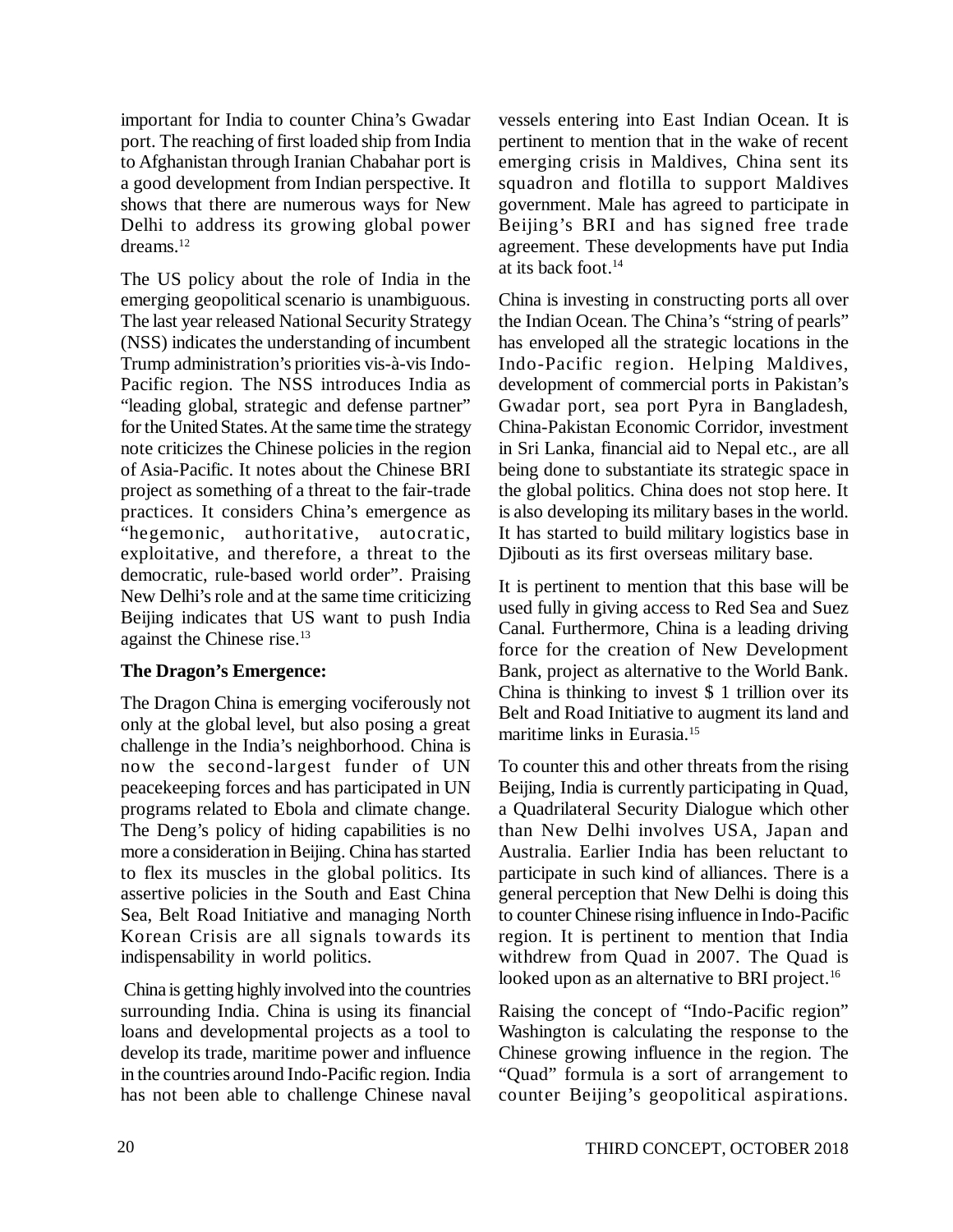Chinese *Global Times* published an article which talked about the hidden agenda of the Quad formula. It said that the main motive of the formula is "the U.S. cannot only reduce the risk of confronting China but also reach the goal of checking China".

For New Delhi this formula may prove counterproductive. It is important to understand that Chinese response to this would hit more India than any other country of Quad. Beijing may accelerate its presence in India's neighboring countries. It may show greater irredentist behavour along the Sino-India border. It is already a great supporter of Pakistan, and growing military cooperation between the two would be a great challenge for the New Dehli.<sup>17</sup>

#### **New Fixation in Sino-Russia relationship**

There is a revival in the Sino-Russian honeymoon. Since 2014, the two countries are forging strategic partnership. The old view of "axis of convenience" in the Sino-Russian relationship stands no longer around now. There are stronger forces to push Sino-Russian engagements deeper than putting brakes, therefore, US policy of minimizing closeness between these two countries seems irrelevant this time. The relationship is now "best in history". The relationship has seen many ups and downs in the past. There was honeymoon period the 1950s and divorce in the 1970s.<sup>18</sup>

Broader contours are emerging in the new power relationship between Beijing and Moscow. From geopolitics to security and energy, the two countries are more converged to challenge Western global world. Both the countries are critical of US policies in Syria, Eastern Europe, Afghanistan, Libya etc. The cooperation on energy is emerging as a strong bond between Russia and China. The 2014 agreement between Russia's Gazprom and the China National Petroleum Corporation on a 30-year deal to utilize the power of Siberia pipeline to export Russian gas to China is an important landmark.

The Chinese president has described the relationship as "mature, solid and unaffected by outside environment". China and Russia share common interest as both are challenging the Western domination and hegemony. China and the Russia are on the same page. On the Ukraine issue, China supported Russian view and abstained in the United Nations General Assembly vote which sought to condemn Russian annexation of Crimea in 2014. The two countries are supporting both the Syrian as well as North Korean regimes. The two countries are more desirous to challenge Western-dominated global system. Both believe to make multi-polar world more visible. There is a growing military coordination between the two countries.18 Russia has sold Su-35 fighter jets to China in December 2017. The two countries have resolved border issue in 2008.

Russia is on the path of reviving its old glory. The incumbent president Vladimir Putin has recalibrated a new policy for expanding Russian influence in the Western-dominated global order. Moscow has pursued a host of objectives, such as tarnishing democracy and undermining the U.S.-led liberal international order, especially in places of traditional U.S. dividing Western political and security institutions; demonstrating Russia's return as a global superpower; bolstering Vladimir Putin's domestic legitimacy etc.

### **Conclusion**

The United States, which dominated the world particularly from the latter part of the twentieth century, is now seemingly getting down. Its dominance was based precisely on its economic achievements, military might, and cultural prestige. These achievements are relatively, if not in absolute terms, becoming less attractive to outsiders as they used to be in the past. This trend is not limited to the US, in-fact all over the world, so far being called non-open countries such as China are striving for greater economic opportunities as compared to the traditional Western liberal democracies such as the US. As per the report of McKinsey Global Institute, the developing world will hold 25% of world's largest trading companies by 2025, in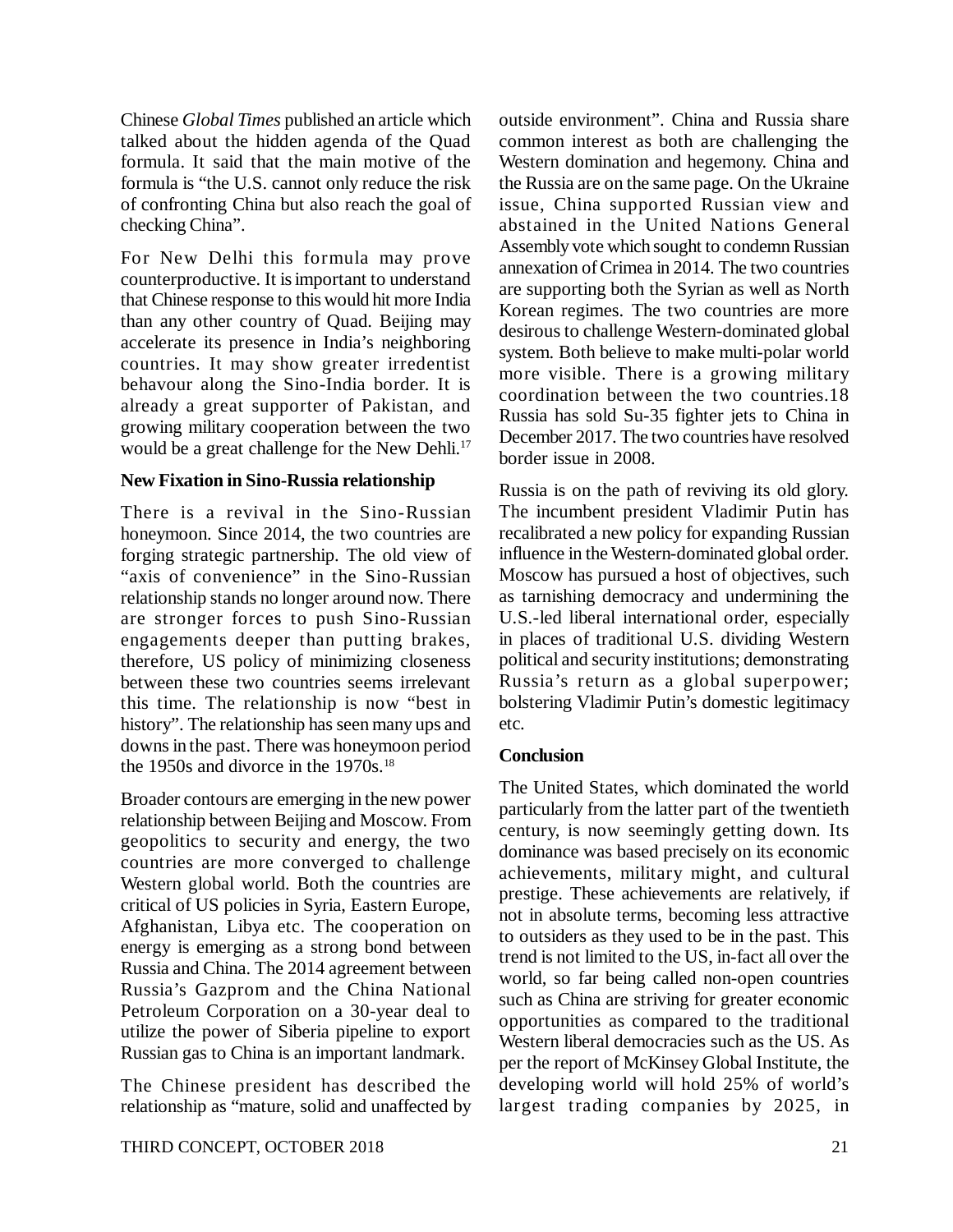comparison to just 5% in the beginning of this century. China would share major chunk of this. Therefore, would it be a prudent policy for New Delhi to ignore such reality *vis-à-vis* forging a sort of de facto alliance with Washington.

It is a given fact that it would be a hard choice for any country to expect that Washington will remain consistent over certain foreign policy narratives. This becomes more relevant under the incumbent administration of Donald Trump. Since his arrival in the Oval Office, president Trump has reversed 360 degree of US policy under his previous Obama administration. He has not honoured agreements such as Trans-Pacific Partnership, the Paris agreement on climate issue, North America Free Trade Agreement and recently he unilaterally withdrew from Iran nuclear agreement also known as JCPOA (a Joint Comprehensive Plan of Action agreed between P5, European Union and Germany over the Iran's nuclear issue) and his unprecedented behavior in the recent G7 meeting.

After becoming US president Donald Trump threatened to strike North Korea over its nuclear programme. Here too he changed his original position. From "fire and fury" he has met Kim Jong Un. Therefore, can the Washington be trusted?

If China succeeded in bring Russia, Iran and Pakistan together as it seems, New Delhi may find itself in a great dilemma whether to forge a deeper alliance with Washington. But, it will be definitely a hard choice given the fact that Washington can never be a trustworthy ally. The recent 2+2 dialogue has been canceled twice. The recent behavour of US with regard to North Korean issue and Iran nuclear deal, leads to substantiate such skepticism. For any offensive alignment against China, New Delhi must consider that no other country is so much close to the Beijing as it is. Therefore, responding to Beijing's rise with the alliances such as 'Quad' formula, could turn a counterproductive. In case there is a war it would be India who will suffer more than any other country. India is only member of the Quad that has a boundary dispute with China.

India needs to recalibrate its policy towards getting close to Washington. The recent reach out at informal level to both Beijing and Moscow is in right direction. New Delhi must balance its engagements *vis-à-vis* Washington and Beijing-Russia axis. New Delhi also should relook its policy orientations in South Asia and need to concede unilateral concessions so that its "big brother" image gets clean. It needs to reach out to Islamabad as well, as it will be in its larger interest.

### **Notes**

- 1. Tharoor, Shashi. (2012). *Pax Indica: India and the World of 21st Century*, New Delhi: Penguin Books.
- 2. Kux, Dennis. (1993). *Estranged Democracies: India and the United States 1941-1991,* New Delhi: Sage Publication.
- 3. Malone, David. (2011). *Does the Elephant Dance? Contemporary Indian Foreign Policy,* New Delhi: Oxford University Press.
- 4. Talbott, Strobe. (2007). *Engaging India: Diplomacy, Democracy and the Bomb,* New Delhi: Penguin Books.
- 5. Tellis, Ashley. (2005). *India as a New Global Power: An Action Agenda for the United States,* Washington: Carnegie Endowment for International Peace.
- 6. Haidar, Suhasni. (2018, June 7). No longer seeing eye to eye? *The Hindu,* Editorial Page.
- 7. The Second Modi-Obama Summit: Building the India-US Partnership. (2015, January). Brookings India Project @ Brookings India Centre.
- 8. Haidar, Suhasni. (2018, March 24). Tibet is Not a Card. *The Hindu,* Editorial Page.
- 9. And the War goes on: On Trump's South Asia Policy. (2017, August), *The Hindu*, Editorial Page.
- 10. Singh, Sanjay. (2017) *Development in Indopacific Region and Options for India,* New Delhi: Indian Foreign Affairs Journal.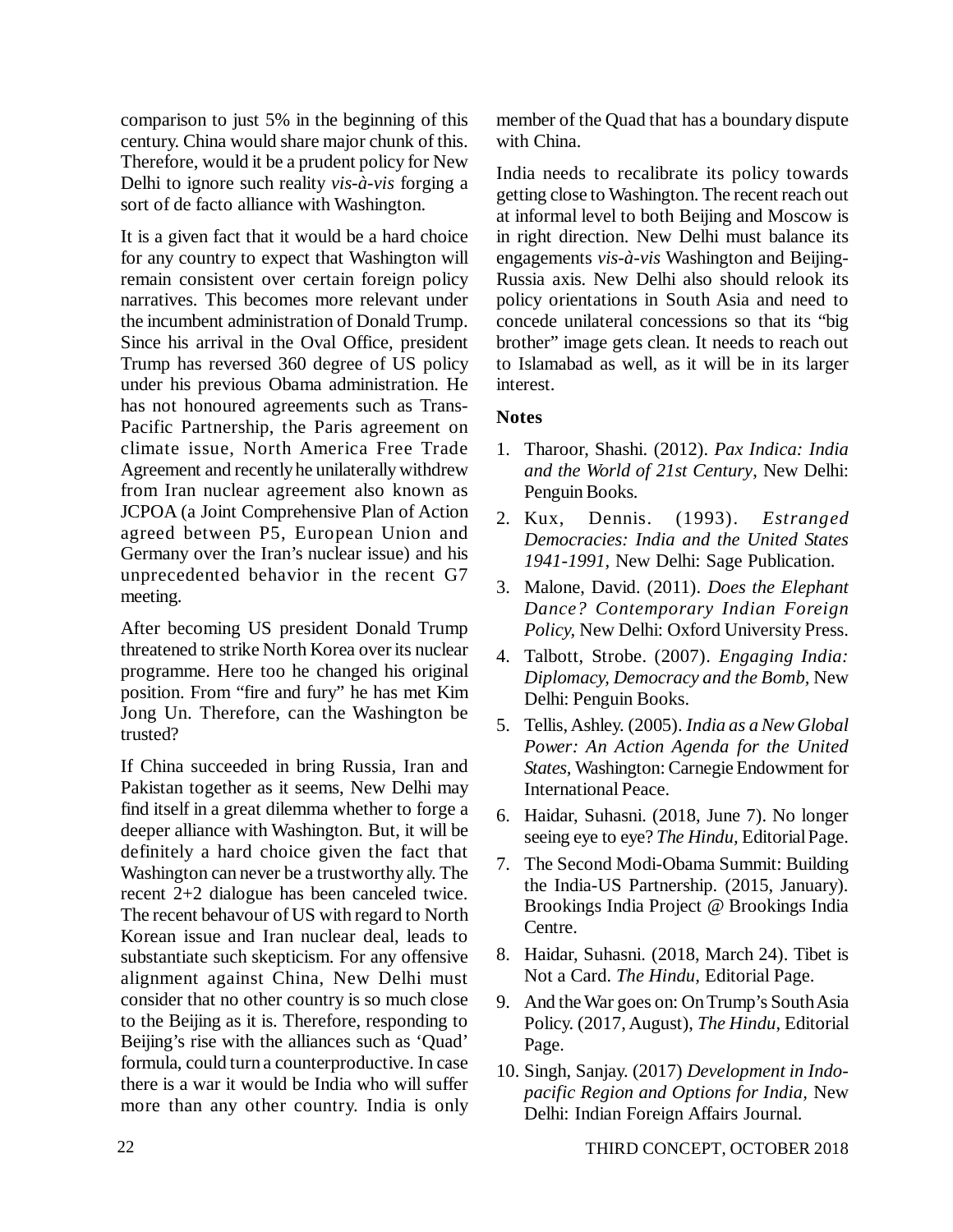- 11. Mohan, Raja C. (2018). *India's China Reset and BRI*, Washington: Carnegie Endowment for International.
- 12. Swane, Michael. (2018). *Creating an Unstable Asia: The US Free and open Indo-Pacific Strategy,* Washington: Carnegie Endowment for International Peace.
- 13. Off the road: India cannot sit out B&RI. (2017, May), *The Hindu*, Editorial Page.
- 14. Mahapatra, Chintamani. (2017). *India and Shifting power equation in the Indo-Pacific,* New Delhi: Indian Foreign Affairs Journal.
- 15. Ayres, Alyssa. (2018). *The US Indo-Pacific Strategy Needs more Indian Ocean*, Washington: Council for Foreign Relations.
- 16. Haidar, Suhasni. (2017, Nov.17). Beyond big game hunting: the 'Quadrilateral' meeting. *The Hindu,* Editorial Page
- 17. Sutter, Robert. (2018). *How the United States Influences Russia-China Relations,* Washington: The National Bureau of Asian Research.
- 18. Stronski, Paul and Sokolsky Richard. (2017). *The Return of Global Russia: An Analytical Framework*, Washington: Carnegie Endowment for International.

# **Reformative Potential of Social Movements in India**

Dr. Deepan Das\*

*[Social movements are clearly different from historical move-ments, tendencies or trends. It is important to note, however, that such tendencies and trends, and the influence of the unconscious or irrational factors· on human behaviour, may be of crucial importance in illuminating the* problems of interpreting and ex-plaining social movement. A social movement must evince a *minimal degree of organization, though this may range from a loose, informal or partial level of orga-nization to the highly institutionalized and bureaucratized movement and the corporate group.]*

I<br>dev ndeed, much of the literature of social movements has been concerned with natural histories, models or theories of movement development. Such mod-els have attempted to simulate changes in movement structure and organization ranging from states of initial social unrest and excite-ment and the emergence of a charismatic leadership, to a revolu-tionary movement's seizure of power.

#### **Social Movements: Commitment to Change**

A social movement's commitment to change and the raison d'être of its organization are founded upon the conscious volition, nonna-tive commitment to the movement's aims or beliefs, and active partic-ipation on the part of the followers or members. This particular characterization of social movement in terms of volition and nor-mative commitment is endorsed by something approaching a con-sensus among leading scholars in this field. Heberle, for example, conceives of these belief-systems as an expression of the collective will of the people among whom they are accepted. He is emphatic that it is the element of volition that makes the beliefs socially effective. It is the conscious volition of individuals acting collec-tively that brings about the embodiment of ideologies in social movements.

This working concept does not claim to offer a precise definition. It is too broad and includes collective action through legal means within the boundaries of political institutions (such as voting in elec-tions or presenting memoranda), as well

◆◆

<sup>\*</sup> Asst. Prof. Deptt of Political Science, R.G.B. College, Guwahati, Assam.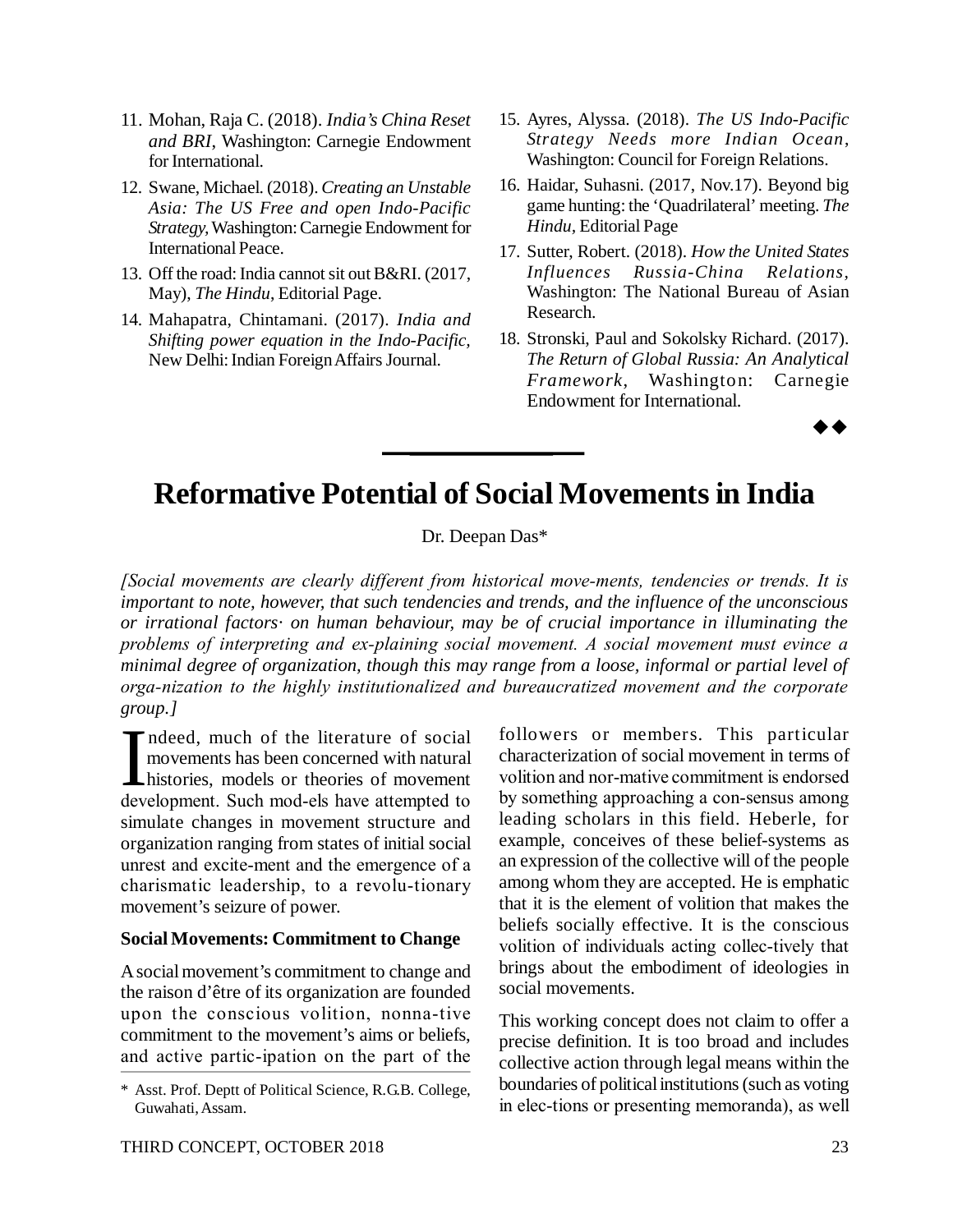as violent extra-institutional collective action. The 'minimum degree of organisation' is problem-atic. It is difficult to say precisely what the 'minimum degree' is. One also wonders whether the social movement begins with setting up an organization having committed members, or does the organization evolve in the course of time as the movement develops.

Such a defi-nition may exclude protests and agitations which may not have orga-nization to begin with. Notwithstanding the difficulties with Wilkinson's working concept, it has a heuristic value. Needless to say, that like many other concepts, the meaning given to the term social move-ment by the participants, has temporal and cultural contexts.

#### **Meaning of Social Movement**

Each social movement aims at reforming society and bringing about a change in it. At times it also aims at resisting change which some feel is not in the interest of society. Whereas some social movements aim at bring total revolution, the aim of others is to eradicate some evils, thus modify the existing order only partially. In the words of Anderson and Parker, "a social movement is a form of dynamic pluralistic behaviour which progressively develops structure through time and aims at partial or complete modification of social order." A social movement is of voluntary nature and wishes to change attitude and behaviour of members of society vis-a-vis their social relation.

#### **Genesis of a Social Movement**

Social Movements may be seen as shaped by different ideas.

- The first is structural conduciveness, that is, whether or not existing structure allows movements to occur.
- Next is the structural strain, people must experience some tension before they can be motivated to participate in a movement.
- This is followed by the creation of a generalised belief, the ideas regarding the

source of the strains experienced and what should be done to remedy them.

- If structural conduciveness, strain, and generalised beliefs regarding the need for changes in value or norms exist, then the circumstances are ripe for a social movement. What is still needed is a spark or precipitating factor, to bring things ahead.
- The fifth determinant is the actual social movement activity that finally occurs, the mobilisation of the participants.
- The last determinant of a social movement is the application of social controls i.e. control by persons in positions of authority for example, efforts of the British empire to suppress Indian national movement.

#### **Indicators of Success of Social Movements**

The following factors are considered as important indicators of success of social movements:

- 1. Leadership,
- 2. Organization,
- 3. Objectives,
- 4. Ideology,
- 5. Programmes,

For a clearer view of ideology in context of social movement, we can refer to Geertz's conception of ideology. He viewed it as a system of interacting symbols. It acts as a bridge between source analysis and consequence analysis. According to Geertz, ideology helps to make sense of the environment. For example, Marxist ideology explains the capitalist environment to workers in the workers movement that. the system is for all, but their exploitation of ideology also projects self--image. That is, it helps the participant of the movement to project to other sections what they are in their view and how they should be taken by others. Ideology also codifies and organises beliefs, values and myths. It defines aspirations and interests and directs responses to specific social goal.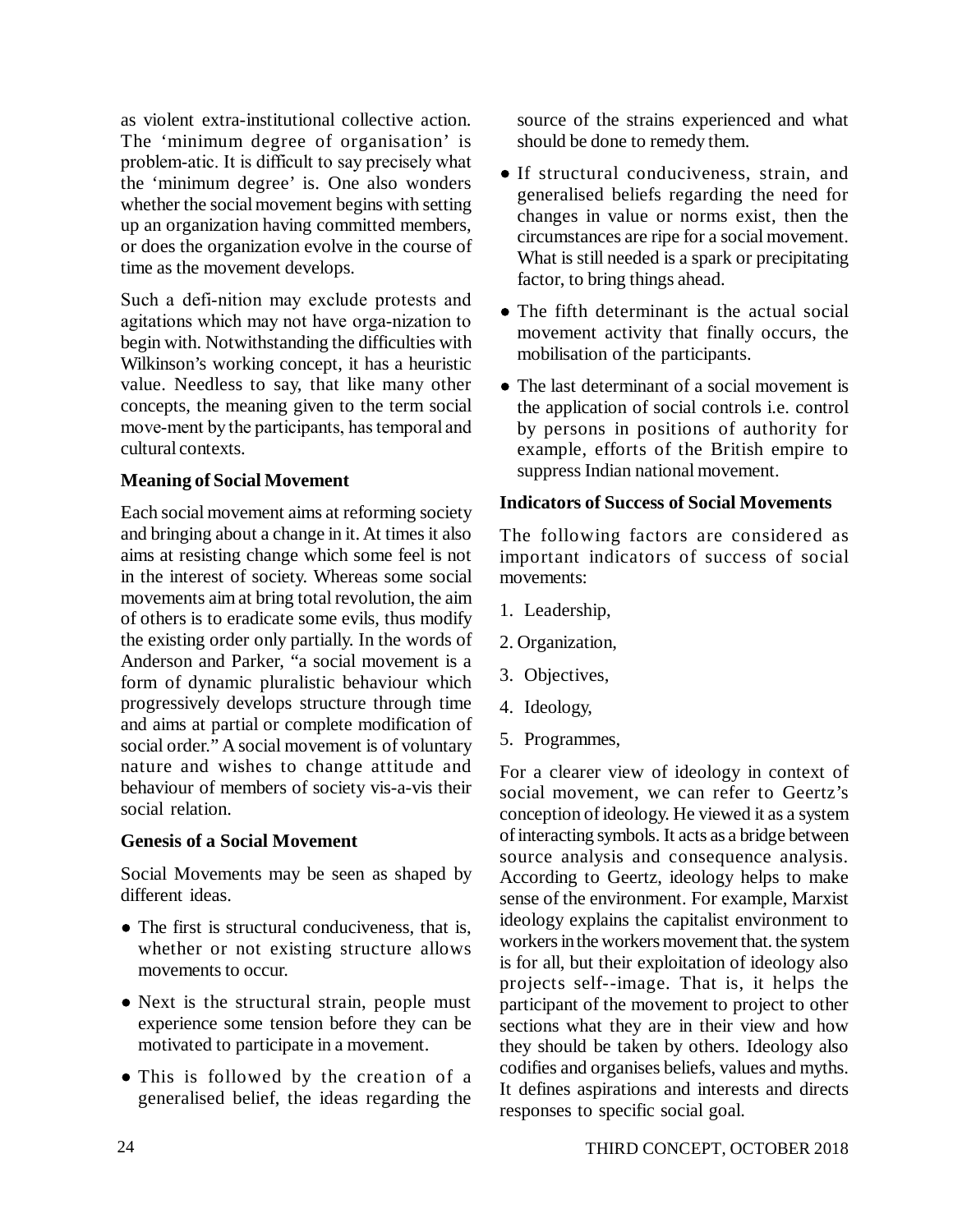Thus, without ideology, people would not be aware and would not rise. The sufferers would not be able to understand the basis of their' exploitation, Secondly, without ideology people cannot share the same feeling with equal intensity. It is ideology, which makes them think similarly. Moreover, the way they should fight the challenge or the goal for which they should fight is also provided by ideology. And we know, without a well-defined goal and a clearly charted strategy, a movement cannot move one step forward. During the Non-Cooperation Movement, Gandhi declared non-violence and Satyagraha as strategy. When the given strategy was discarded and violence was resorted to at Chauri-Chuara, Gandhi put a break on the movement.

Ideology also codifies and organises beliefs, values and myths. It defines aspirations and interests and directs responses to a specific goal. Thus, without ideology, people would not be aware and arise. The sufferers would not be able to understand the basis of their exploitation. Further, without ideology people cannot share the same feeling with equal intensity. It is ideology, which make them think similarly. Moreover, the way they should fight the challenge or the goal for which they should fight is also provided by ideology.

We can illustrate the role of ideology in social movement with the help of some contemporary movements. Naxalbari movement, which arose in Darjeeling district of West Bengal during 1967- 1971, had its genesis in the exploitative agrarian class structure. The CPI (M) under the leadership of Charu Majumdar & Kanu Sanyal etc., explained the exploitation in class structure. This ideology of class explanation provided the strategy to fight landlords. The goal under this ideology was transfer to land to the tillers and end of exploitation. Thus, ideology worked as central and organising component of the movement.

It saw the then Congress party government in the state as representative of the feudal landlords. The strategy to fight the landlords was evolved. It was an armed struggle. The participants

believed that there was no alternative to armed struggle. The conditions for waging armed struggle were excellent as masses were dissatisfied with the government. The goal under this ideology was transfer of land to the tillers and the end of exploitation. The movement continued from 1967 to 1971 in several phases. The peasants resorted to arms and indulged in violence. They killed the landlords and confiscated land. Thus, ideology worked as the central and organising component of the movement.

We can cite an example of another movement-Women movement. The 70s in India saw emergence of women movement. The genesis of this movement was growing awareness among women, of the gender bias and ineffectiveness of a limited perspective of legislation and education for improving women's position. The ideology of the movement consisted of the idea that welfarist approach to women cannot deliver anything. Rather women should fight issue wise. In pursuance of this ideology, they launched agitation against dowry demands and deaths, against commission of sati and against rape. Women movement in 70s and 80s led to sensitisation. of the conscience of the whole nation. Many bills in support of their demands were passed and the environment was made humane to them.

Thus, ideology is the key component in social movement. Formulation of ideology is indispensable for the rise, sustenance and success of social movements.

The objectives of the movement change from narrow particular local issues to broad aims for social transfor-mation. Sometimes a movement which begins with broad objectives may in the process get bogged down to one or two particular issues. Ideology also undergoes change. It provides direction for evolving strategies and programmes; and also keeps the participants together by developing feelings of 'we-ness'. Various strategies and program-mes are evolved to mobilize the people. They sustain the movement for a long period.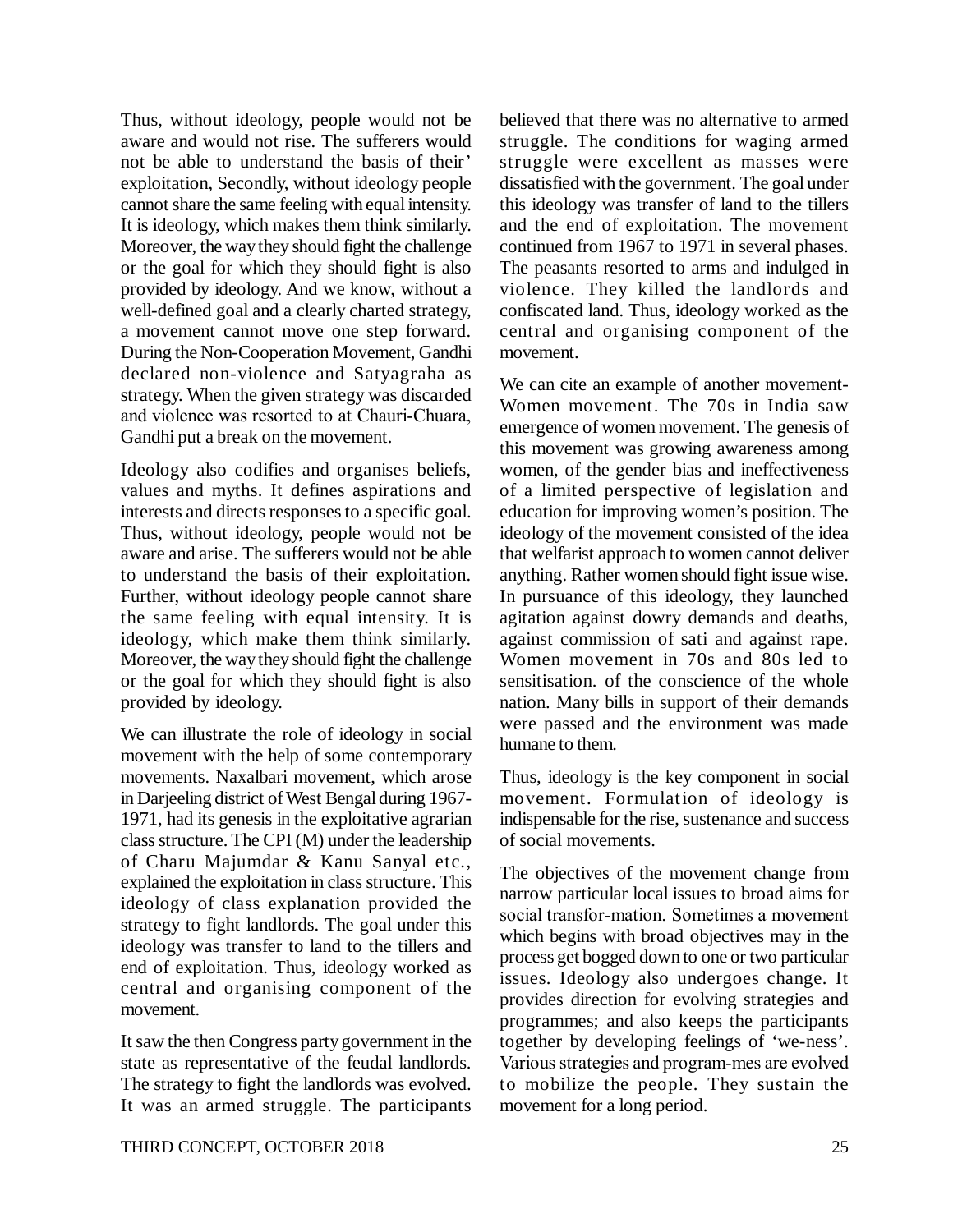Leadership which initiates or emerges in the course *of the growth* of the movement plays a crucial role in articulating ide-ology and objectives, evolving strategies *and programmes and* main-taining the spirit of the participants.

Neither of these components are a priori and static. They evolve. They get changed in the course of the movement. They are in a rudi-mentary form in some movements and fairly well developed in oth-ers. Ranajit Guha rightly points out that though these components are found in all types of movements or insurgencies, including the so--called 'spontaneous' rebellions, their forms vary-from very unstruc-tured to well organized. He challenges the contention of some histo-rians who opine that the peasant insurgencies were spontaneous and lacked political consciousness and organization. Such insurgencies lacked, 'neither in leadership nor in aim nor even in some rudiments of a programme, although none of these attributes could compare in maturity or sophistication with those of the historically more advan-ced movements of the twentieth century'.

Collective actions, which fol-low the path of acquiescence for social mobility and change in status, are not treated as 'social movement'. The action which is legally per-mitted and 'widely accepted as binding in society or part of society', at a given point of time, is institutionalized action. Such actions include petitioning, voting in elections, fighting legal battles in courts of law, etc. However, sometimes these methods are accompanied by other collective actions and used as tactics. Such mobilization though can be treated as a social movement, the analogy is largely confined to the direct actions of a group of people.

In David Bayley's words, it is 'illegal public protest'. The term 'il-legal' raises many questions and it is a matter of interpretation of law and constitution. A particular action can be interpreted as illegal by those who are in authority or support the status quo; but the same action may be interpreted as legal by those who strive for social change.

According to Rajni Kothari, 'direct action can be defined as an extra-constitutional political technique that takes the form of a group action, is aimed at some political change and is directed against the government in power'. The term 'extra-constitutional' can be a matter of interpretation. In the 1960s, Kothari's concept of 'political change' was narrow, confined to change in the government.

We believe that political power is not solely confined to the govern-ment, it is also located at various levels in society. All those who strive for 'political change' do not always struggle against the govern-ment $\cdot$  alone. After all, change in government does not necessarily bring significant changes in the nature of politics: relationship between the ruling class and the ruled, power relationship among various segments of society, the institutional mechanism for resolv-ing conflict in society. Such transformation calls for the collective action of people at various levels against dominant caste, class and ideology.

Non-institutionalized collective action takes several forms such as protest, agitation, strike, *satyagraha, hartal, gherao, riot, etc. Agita-tions* or protests are not strictly social movements if we follow the working definition quoted earlier. But, more often than not, a social movement develops in the course of time, and it begins with protest or agitation which may not have an 'organization' or an 'ideology' for change. For instance, when students of the engineering college in Gujarat protested against the mess bill, it was a relatively spontane-ous act. But that protest led to the Nav Nirman Andolan of 1974 in Gujarat.

Moreover, a particular collective action may only be an agitation for some scholars, and a movement for others, depending upon the level of analysis and perspective. For example, the collective action of a section of society demanding the formation of linguistic states in the 1950s was viewed as an 'agitation' by some, and a movement by others; or the same scholars, at a later stage, saw 'agitations' transforming into 'movements.' Agitations, protests, strikes and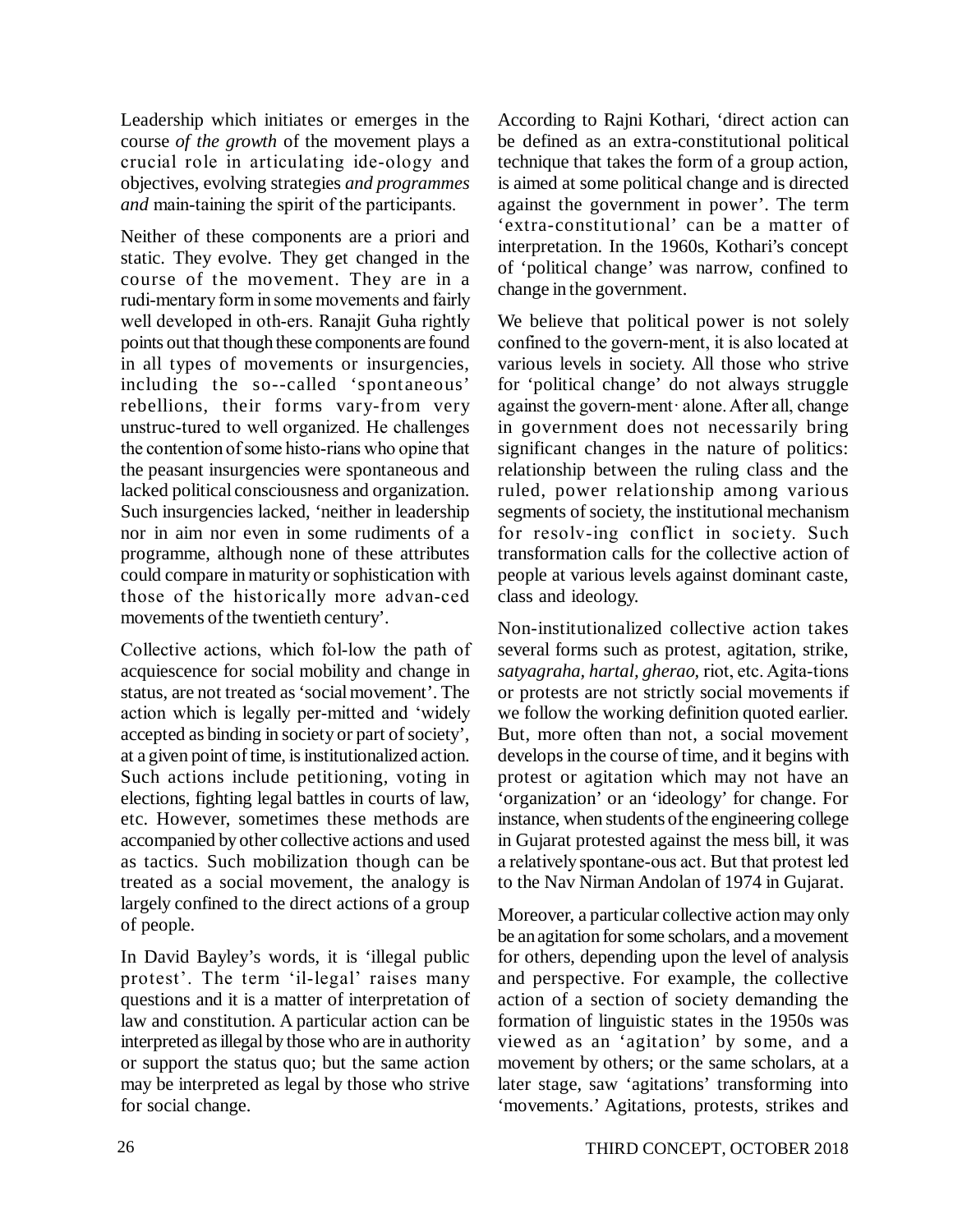even riots are often but not always part of a social movement of a particular stratum of society. Some collective actions are often labeled by the authorities as 'riots', but they are more often than not a part of movements. A striking example is that of the so-called Deccan riots of the late nineteenth century against the government's policy.

The studies providing conceptual framework have largely dealt with typologies of social movements. One of the classifying movements is their objectives or the quality of change they try to attain. Ghanshyam Shah classifies movements into four categories. These are

revolt, rebellion, reform and revo-lution

to bring about changes in the political system.

Reform does not challenge the political system per se. It attempts to bring about changes in relation between the parts of the system to make it more efficient, responsive and workable. A revolt is a challenge to political authority, aiming at overthrowing the government. A rebellion is an attack on existing authority without any intention to seize state power. In a revolution, a section or sections of society launch an organized struggle to overthrow not only the established government and regime but also the socioeconomic structure which sustains it, and replace the structure by an alternative social order.

For Partha Mukherji the social movements are

1. accumulative, 2. alternative and 3. transformatory.

Accumulative changes are changes within the given structure and system.

M.S.A. Rao also offers more or less similar typologies:

- 1. reformist,
- 2. transformatory and
- 3. revolutionary.

However, T.K. Oommen believes that 'the movements will neither have the potentialities to root out the existing system completely nor

will they succumb to the traditional structures entirely. Essentially then, social movements provide the stage for confluence between the old and new values and structures. His typo-logies are related to the process of movement crystallization, the life-style and the phases of social movements. For him, movements are charismatic, ideological and organizational.

All these typologies, though useful, do not explain the dynamics of the movements which undergo change in the course of time. They do not take into consid-eration those movements whose objectives change during the devel-opment of the movement. Some movements do not have clear objectives in terms of the 'maintenance' or the 'transformation' of the system. Often the unfolding of the objective forces shapes the cause of the movements including its immediate and long-term objectives. David Bayley divides 'coercive public protest' into legal and illegal protests. Each category is further sub-divided into violent and non-violent protests. Some others classify movements into grassroots and macro movements.

Social movements are also classified on the basis of issues around which participants get mobilized. Some of the movements are known as

- 1. Forest movement,
- 2. civil rights movement,
- 3. anti-untouchability movement,
- 4. linguistic movement,
- 5. nationalist movement and such others.

Some others classify movements on the basis of the par-ticipants such as

- 1. Peasants movement,
- 2. Tribals movement,
- 3. Students movement,
- 4. Women movement,
- 5. Dalits movement, etc.

Social movements can also be studied from the following three spectrums -

1. general social movements,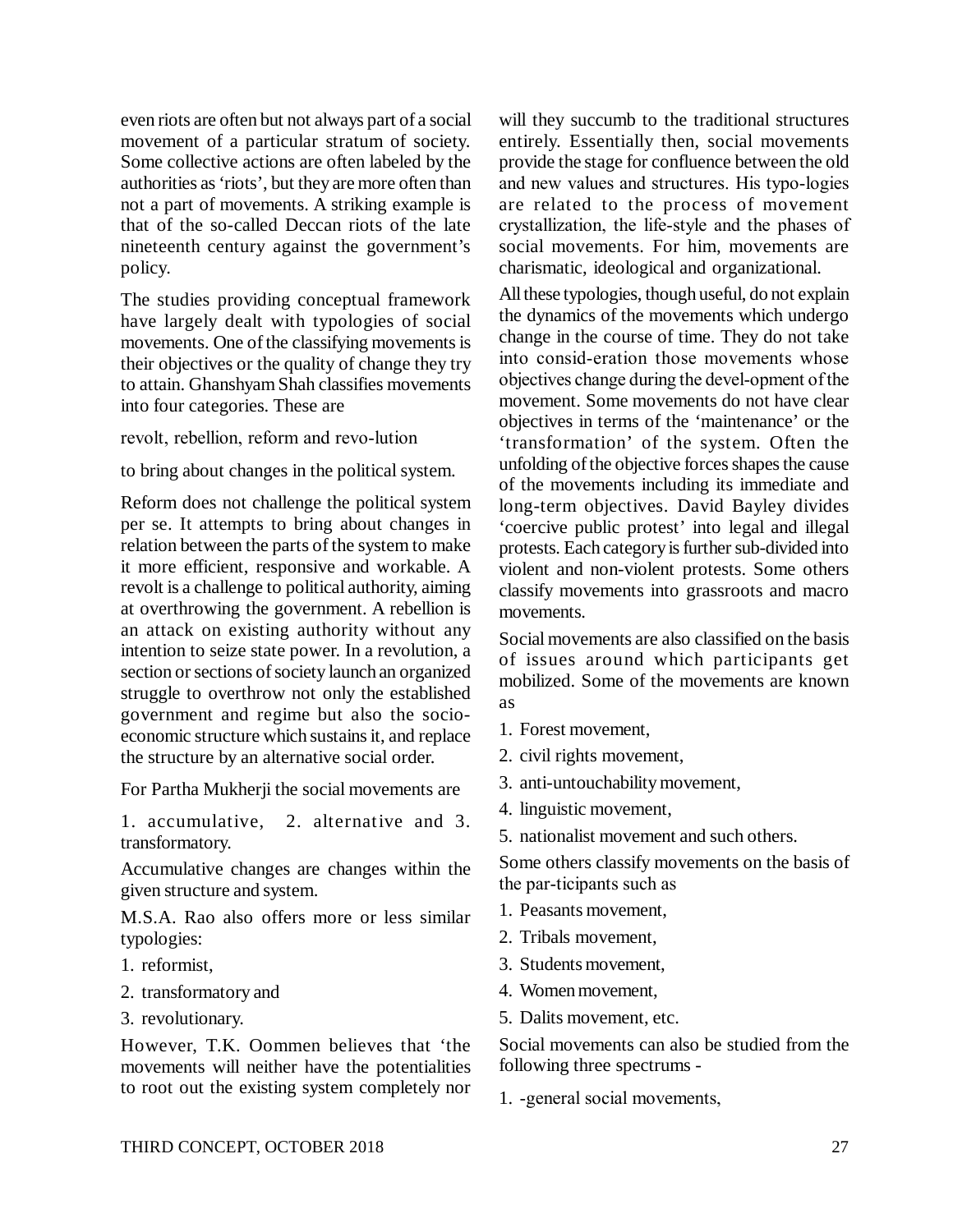- 2. specific-social movements, and
- 3. expressive social movements

There is a good deal of debate among Marxist scholars on theoret-ical and methodological issues. Recently a group of Marxist histori-ans, known as subaltern scholars, have begun to study 'history from below'*.* They criticize *the* 'traditional' *Marxist historians* for ignoring the history of the masses, as if subaltern classes do not make *history* of their own, depending solely on the advanced classes or the elite for organization and guidance. It is argued that traditional Marxist scholars have undermined cultural factors and viewed a linear devel-opment of class consciousness. On the other hand, the subaltern studies are strongly criticized by other Marxist scholars for ignoring structural factors and viewing 'consciousness' as independent of structural con-tradictions. They are accused of being Hegelian 'idealists'.

Other issues of debate are: are the parties and trade unions equipped to lead revolutionary social movements? Can the peasantry be divided into classes? Which class of the peasantry has more potential to deal with the revolution-ary movement? Which class in capitalist society has the potential to be a vanguard to lead revolutionary movement? Non-Marxist schol-ars accuse Marxist studies of being 'reductionist', 'mechanical' and 'over determining' economic factors.

There is a great deal of variation amongst the non-Marxist schol-ars also, in their approach to analysing social movements. The ideo-logical positions regarding a need for social and/or political change, and the role of movements therein differ. It is argued by William Kornhauser, Robert Nisbet, Edward Shils and others that mass movements are the product of mass societies which are extremist and anti-democratic. These scholars are in favour of excluding the masses from day-to-day participation in poli-tics, which hampers the efficient functioning of the government.

The Indian scholars who approved of the agitations against foreign rule for independence, did not approve of them in the post-Independence period, particularly in the 1950s and 1960s. They condemned them outright as 'dangerous' and 'dysfunctional' for 'civilized society'. Though some others do not favour revolutionary change in the polit-ical and economic structure, they advocate 'political change' which is confined to change in government and political institutions. A few are for revolutionary change but they differ from Marxist scholars in class analysis. They lay emphasis on political institutions and culture. In their analysis of the movements, some do not inquire into causes.

Others differ in their emphasis on the causes responsible for the movements. Some emphasize individual psychological traits, some focus on elite power struggle and their manipulation; and some oth-ers emphasize the importance of cultural rather than economic factors.

Social movements spread due to various causes but their main cause is social unrest. Another such cause can be when due to spread of education, contacts with advance societies etc. the people of a backward society develop new ideas and wish to reform social systems and end some existing wrong practices e.g. untouchability, ban on widow remarriage, female infanticide, sati system in India. Social movements also spread when society gets disorganised and one part of the society goes much faster than others. This can happen due to urbanisation, mechanisation and industrialisation. In such a situation there is social confusion and some sections of society even begin to feel insecure. For bringing order in society and avoiding confusion people organise themselves and start a movement.

One more reason can be to end social injustices which some powerful sections of society may be inflicting on other sections and these may reach a point beyond which sufferers may not be ready to tolerate present stage in social movements. Social movements have always been spreading in all dynamic societies but these were in the past forcefully resisted by orthodox sections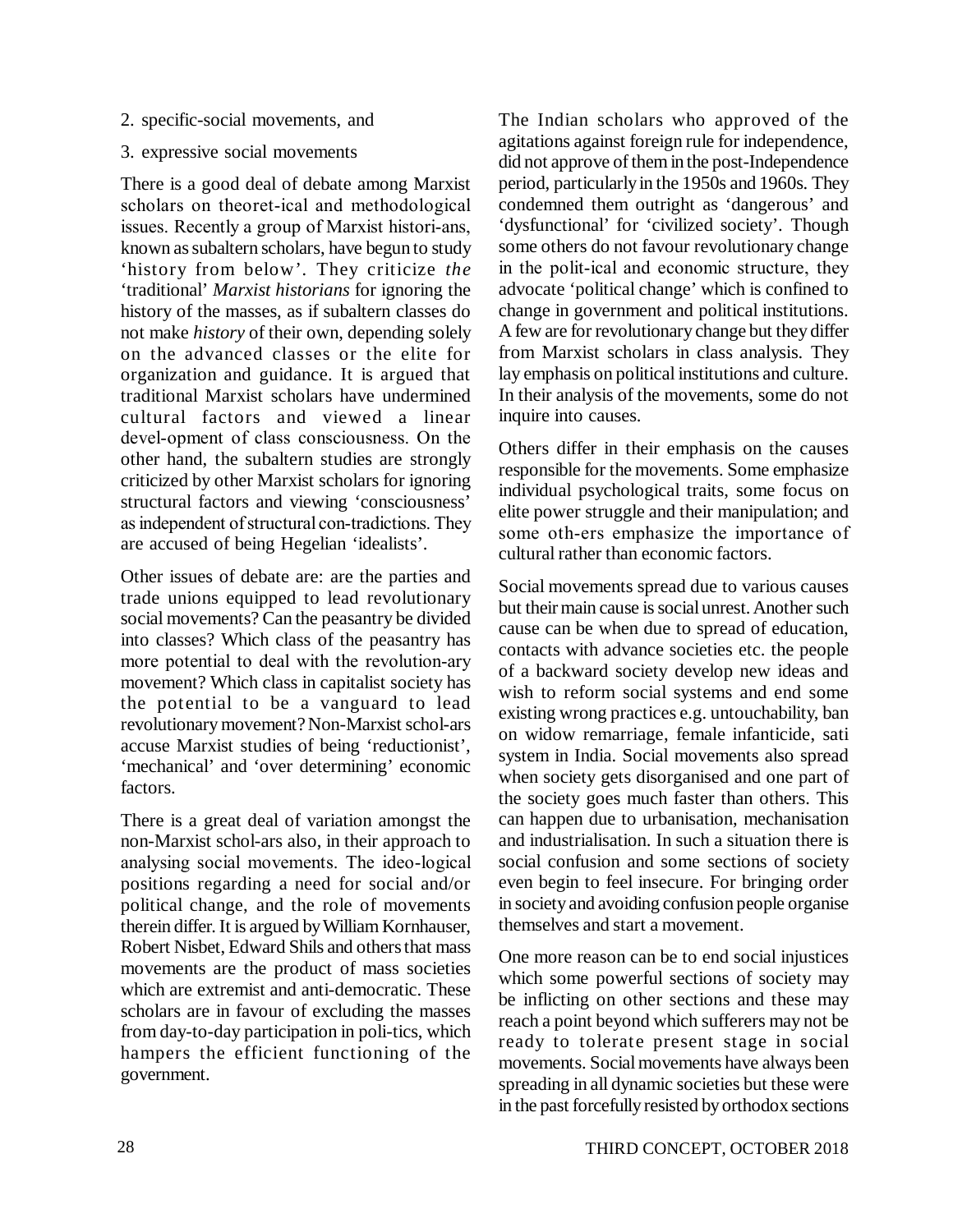of society, who favoured status quo because that suited their interests, but now the situation has altogether changed and social movements receive quite good support.

This change has come because these receive support from all those who are oppressed and suppressed, victims of exploitation, maladjusted, free from family responsibilities, are faced with insecurities, particularly economic insecurity, have been isolated and disowned by society or do not feel integrated in society or in their own group. But a very important cause also is that each society has become very dynamic. These movements also receive support from those, who though keen to achieve their objectives, also wish to come to limelight by occupying some responsible position because of being elite of society etc. But no social movement can be a success unless people are discontented and dissatisfied with the system, which a social movement wishes to change.

#### **Perceptions of Social Movements in the Indian Society**

In the mid-1960s, a group of political scientists addressed themselves to the question: why has India witnessed an explosion of violence on such an unprecedented scale? They disapproved of agitations. One of them argued, 'One can understand, if not justify the reasons which led the people in a dependent country to attack and destroy everything which was a symbol or an expression of for-eign rule. But it is very strange that people should even now behave as if they continue to live in a dependent country ruled by foreigners.' They blamed opposition parties, leaders and trade unions for instigating the masses to direct action. Many of them have changed their position after the Emergency.

Some scholars, including a few Marxists, assert that mass move-ments or protests are redundant in Indian culture and civilization due to its 'multilinear character' and 'all-pervasive hierarchy'. Because of the Brahmanical ideology and hierarchical social structure, the op-pressed classes have become docile, obedient and fatalist. Such assertions are refuted by other scholars who point to a number of struggles by the oppressed classes in pre- and post-Independence India.

 Some explain that the protests and agitations in post--independent India are the result of the conflict between 'tradition' and 'modernity'. According to them, parliamentary democracy has been transplanted in India, where there is no tradition of voluntary effort. People have developed an ambivalent attitude towards autho-rity, they take the advantages offered by the political authority but at the same time do not legitimize it. Morris-Jones argues that, 'Even after independence the government is relied upon, and at the same time spat upon and abused. The same man who is "looking to gov-ernment" one moment may in the next take part in demonstrations involving violence and on a scale that threatens to make any govern-ment impossible'. This was the result of the con-flict between traditional values and attitudes on the one hand, and modern institutions, on the other.

The scholars who adhere to the theory of political development consider that the rising aspirations of the people are not adequately met by existing political institutions which are rigid or incompetent. As the gap widens between the two, 'political instability and disor-der' leading to mass upsurge increase. Rajni Kothari argues that 'direct action' is inevitable in the context of India's present-day 'parliamentary democracy'. 'The gen-eral climate of frustration, the ineffectiveness of known channels of communication, the alienation and atomisation of the individual, the tendency towards regimentation and the continuous state of conflict, which may remain latent and suppressed for a time, between the rulers and the ruled-all these make the ideal of self-government more and more remote and render parliamentary government an unstable form of political organisation'.

David Bayley argues that public protests have a certain 'functional utility' in a parliamentary form of government. He observes that be-fore and after Independence, a large number of the people felt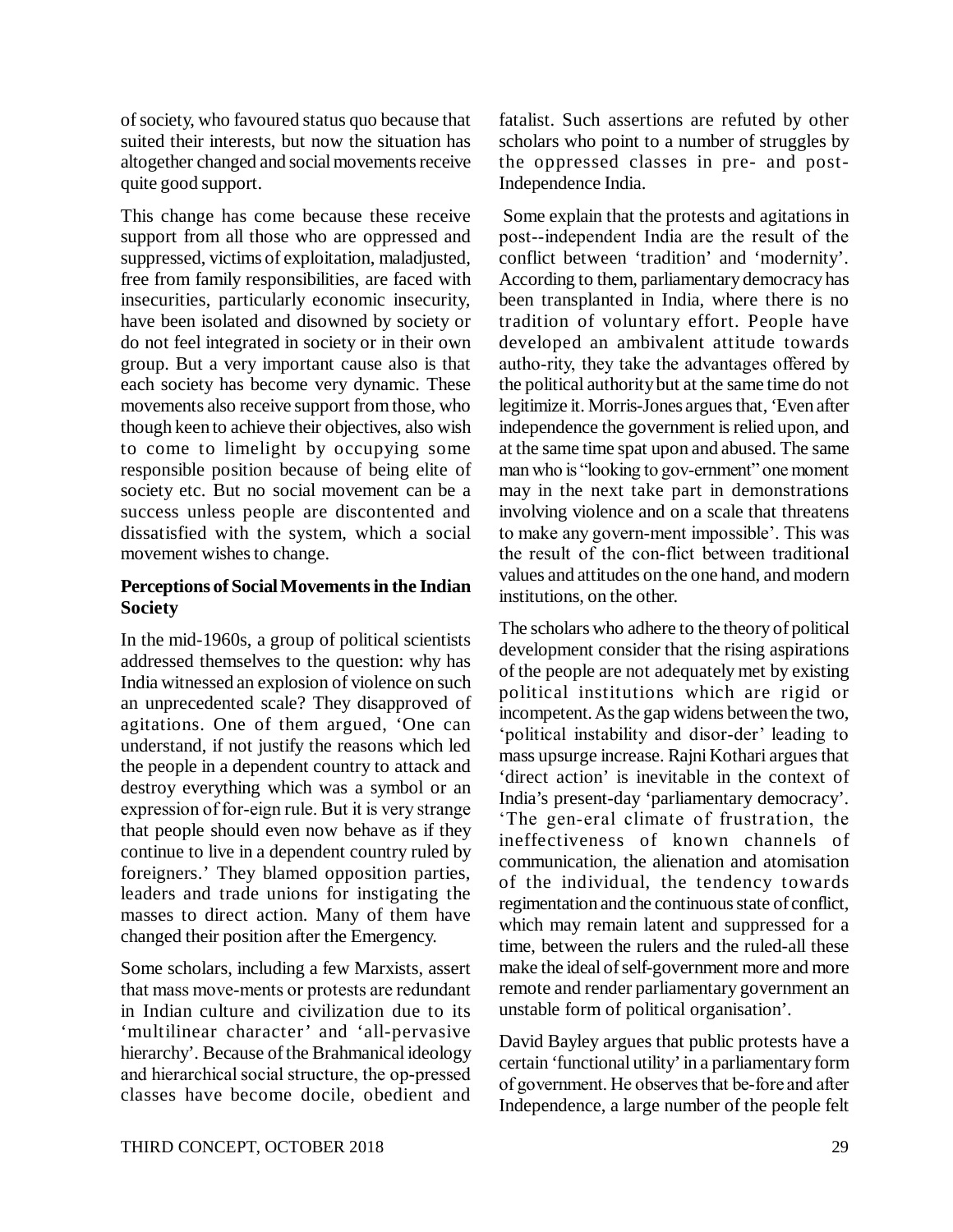that the institutional means of redress for grievances, frustrations and wrongs-actual or fancied-were inadequate. In 1960, Kothari did not justify all types of 'direct actions'. The action is desirable 'only if the political change desired by the group involved in direct action offers a greater scope of political freedom than is offered by the exist-ing political arrangements'. Kothari and Bayley confine their discussion to the direct actions which are against the government. They do not consider the direct actions or protests against socio-economic dominance and power structure in society.

A.R. Desai joins issue with Kothari and Bayley, and argues that their dis-cussion on direct action is confined to a 'formal level and offers no basic clues to the understanding of the problem'. Desai asserts that, "The parliamentary form of government, as a political institutional device, has proved to be inadequate to continue or expand concrete democratic rights of the people."

This form, either operates as a shell within which the authority of capital perpetuates itself, obstructing or reducing the opportunities for people to consciously participate in the process of society, or is increasingly transforming itself into a dic-tatorship, where capital sheds some of its democratic pretensions and rules by open, ruthless dictatorial means. Public protests will continue till people have ended the rule of capital in those countries where it still persists. They will also continue against those bureau-cratic totalitarian political regimes where the rule of capital has ended, but where due to certain peculiar historical circumstances Stalinist bureaucratic, terroristic political regimes have emerged.

#### **Conclusion**

The movements and protests of people will continue till adequate political institutional forms for the realization and exercise of con-crete democratic rights are found. Desai reiter-ated his position that the civil and democratic rights of the people are not protected by the Constitution. Consequently, the movements for their protection have increased. In his recent writings, Rajni Kothari argues that 'de-mocracy'

in India has become a playground for growing corruption, criminalization, repression and intimidation of large masses of the people. The role of the state in 'social transformation' has been undermined. People have started asserting their rights through vari-ous struggles. 'There is discontent and despair in the air-still highly diffused, fragmented and unorganised.

But there is a growing aware-ness of rights, felt politically and expressed politically, and by and large still aimed at the State. Whenever a mechanism of mobilisation has become available, this consciousness has found expression, often against very heavy odds, against a constellation of interests that are too powerful and complacent to shed (even share) the privileges.

#### **References**

- 1. Aiyar, S.P. (ed.). 1966. The Politics of Mass Violence in India. Bombay: Manaktalas.
- 2. Alam, Javeed. 1983. 'Peasantry, Politics and Historiography: Critique of New Trend in Relation to Marxism'. Social Scientist, 11(2), February.
- 3. Almond, G. and Coleman, J. 1960. The Politics of the Developing Areas. Princeton, NJ:
- 4. Princeton University Press.
- 5. Association of Indian Universities. 1980. Bibliography of Doctoral Dissertation, 1979- 80.
- 6. Badrinath, C. 1977. 'Dissent, Protest and Social Reform: The Historical Context'. In Dissent, Protest and Reform in Indian Civilization. Edited by S. C. Malik. Simla: Indian Institute of Advanced Study.
- 7. Bayley, David H. 1962. 'The Pedagogy of Democracy: Coercive Public Protest in India'.
- 8. The American Political Science Review, 56(3), September.,
- 9. Bayley, David H. 1963. 'Violent Public Protest in India: 1900-1960'. Indian Journal of Political Science, 24(4), October-December.

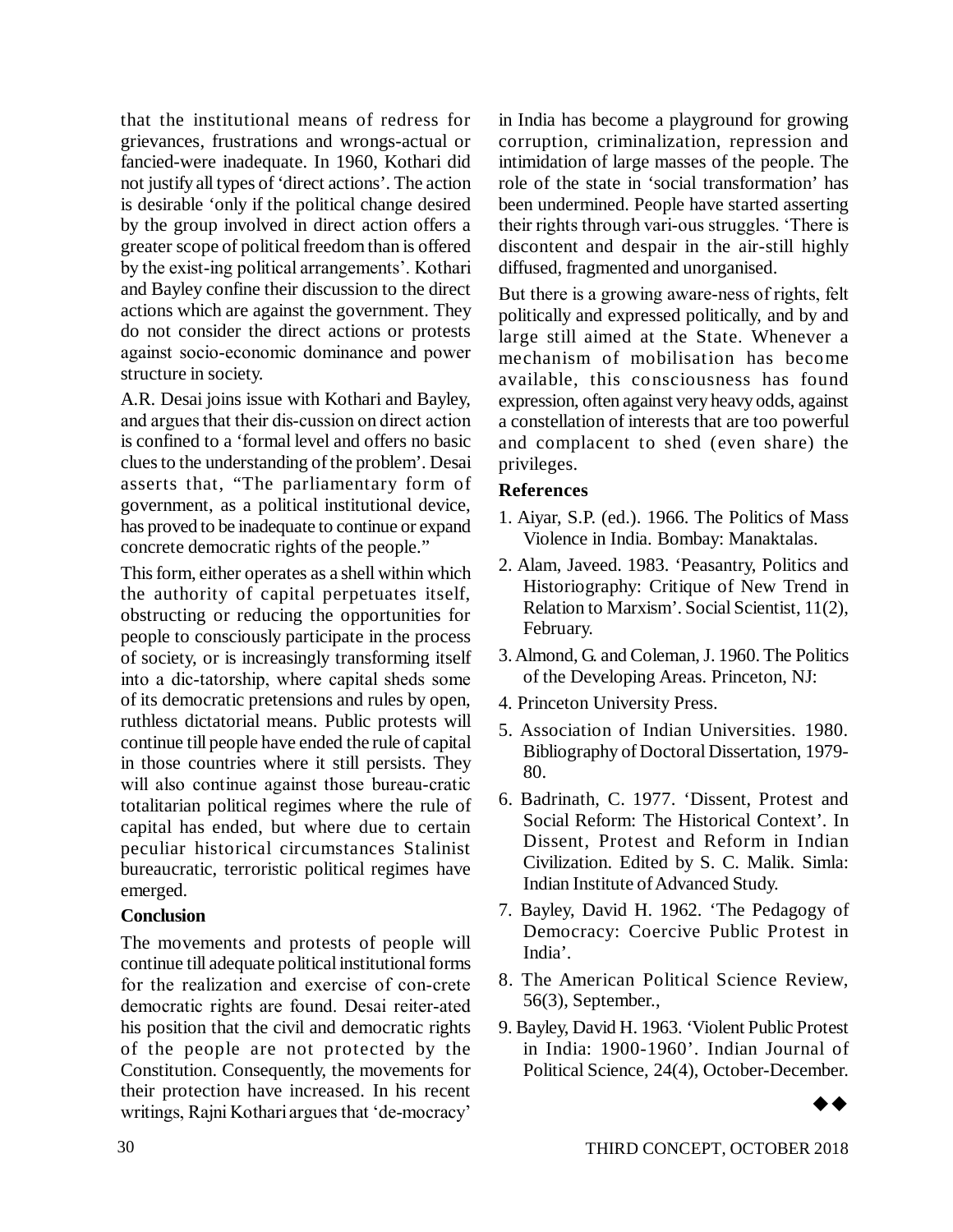# **Gandhi's Religious and Political Thoughts**

Dr. Kamna Jain\*

[*Every day people are born and die without any recognition in this mundane world. But some people are born ordinarily and make their life an immortal part of history. Hegel once suggested that the trouble with famous people is that scholar never ceases studying them. Such is also the case with Gandhi. The unending fascination with Gandhi testifies to his unique fusion of ethical principles and political tactics and his unusual ability to influence large numbers of followers.<sup>1</sup> ]*

There are millions of people in India and<br>abroad who are, if not much but somewhat,<br>influenced by Gandhi's thoughts. He was here are millions of people in India and abroad who are, if not much but somewhat, an enigmatic figure, while the Britishers believed him a powerful man. Being attached to Gandhi, on the other hand, were the common masses of India who regarded him as their Godfather. When we hear about Gandhi, an irresistible desire sprouts within us to know everything about him.

#### **Gandhi's Childhood and Education**

Gandhi was born on 2 October, 1869 in the town of Porbandar, in Gujarat (India). His full name was Mohandas Karam Chand Gandhi. We in India know him as the Father of Nation. From his biographies we can conclude that his family was very religious. When Gandhi was young he got indulged in bad habits like smoking, eating non-vegetarian etc., which was totally prohibited in his Vaishnav family. Once he also stole some money from his father's pocket as well but soon realized his wrong doings and confessed everything before his father. Seeing him guilty his father cried for a while and forgave him. It was an incident that taught him a lesson of truth and nonviolence. It demonstrates as to how a true faith and devotion can arouse compassion and how such calm compassion can change one's heart from such examples that are tangible and explicit proof.<sup>2</sup>

Gandhi learnt the pious mantras of *"Satyamev Jayte"* (Truth always triumphs) and "*Ahimsa Parmo Dharma"* (Nonviolence is the greatest virtue) from his mother and later he followed, admired and practiced them throughout his life. People of different communities like Jains, Muslims, and Zoroastrians lived in his neighborhood which helped Gandhi to understand different cultures and religions and the most important valuable thought that he learnt was that all religions ultimately have the same goal for the life.

After completing his schooling from his own town, he sailed for London for pursuing his legal training. He completed his studies and returned to his motherland and started his legal practice but his first case was disastrous. He himself wrote: "I stood up but my heart sank in my boots. My head was doing likewise. I couldn't conduct the case. I hastened from the court…. ashamed of myself and decided not to take up anymore case until I had courage enough to conduct them."<sup>3</sup>

In 1893, he accepted an invitation to serve in South Arica as a legal aid for the Dada Abdulla Company of Bombay. In his first legal case in South Africa, he tried to reach a settlement through compromise for the contending parties. Gandhi wrote, "I realized that the true function

<sup>\*</sup> Asst Prof., in Pol. Sc., SSDPC Girls PG College, Roorkee, Uttarakhand.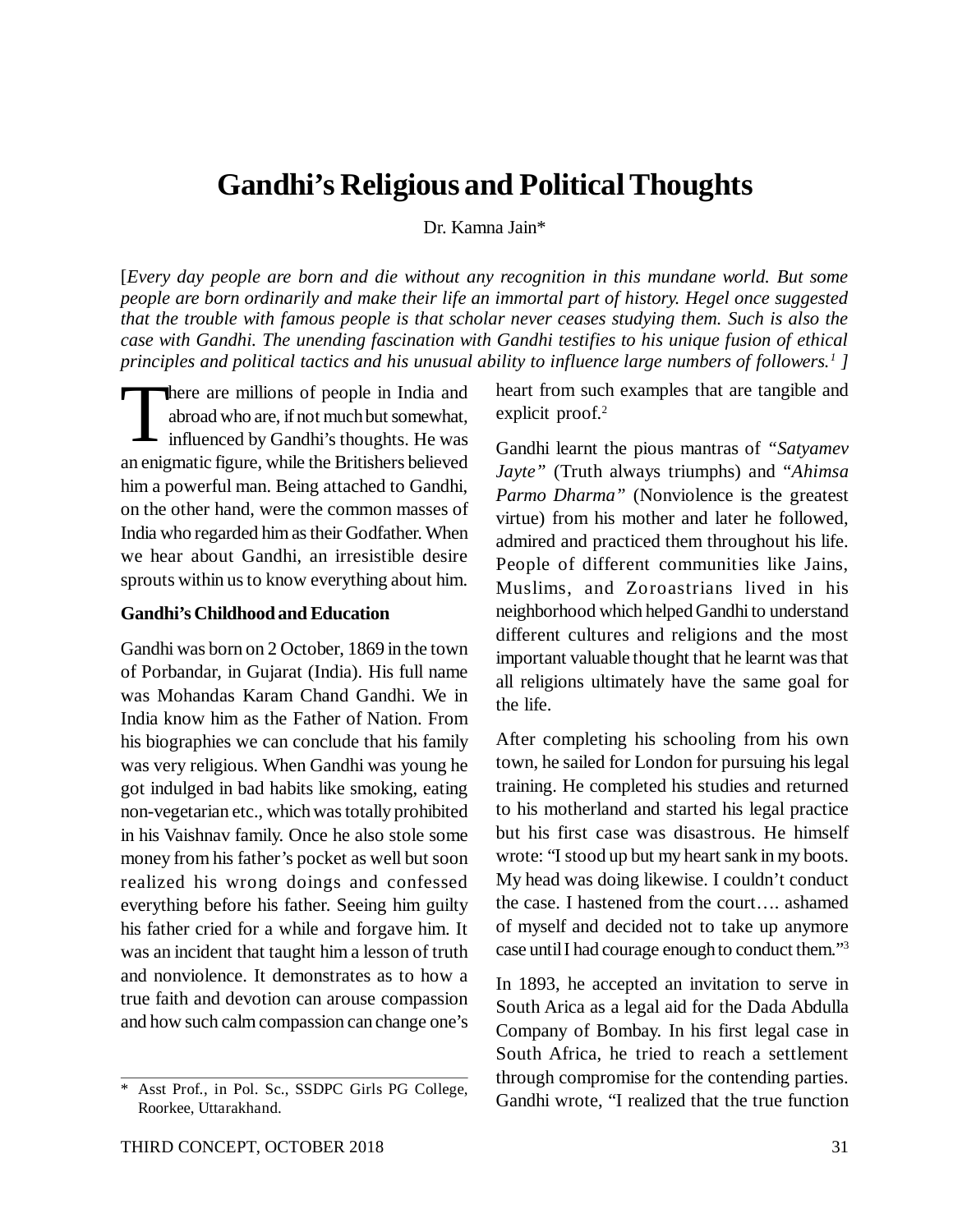of a lawyer was to unite parties riven asunder."<sup>4</sup> This is one of the best parts of Indian culture's unity in diversity. Indian culture forgets all differences and enmity in different religions and welcomes respect for every culture and religion. Indian culture has always thought of uniting human to human, then how could Gandhi be left behind when he was the part of such a flourishing culture, He did many efforts of bringing together the religions i.e. Hindus and Muslims. It showed his interest in joining the culture.

#### **His inspirations**

Gandhi was fond of reading books and especially religious books. He read the entire Bible and was especially impressed by Jesus's Sermon on the Mount. He met Madam Blavatsky, a founder of the Theosophical Movement, who introduced him to Bhagwat Geeta.<sup>5</sup> Without any prejudices he read books on Yoga, Vedas, Upanishads, Quran and about Jainism. In 1904, while travelling in the train from Johannesburg to Durban, Gandhi was engrossed in Ruskin's book "Unto this last". Ruskin believed that the true basis of society was not wealth, as the classical economists had it, but the "invisible gold" of human companionship.<sup>6</sup> Gandhi was so much inspired by "Unto this last" (Antodya) that he translated it into Hindi and Gujrati with the name "Sarvodya".

With full devotion he read America's social reformer and writer David Thiourea's book "Civil Disobedience." He learnt from the book that it was every man's right-indeed his duty- to resist a tyrannical government; and that a minority of one could bring about a change in government<sup>7</sup>. Taking elements from Jesus, Ruskin, Thoreau, Tolstoy and his own Upanishadic heritage, Gandhi developed the technique of Satyagraha (Truth-force). Incorporating the three essential ingredients of truth, non-violence and selfsuffering, such a strategy sought to convert

opponent through moral suasion rather than by violent force. Gandhi consistently emphasized the necessity of absolute self-discipline and belief in the redemptive power of personal sacrifice for a great cause. This characterized his own life as a search for self-purification.

#### **Different nature of Gandhian politics**

The political career of Gandhi sprouted from South Africa only. He himself never realized that his tour of South Africa would change his life completely. The fortune entrusted Gandhi to create a history<sup>8</sup>. In South Africa, Indians were in miserable conditions and were treated very rudely. White politicians called them (Indians) wild and savage. They scorned the Indians. They wanted to throw out Indians (Asian) from Africa. Despite Gandhi's Western education and Western attires, he had to face misconduct of the Whites. Gradually Gandhi understood the racism's behaviour and policies of the Britishers.

Gandhi delivered his first public speech in Africa to condemn racism.<sup>9</sup> Gandhi wrote about himself, "the staying of my Pretoria (the days spent at Pretoria) gave me an opportunity to understand deeply the social, economic and political condition of Transvaal & Orange free state Indian residents. I did not guess that time that this study will be so much remarkable for the future."<sup>10</sup> The most important fact about Gandhi was that his way of revolution was different from the other revolutionaries. At the end, the idea of humanity was even successful.<sup>11</sup>

Gandhi got strength for his Satyagraha and other policies from his traditional moral values and practical political objectives. In 1915, when he returned to India after getting success in South Africa, he was widely acclaimed as a national hero. He joined all India Congress party supporting its efforts to achieve independence through constitutional means<sup>12</sup> Between 1924 to 1940, Gandhi had devoted himself mostly to the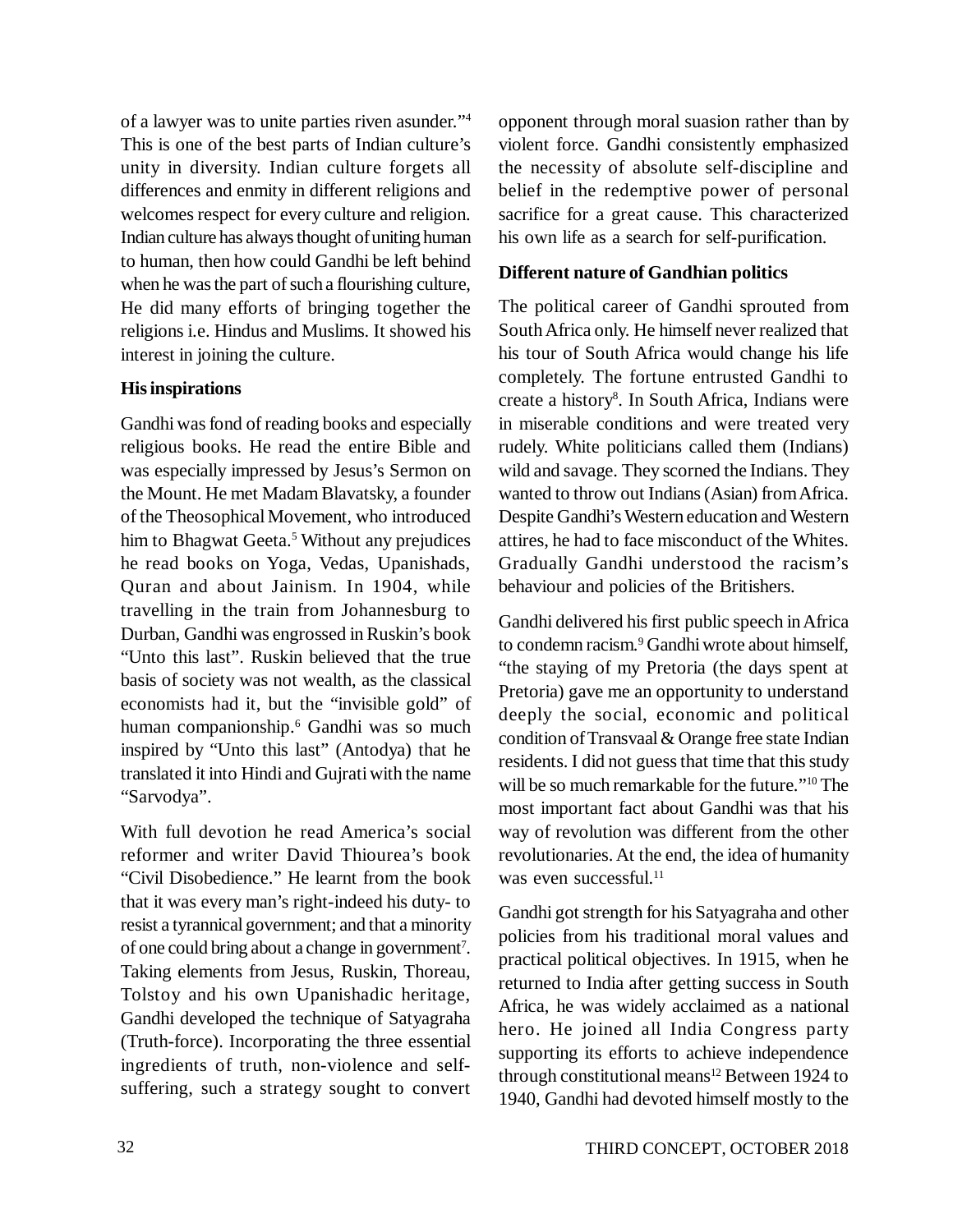social, economic and spiritual regeneration of the country which he came to believe would be achieved not by constitutional concession and reforms but by the efforts of the people themselves.

He had originally conceived of "spiritual socialism", the positive counterpart of noncooperation and civil disobedience, and eventually called the constructive programme. The constructive programme was intended to ameliorate conditions in bleak, disease-ridden villages in which most Indians lived.<sup>13</sup>

Basically, Gandhi was a spiritual and religious man who wanted to bring revolution in the society. He wanted to omit all evils from the society. Therefore, he did not try to escape from politics nor politics could ever contaminate him. He did not find any dichotomy between spirituality and social life, between religion and politics. To him life is unity.<sup>14</sup> It cannot be "divided into watertight compartments called social, political and religious".<sup>15</sup> At one place he said, "If I seem to take part in politics it is only because politics encircles us today like the coil of a snake from which one cannot get out, no matter how much one tries. I wish, therefore, to wrestle with the snake."<sup>16</sup>

He realized that "social work would be impossible without the help of political work"<sup>17</sup> He plainly told a group of missionaries in 1938, "I would not be leading a religious life unless I identified myself with the whole of mankind and I could not unless I took part in politics... I do not know of any religion apart from activity. It provides a moral basis to all other activities without which life would be maze of sound and fury signifying nothing."<sup>18</sup>

#### **Humanity is the religion of Gandhi**

Gandhi believed in the oneness of God. The essence of Gandhi's political methodology sprang from the deep spiritual nature of the man himself. As Brown put it "Gandhi was first of all a religious genius and whose basic objectives were morally oriented."<sup>19</sup> Gandhi's motive in eulogizing man was not to challenge God because he believed in absolute oneness of God and therefore also of humanity. Gandhi is not a dualist, but a monist who believes in all pervasive reality.<sup>20</sup> Gandhi treats every man as the incarnation of God. Man is not God but neither is he different from the light of God.

To Gandhi man's ultimate aim is the realization of God and the only way to find God is to see him in his creation. "This can be done by service of all." He further emphasizes this point, "If I could persuade myself that I should find him in Himalayan Cave, I ever would proceed there immediately. But I know that I can't find him apart from humanity."<sup>21</sup> He said, "my creed is service of God and therefore on humanity."<sup>22</sup> Gandhi says, "Since God is more often found in the lowliest of his creatures than in the high and mighty. I'm trying to reach the status of these. Hence my passion for the service of the suppressed classes."<sup>23</sup>

His famous dictum is *Adam Khuda nahi lekin Kudha ke noor se Adam juda nahi.* (i.e. Man is not God, but neither is he different from the light of God) and for him man is the reflection of God. Gandhi dedicated his life and soul to the service of the suffering, sinful humanity on this earth. But he had rocklike faith in God.<sup>24</sup>

For Gandhi religion means humanity. He understood religion in a very wide sense. He believed in the concept of *Sarva Dharma Sambhav*. Gandhi claimed, "I do not believe in the exclusive divinity of the Vedas. I believe the Bible, the Quran and Zend Avesta to be as much divinely inspired as the Vedas."<sup>25</sup> He continued, "Hinduism is not a religion which has to be spread. It allows one to worship his god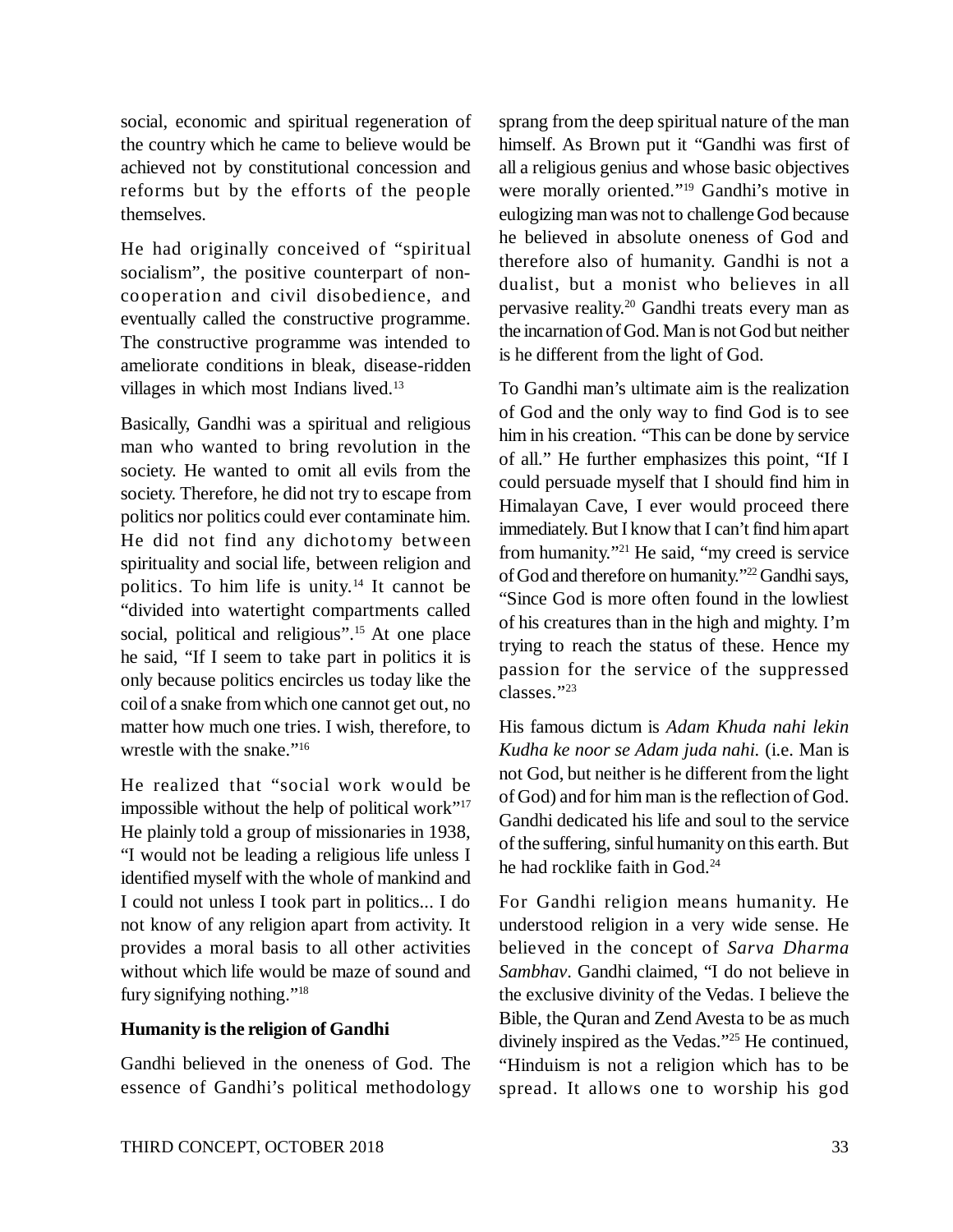according to his own belief or dharma and so it lives in peace with all religions. The religions are various paths which lead to one and same Goal."<sup>26</sup> Gandhi admits the greatness of all religions and tried to explain it. As the cows are of different colours but the milk has only one colour-white, likewise men admire religions in different ways but ultimately all religions have the same goal.

### **Deep desire to unite Hindu and Muslims**

Though there is nothing that has brought to man more blessings than religion, yet at the same time there is nothing that has brought more horror than the religions.<sup>27</sup> Instead of solving our problems, religion has itself become a problem. Instead of "binding together" it has become an instrument of divide and disintegration. The Indian Subcontinent faced partition in the name of religion. In Spain alone between 1421 to 1781 as many as 10,659 people were burnt alive and 29,140 imprisoned for defying the injunctions and prohibitions.<sup>28</sup>Hitler brutally killed the Jews in the name of religion. Godhrakand and Taliban dictatorship are some of the several examples which happened due to religious dualism.

Gandhi was a firm believer in the essential unity of all religions which he knew from a careful and close study of the main religious scriptures of the world. According to him though religions are many but Religion is one.<sup>29</sup> He was very much frustrated by Britain's stern colonial policies. Gandhi decided that non-violent civil disobedience could best solve India's political and social ills. Much of his strength resulted from his skillful uniting of both Hindus and Muslims within the movement. He gave his strong support to the Khilafat movement.

In 1924, after the Khilafat issue had withered and Hindu-Muslim riots erupted, Gandhi undertook a three-week fast for communal unity.<sup>30</sup> Gandhi said, "Is the God of the Mohammedans

different from the God of Hindu? Religions are different roads converging to the same point. What does it matter that we take different roads so long as we reached the same goal? Where is the cause of quarrelling?"<sup>31</sup>

Despite his fasting, speeches, essays, letters and his discussions, he could not stop the partition of India, He was very much depressed with partition. Gandhi remained distraught over partition and even refused to attend Independence celebrations, saying, "Why all this rejoicing? I see only rivers of blood."<sup>32</sup> After partition he felt that his 32 years of work for independence had come to "an inglorious end."<sup>33</sup>

### **Conclusion**

Some people are born great, while some others reach to greatness by their work, efforts and service of the society, Gandhi is one of those people, who took birth in a simple family and became a world-renowned personality due to his love and service of the downtrodden people, with deep devotion. He believed service of human being is the real service of the God. He gave up everything and lived his life like a saint. The conversion of this life from Mohan to Mahatma and the father of nation is really remarkable, inspiring and should be followed by all.

### **Notes**

- 1. Merriam, Allen Hayes, (1980) Gandhi vs. Jinnah, The debate over the partition of India, Minerva Associates Publication, Calcutta, p. 29.
- 2. Dutt, Dhirendra Mohan, (1981) Mahatma Gandhi ka Darshan, Bihar Indian Granth Academy, Patna, p.6
- 3. Gandhi M.K., (1948) Gandhi's Autobiography, The story of my experiments with truth, trans. Mahadev Desai, Public Affairs Press, Washington, p. 120
- 4. Ibid, p. 168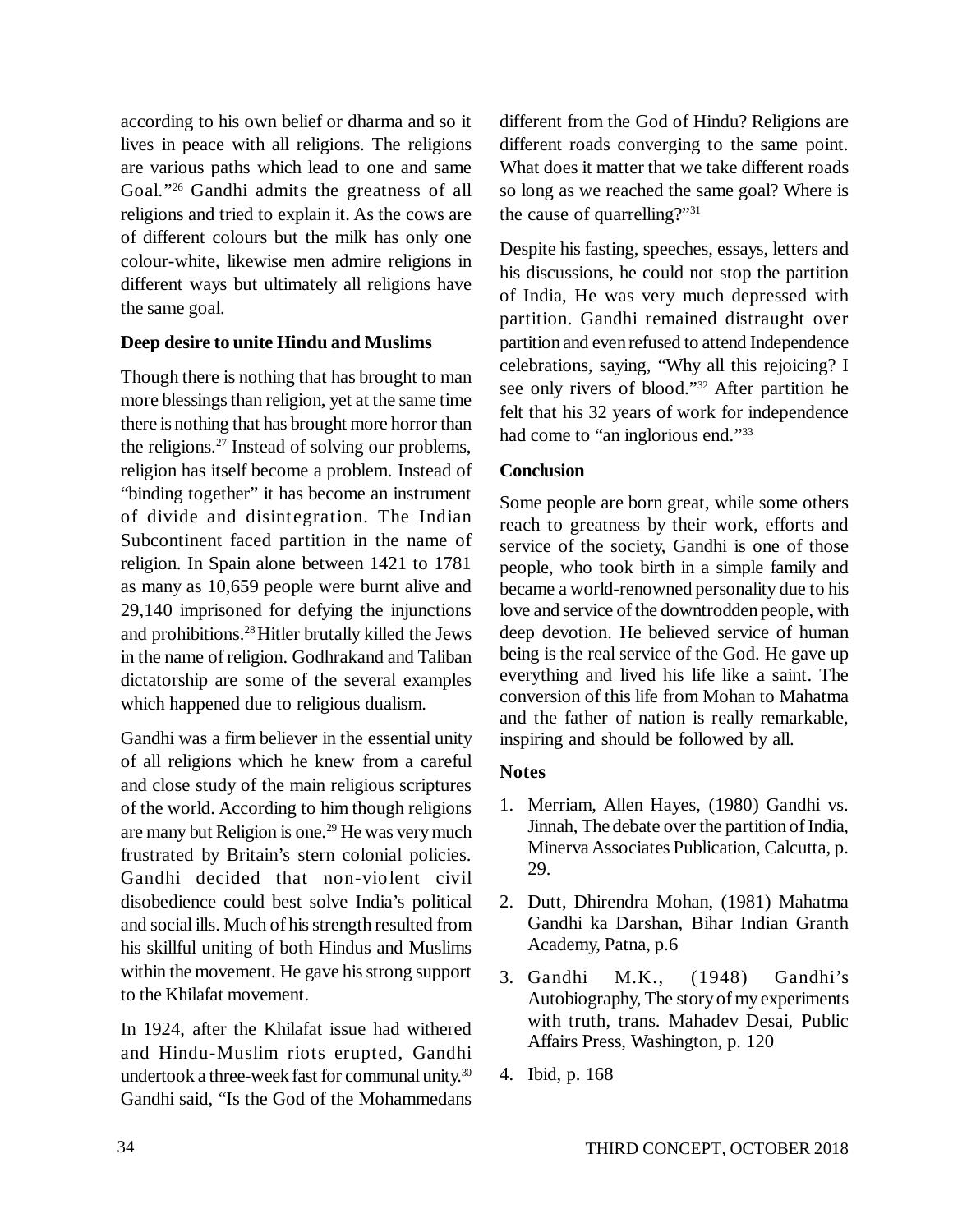- 5. Merriam Allen Hayes, ibid., p. 30.
- 6. Mehta, Ved (1977); Mahatma Gandhi and his apostles, The Viking Press, New York, p. 116.
- 7. Ibid, p. 122
- 8. Bhattacharya, Prabhat Kumar, (1972), Gandhi Darshan, College Book Depot, Jaipur. pp. 2-3
- 9. Fischer, Louis, (1954), Gandhi, His life and message for the world, New York, Mentor, p. 22
- 10. Gandhi M.K., My experiments with Truth, Part-2, Chapter-7, p. 160
- 11. Dutt Dhirendra Mohan, ibid, p. 10
- 12. Merriam Allen Hayes, ibid, p. 33
- 13. Ved Mehta, ibid, p. 155
- 14. Singh Ramjee, (1988) Gandhi and the Modern World, Classical publication company, New Delhi, p. 1
- 15. Gandhi M.K., Young India, 2 March 1922
- 16. Ibid. 12 May 1920
- 17. Ibid, 6 March 1931
- 18. Iyer, Raghvan, (1973), The moral and political Thought of Mahatma Gandhi, Oxford University Press, New York, p. 168.
- 19. W. Norman Brown, (1963). The United States, India and Pakistan, Cambridge: Harvard University, Press, p. 92.
- 20. Dutta D.N. (1968), The Philosophy of Gandhi, Indian ed. University of Calcutta. p. 68
- 21. Gandhi, M.K., Harijan, 29 August 1936
- 22. Gandhi M.K., Young India, 23 October 1924
- 23. Ibid, 11 September 1924.
- 24. Singh Ramjee, ibid, p. 7
- 25. Prabhu R.K.& Rao U.R. (1945), The Mind of Mahatma Gandhi, Oxford University Press, London, p. 86
- 26. Rao Heimd (1976), Mahatma Gandhi, as Germans see Him, Shakuntala Publishing House, Bombay, p. 115.
- 27. Vivekanand S, (1958), The Complete Works of Vivekanand, Calcutta: Advaita Ashram, (9th ed), Vol. II, p 360
- 28. Singh Ramji, Ibid., pg. 21
- 29. Ibid, p. 32
- 30. Ibid, p. 33.
- 31. Gandhi M.K. (1947) To the Protagonists of Pakistan ed, Anand T Hingorani (Karachi: Anand T. Hingorani, pp. v-vi
- 32. Quoted in Beatrice Pitney Lamb (1966), India, A world in Transition (New York: Frederick A. Praeger, p. 91.
- 33. Mehta Ved, ibid, p. 171.



**To our Contributors.....................**

**& Original articles are welcome.**

- **& Only Original copy of the manuscript, neatly typed in double-space should be sent. Please do not send carbon, cyclo-or photo-copies.**
- **& Please check up grammatical & typographical mistakes before sending. Editor will not be responsible for these lapses.**
- **& Editor reserves the right to reject/ modify / edit an article without assigning any reason.**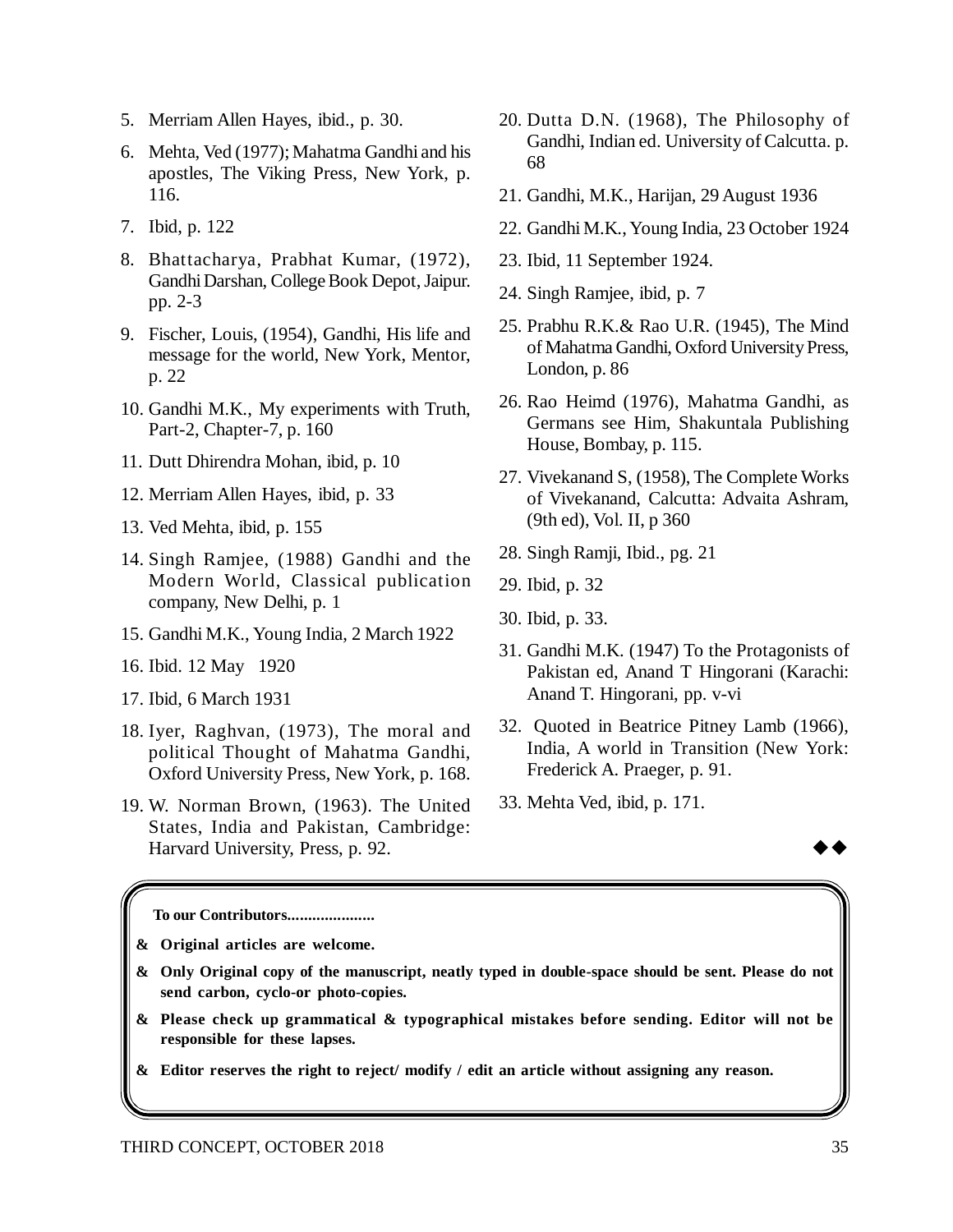# **Factors Affecting Carpentry Workers in Theni District**

Dr. A. Kumar\*

*[The present study is undertaken to explore the level of attitude on Carpentry Workers in the study area. The main objective of the study is to know the perception and option of respondent carpentry workers and their level of attitude on factors affecting carpentry workers in the study area. Random sampling has been adopted for the study. Three hundred samples have been selected from the universe by following the Lottery Method. The study covers the period of seven months from October 2016 to April 2017. Factors affecting analysis has been applied to the carpentry workers. Finally, conclusions were drawn and suggestions were offered.]*

Carpentry is the art and trade of cutting, working and joining timber. This term<br>includes both structural temper work in<br>framing and items such as doors, window and arpentry is the art and trade of cutting, working and joining timber. This term includes both structural temper work in stair cases. The working of wood in building is an ancient craft and still comprises one of the most important activities in construction work. In the past, when building was often wholly constructed of timber framing, the carpenter played a considerable part in building construction; along with the mason he has been the principal building worker. The scope of carpenter's work has altered, however, with the passage of time. Increasing use of concrete and steel construction, especially for floors and roofs, the framework of building except for houses and small structure. This study focuses on the factors affecting Carpentry workers in Theni District.

#### **Statement of the Problem**

Mahatma Gandhi rightly pointed out that India is a country of villages. The Indian economy depends on the economic conditions of rural villages. Economic conditions depend on the employment that the village provides. Most of the employment in rural area is agricultureorientated. Moreover, all development is possible only when each and every village is self-reliant in order to achieve this goal. The locally available resources should be utilized to satisfy the ultimate needs of public. Besides, the skill of local people of the village shall be utilized and developed to the requirement of modern world.

They are less educated, economically poor, homeless, lack awareness about banking facilities, unemployment and underemployment. Hence, an attempt has been made to study the factors affecting analysis of the carpentry workers in Theni District.

#### **Objectives of the Study**

The main objective is to examine the overall view about the factors affecting the carpentry workers during the study period.

#### **Review of Literature**

John (1975) in their study" Employment policies in the Informal Urban Sector of Developing Economics", found that the position of enterprise *vis-à-vis* the state emerges as the main distinguishing feature between two sectors. The private units are recognized, supported by rules and regulation of the government like licensing, wages, tariffs, quotas, tax rates and holidays preference to use foreign technology. But according to the study, these units under informal sector do not carry the benefits.

<sup>\*</sup> Asst. Prof. of Commerce, SNMV College, Coimbatore, Tamil Nadu.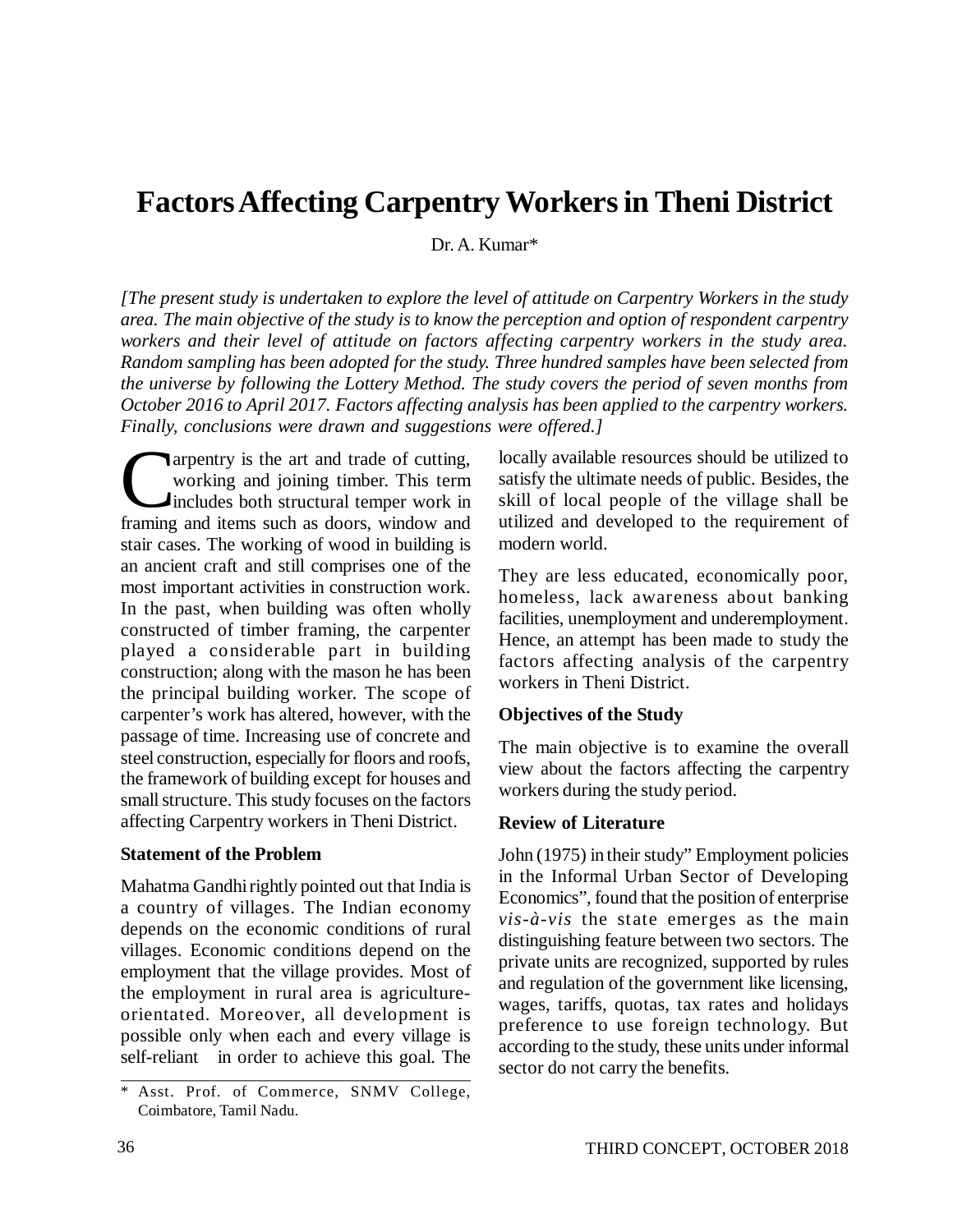Elspeth S. Woody (1975) in his article "Pottery on the wheel can help Beginning Throwers", emphasized that it could easily be used as a text book on throwing techniques. The writing is clear and to the point, with the photographs illustrating the text quite well as a visual content. This is the book that can really be given a beginning potter a step up in developing their throwing silks. Unfortunately, in many cases the black and white photographs are rather dark and at times the depth of field is too narrow resulting in some business.

S. Woody (1978) in his study on "Hand Building Ceramic Forms ", inferred that it would be quite at home as a text book for a beginning a ceramics course. It is clear, understandable and very explanatory in its coverage of hand building techniques. The darkness of the photographs is somewhat disturbing, and can interface with the visual information given. The black and white format is also problematic when showing the art work of the ten featured artists. I believe the book would have benefit as a whole.

### **Methodology**

The study is intended to cover factors affecting about carpentry workers in Theni District. Data for investigation were collected from primary sources. The primary sources were analyzed with the help of various statistical measures used for Garrett Ranking Techniques.

#### **Factors Affecting Analysis**

Many factors are responsible for selecting carpentry vocation of the respondents. The factors are economic, competency, technical, employment and psychological. Each variable is expressed as a liner combination of the underlying factors. The amount of variance a variable shares with all variables included in reanalysis is referred to communality. The covariance among the variables is described in terms of a small number of common factors plus a unique factor for each variable. These factors are not over observed. If the variables are standardized, the factor model may be represented as.

 $X_i = Aij F_1 + Ai2F2 + Ai3F_3 + \dots + A_{im} F_{in} - V_i$  $U_i$  Where

 $Xi = i<sup>th</sup> Standardized Variables$ 

Aij = Standardized multiple regression coefficient of variables i on Common factor

 $F =$ Common Factor j

 $V_i$  = Standardized regression coefficient of variables i on Unique factor <sub>j</sub>

 $U_i$  = the unique factor for variables i

m = Number of common factors

The unique factors are uncorrelated with each other and with the common factors. The common factors themselves can be expressed as linear combinations of the observed variables.

 $F_i = W_{i1}X_i + W_{i2} + X_2 + W_{i3} + \dots + W_{ik}X_k$  Where.  $F_i$  = Estimate of ith Factor  $W_i$  = Weight or factor score coefficient

 $K =$  Number of Variables

| S.NO | Factors                  | Eigen Value | Percentage of Variance | Cum. Percentage<br>of Variance |
|------|--------------------------|-------------|------------------------|--------------------------------|
|      | Economic factor          | 3.536       | 23.570                 | 23.570                         |
|      | Competency factor        | 1.652       | 11.014                 | 34.59                          |
|      | <b>Technical factor</b>  | 1.558       | 10.389                 | 44.97                          |
| 4    | <b>Employment</b> factor | 1.514       | 10.094                 | 55.07                          |
|      | Psychological factor     | 1.207       | 8.047                  | 63.11                          |

### **Factors Affecting the Carpentry Works**

**Table-1**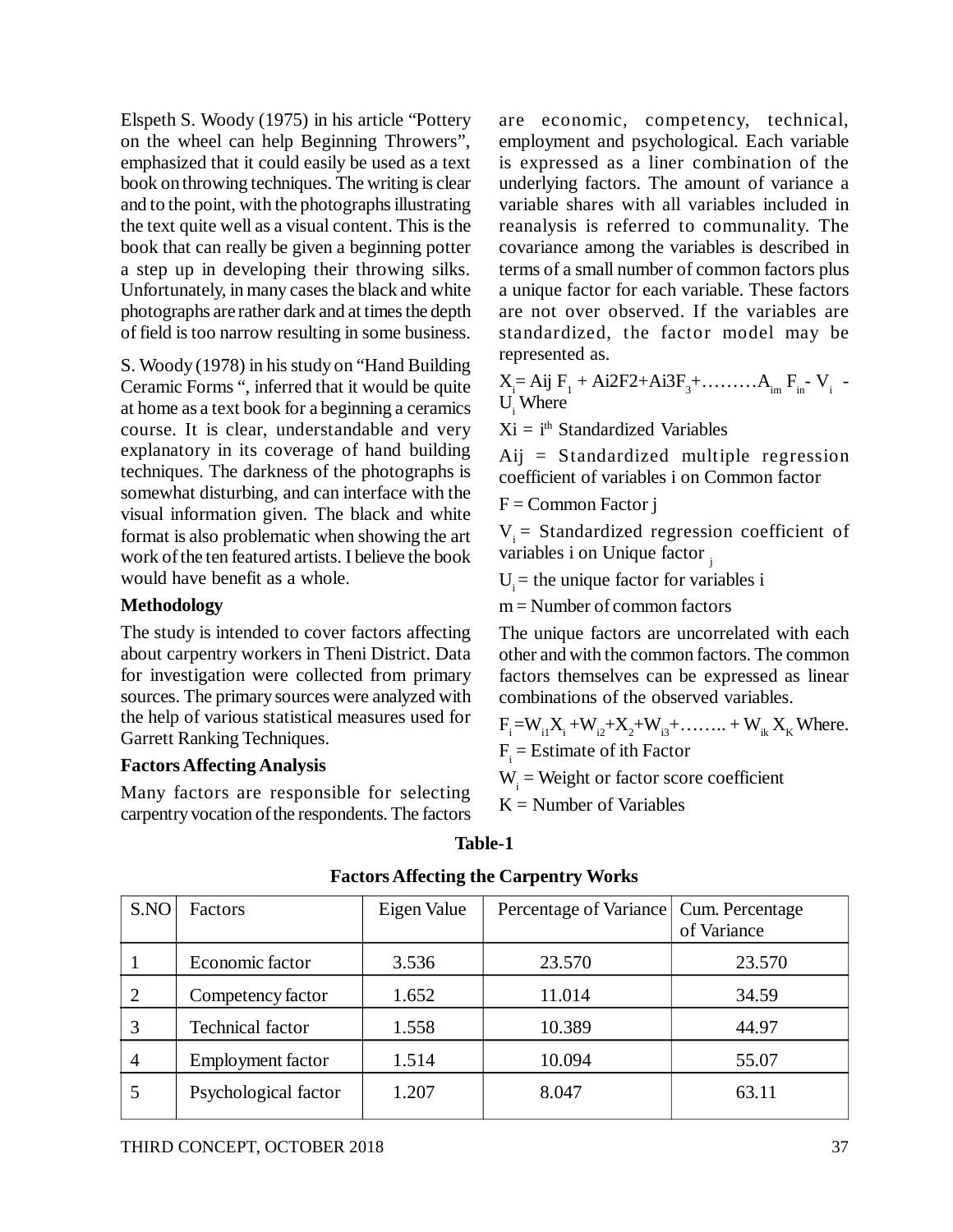Source: Computed dada

\* Kaiser- Meyer – Olkin measure of sampling  $A$ dequacy = 0.685

\* Bartlett's Test of Sphericity Chi-Square  $=1132.609$ 

Degree of freedom  $= 105$ 

Significance  $= 0.000$ 

It is observed from the Table 1 that five factors such as Economic, Competency, Technical, Employment and Psychological were extracted out of fifteen attributes. These factors account for about 63.11 per cent of the variance in the factor.

Eigen Value for the first factor namely: "Economic factor "3.536, indicates that the factor contains very high information than other factors. The first factor, "Economic factor" provides the maximum insights for motivating the factors, because the respondents feel that infrastructure facilities are the basic for scope creativity work to improve the attributes concerning "Economic factor" in the study area.

The second important factor called "Competency factor" accounts for 11.014per cent variance. The Eigen value of this factor is 1.652 of the competency factor. It is easy to train this work, compulsion of family situation should be well organized just to motivate the carpentry workers.

The third important factor called "Technical factor" accounts for 10.389 per cent of variance. The Eigen value of this factor is1.558.

The forth important factor called "Employment factor" accounts for 10.094 per cent of variance. The Eigen value of this factor is1.514.

The five important factors called "Psychological factor" account for 08.047 per cent of variance. The Eigen value of this factor is1.207.

These factors are important for carpentry workers. High Value of Kaiser-Meyer-Olking (KMO) test of sampling adequacy 0.685 indicates the correlation between the pairs of variables explained by other variable and thus factor analysis is considered to be appropriate in this model.

### **Garrett Ranking Technique**

In the section an attempt has been made to identity various problems encountered by Carpentry Workers. Garrett's Ranking Technique was used to analyse the problems with respect to carpenters in the study area. Finally, the mean scores are given. The mean scores for all the factors are arranged in a descending order and the important reasons are identified.

The respondents were asked to rank the given problems. The order of problems given by the responde3nt was converted into rank by using the following formula.

Percent Position = 
$$
100(R_{ij} - 0.5)
$$

Nj

1.  $R_{ii}$  =Rank given to ith factor by j<sup>th</sup> Carpenters

2.  $N_j$  =Number of factors ranked by  $j_{th}$  Carpenters

### **TABLE 2**

Where

|  |  | Problem Faced by the Carpentry Workers |
|--|--|----------------------------------------|
|  |  |                                        |

| S.<br>No.      | Problems                                   | Mean<br>Score | Rank |
|----------------|--------------------------------------------|---------------|------|
| 1              | Introduction of<br>advance technology      | 56.98         | T    |
| $\overline{2}$ | Occupational<br>diseases                   | 56.16         | Π    |
| 3              | Plastic as substitute<br>for wooden things | 50.16         | Ш    |
| 4              | No direct employment                       | 48.82         | IV   |
| 5              | Absence of training<br>facility            | 45.88         | V    |
| 6              | Illiteracy                                 | 41.00         | VI   |

### Source: Computed Data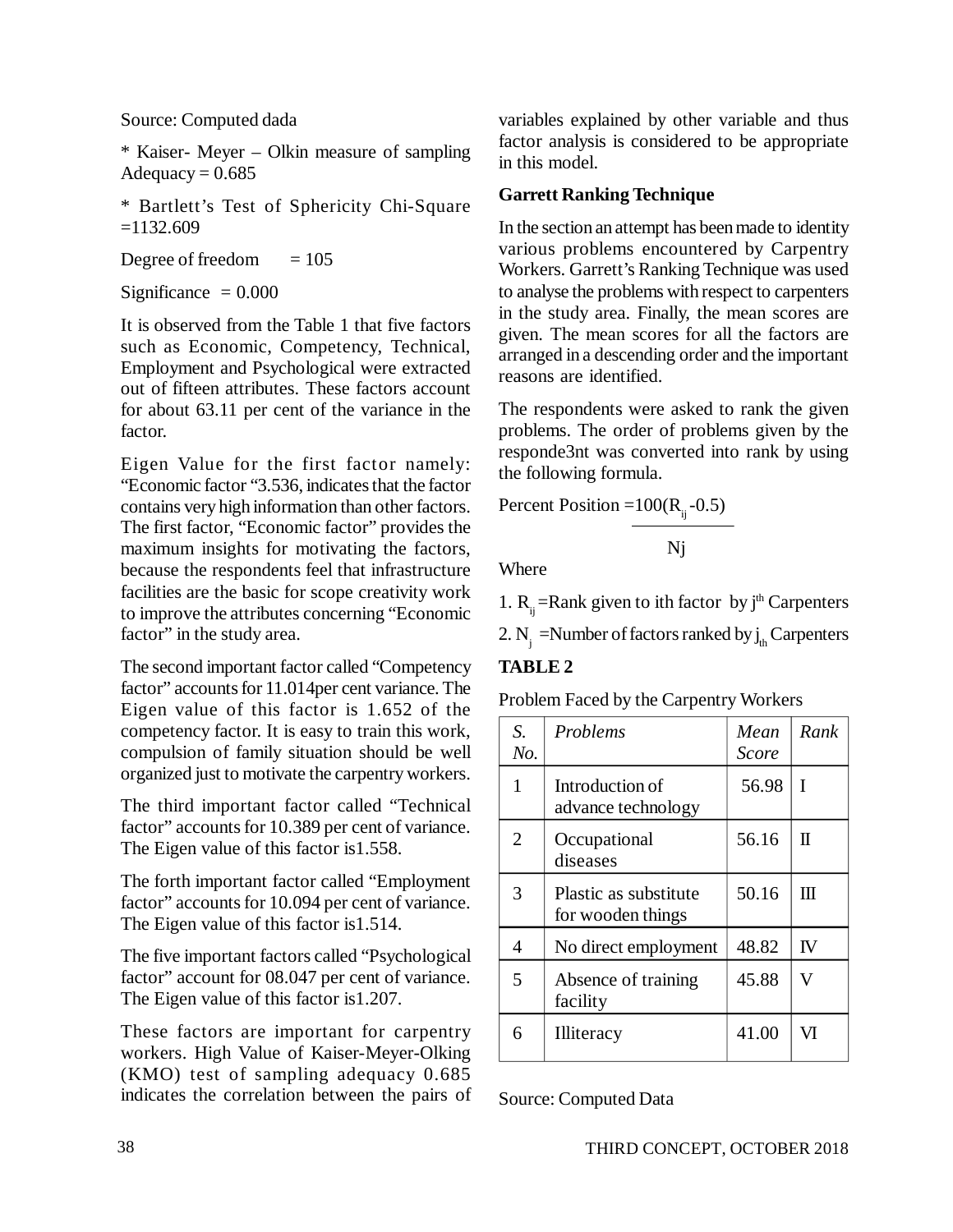It is analyzed from Table 2 that 'Introduction of advance technology' is a major problem of the carpenters in the study area. 'Occupational diseases' is the next major problem among the sample respondents. Plastic as substitute for wooden things', 'No direct employment', 'Absence of training facility' and 'Illiteracy' stand fourth, fifth and sixth in ranking respectively. It is found that introduction of advanced technology, occupational diseases are major problem identified among the sample respondents.

#### **Suggestions**

Following suggestions are useful for the policy makers to enhance the socio-economic conditions of carpenters in Theni District.

- 1. Minimum wage should be fixed for the carpenters in general and Theni District in particular.
- 2. Necessary training centers may be opened in Theni district so as to attract the new carpenters to undertake the job.
- 3. Private contract of carpentry work should be regulated by imposing regulatory measures.
- 4. New and existing carpenters should be given training for making new types and designs of furniture in order to compete with machine made furniture.
- 5. Regular employment can be provided by establishing number of societies in the study area.
- 6. Healthcare and employees' welfare should be given due significance in their work.

#### **Conclusion**

To sum up, factor affecting the carpentry workers in Theni District is not up to the mark. They are very poor and they lead hand-to-mouth living. Their improvement will go a long way to improve the standard of living, enhancement of per capita of income and to live with good health conditions. Both state and Central governments have to take necessary steps to improve the socioeconomic conditions. The future research work may be carried on the economic condition in

Theni District, efficiency of carpenters in this place, study of contract labor in carpentry industry and so on.

#### **References**

- 1. Wares, M.L, and Choudhary, J.N., "Economic Efficiency of Carpenters in Punjab" Socio Economic Review, January 1977, Vol – 3, pp. 228-232.
- 2. Carpentaria, (1964). In R.W. Fairbridge (ed.), Encyclopedia of Oceanography, pp..316-324 (1960); H. J Newton, "Petroleum possibilities of calf of Carpentaria, "A.P.E.A. Journal, pp-32-37(1964).
- 3. Sethuraman's survey study "The Urban Informal Sector Concepts Measurement Policy", International Labor Review Vol.3, No.1, 1976, pp. 69-81.
- 4. C.M. Palvia and V. Jaganathan, "Employment Problems of Building contraction Labor ", in kaval town of Uttar Pradesh. The Indian Institute of Public Administration, New Delhi 1978, pp.132-136.
- 5. M.L. Jesudoss, "Socio Economic Study of Construction Workers"' in Nagamalai Pudukkottai Area, Unpublished M.Phil. Dissertation, MKU 1983, pp. 23-30.
- 6. S.R. Karroy, The "Role of Building Workers" in India – A Study in Calcutta, Unpublished, 1987, pp-13-23.
- 7. M.L. Jesudos, "Wages and Working Conditions of Construction Workers", in Madurai city in India, published Ph.D. Thesis, Madurai Kama raj University 1990, pp. 30- 39.
- 8. P. Arumugam and P. James Daniel Paul, "The Problems of Organizing the Construction Workers in Coimbatore". The Indian Journal of Labor Economics, 1995, pp. 38-39.
- 9. L. Venkatasamy, "Informal Sector in Urban Economics Development: A study of Chennai city, Published Ph.D. Thesis, University of Madras, 1998, pp. 123-125.

### THIRD CONCEPT, OCTOBER 2018 39

 $\rightarrow \rightarrow$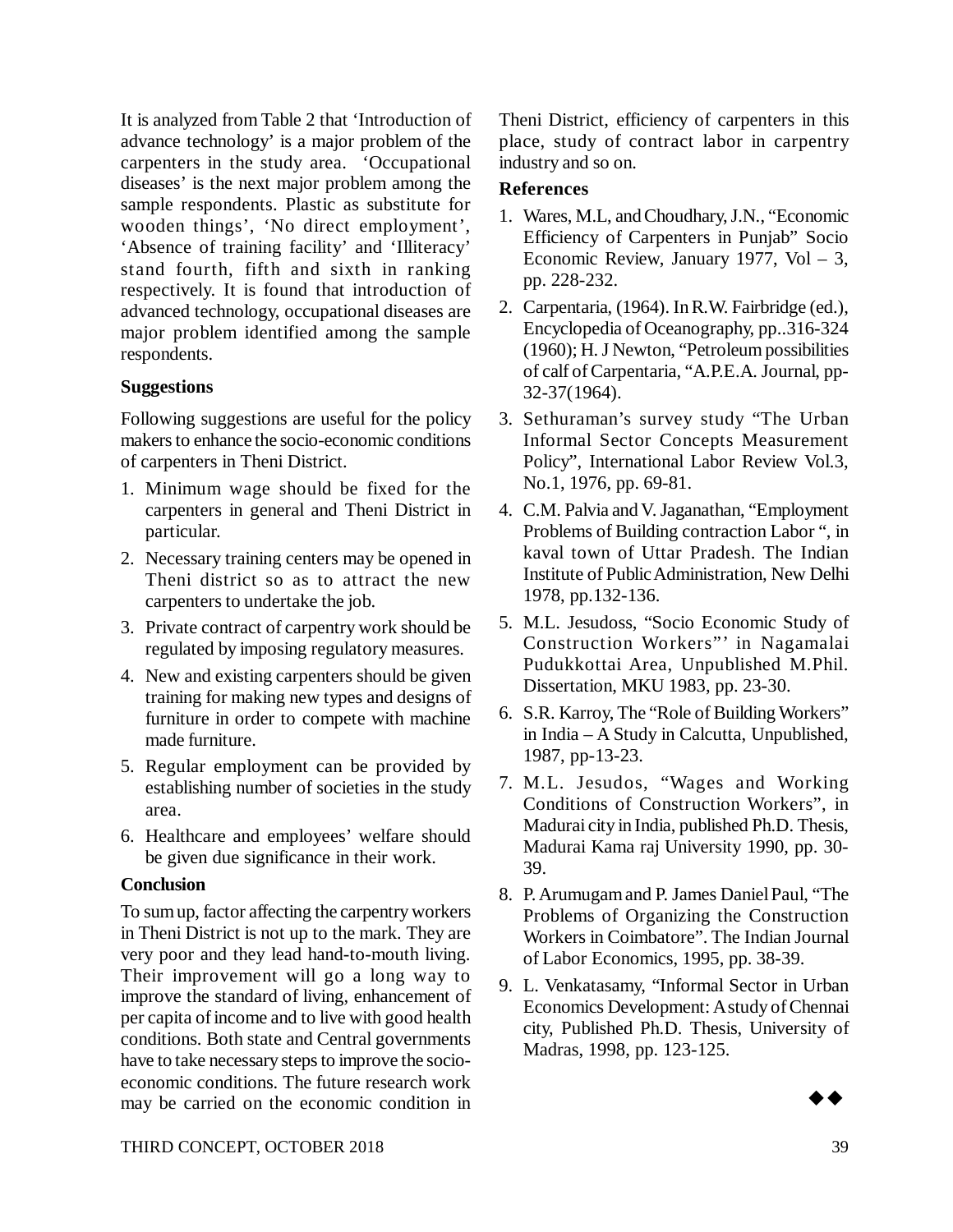# **Fiscal Health of Cooperative Sugar Industries in Tamil Nadu**

S.P. Karthik\* & Dr. A. Ramesh\*\*

[*The present study entitled attempts at evaluating the sugar industries of Tamil Nadu, especially in financial viability, profitability ratio, long term solvency ratio, current asset, liquidity ratio and efficiency in asset utilization of the sugar companies operating in the state of Tamil Nadu during the financial years between 2008-2009 and 2013-2014. The Sugar industries are basically depending upon the agricultural production, geographical and climate conditions of a State. Knowingly, the researcher made attempt to assess the sugar industries to ascertain whether in terms of financial performance and the productivity level based on the season, climate conditions, and geographical area-wise were strong or not in Tamil Nadu.]*

**P**roductivity and financial analyses are playing a vital role in determining the financial viability of any company. The analysis of financial statements is a process of roductivity and financial analyses are playing a vital role in determining the financial viability of any company. The evaluating relationship between components of financial statements consisting of profit and loss account and the balance sheet to obtain a better understanding of the level of firm's financial position. It helps to take important decisions on the concerned issues, especially in the long-term debt commitment or financial distress. A sugar industry uses its physical assets effectively, utilization of available fund in an effective manner and the optimal financial mix maintained by the concern. These are enlightening to earn higher profit with lower level of risk.

#### **Sugar Industries in Tamil Nadu**

Sugar industry has great significance for the economy of India. It plays an eminent role in the Indian economy due to its multiple contributions in the shape of employment and provision of raw materials to other industries. The growth and performance of sugar industries in Tamil Nadu are impressive and they are significantly related to the government policy as well. The national and international scenario in terms of production

and improvement in technology also stimulated the growth factors in Tamil Nadu.

Since most of the sugar industries are located in and around rural areas, improved facilities of transport and communication provided for the factories benefit surrounding rural communities too. Therefore, sugar industry is best suited for promotion of rural transformation in Tamil Nadu.

In recent times, sugar industry has begun the export business with other countries and earns more foreign exchange. Tamil Nadu is the major sugarcane growing state contributing more production in India. Tamil Nadu Cooperative Sugar Industries has been registered as a State level cooperative society under the Tamil Nadu Co-operative Society Act on November 11, 1961. All the cooperative and Public Sector sugar mills in Tamil Nadu are its members.

### **Statement of the Problem**

Sugar is a consumer product; it comes under essential commodity act and every person, whether rich or poor, is paying attention to its accessibility with adequate quantity and at a realistic cost.

The cooperative sugar industries actively contribute to the development of the state as well as Indian economy. It covers 4.4 lakh acres of cultivated area and crushing 256.38 million tons of sugarcane, further it provides employment

Ph D Scholar, P.G. Dept in Commerce, Alagappa Govt. Arts College, Karaikudi, Tamil Nadu.

<sup>\*\*</sup> Asst Prof., P.G. Dept in Commerce, Alagappa Govt. Arts College, Karaikudi, Tamil Nadu.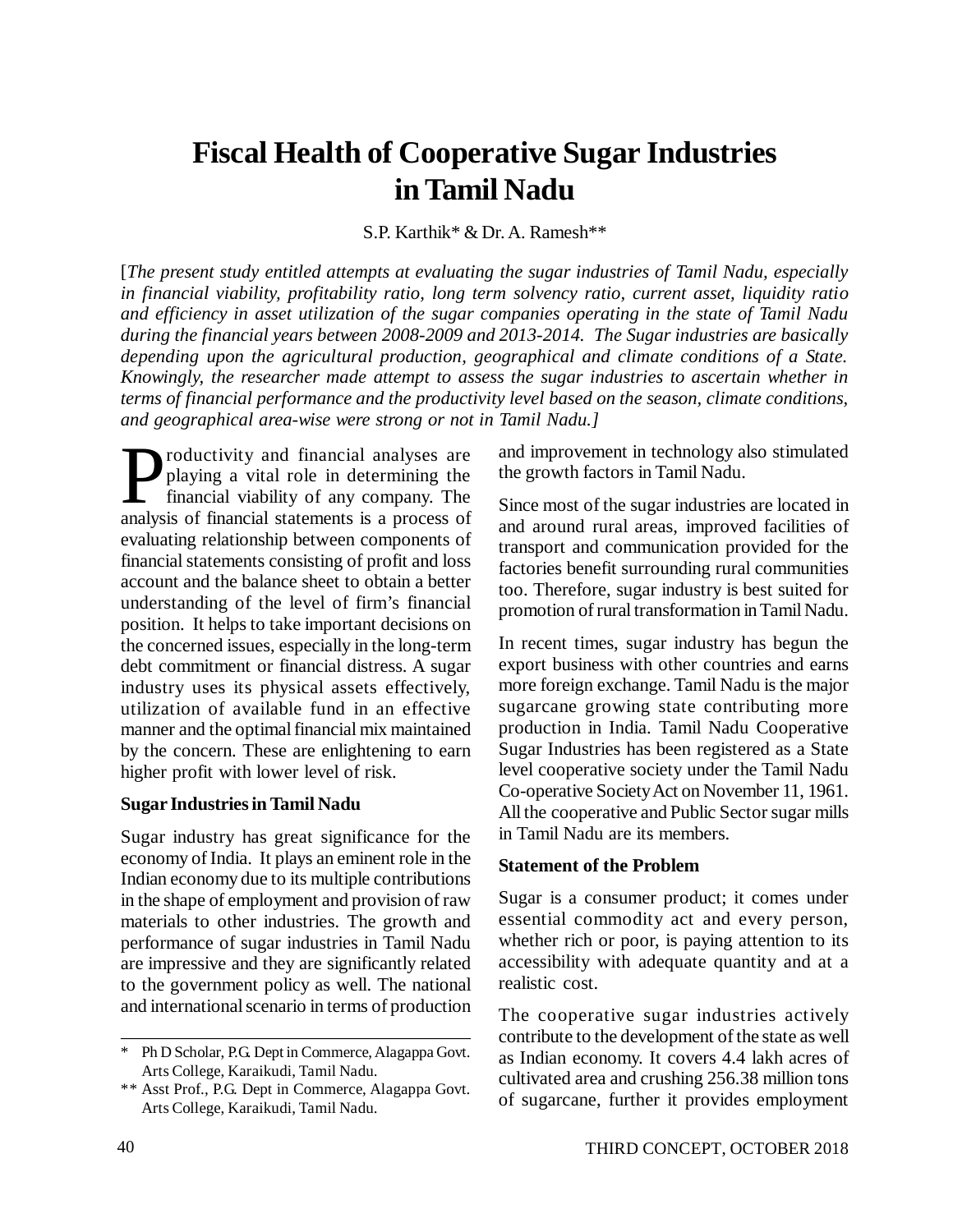opportunities to 2.8 lakh people of Tamil Nadu. Its production, fixation of price and overall managerial affairs are controlled by the Government of Tamil Nadu. In a particular situation, the price is fixed on the basis of last year trends in production, its cost and other economies of previous years. Hence the sugar industry, particularly cooperative sugar industries in Tamil Nadu have incurred heavy losses.

Study of the performance of these cooperative sugar industries will offer valuable feedback for strengthening them and will provide guidance in shaping the approach and policies for rural development, in general and agro - industries in particular.

#### **Scope of the Study**

This study tries to examine various fiscal aspects of sugar industries. It examines a variety of aspects such as liquidity, solvency, turn-over, efficiency, long-term debt etc., during the study period. It is an explicit study which is restricted to financial aspects only and it's purely based on the secondary data which also limits the scope of the study. The present study expresses the fiscal position of the sugar industries in Tamil Nadu for the study period and offers a valuable feedback for strengthening the sugar industries.

### **Objectives of the Study**

The present study aims at diagnosing the financial conditions of the Tamil Nadu co-operative sugar industries in order to develop remedial measures, if required, for strengthening the finances of these mills. Specific objectives of the present exercise are:

- To measure the production and sales performance of the sugar industry.
- To evaluate the profitability of the selected sugar industry.
- To measure the financial health of the sugar industry.
- To identify the factors influencing financial health conditions.

 To suggest suitable measures for the development of Sugar industries.

#### **Methodology**

The present study is fully based on the secondary data. They are collected from the Annual reports of Tamil Nadu cooperative sugar industries, audited reports of concerned sugar mills, journals, books and websites. The purpose of this study is to examine and evaluate the profitability, liquidity, long term solvency position and efficiency in asset consumption of sugar companies under study and to offer findings and suggestions to improve the financial position of sugar companies.

The tools used for the study include: Motaal's Comprehensive Test Z – Score Ratio, Ratio Analysis, Trend Analysis, comparative financial statements, common size statements, and correlation and to understand the actual financial position, trend projection made to project for the following forthcoming years based on the actual position.

#### **Review of Literature**

The researcher undertook a study of literature pertaining to sugar industry in order to find out what had already been done in this field and to identify those aspects, which expected inspection. The following are the reports, books and articles consulted by the researcher;

*Narayana Swamy (1989)* studied the determinants of the capital structure of the cooperative sugar mills and cooperative textile mills. The author has demonstrated positive corelation between the cost of capital and leverage. Excessive dependence of the sugar cooperatives on loans resulted in high level of leverage and consequent high cost of capital leading to poor profitability. He has recommended that the cooperative sugar mills should reduce dependence on loan finance through liquidity management and plough-back.

*Sharma (1990)* carried out a study, "Dynamics of Sugarcane Production in Vindhya Plateau of Madhya Pradesh". The study shows that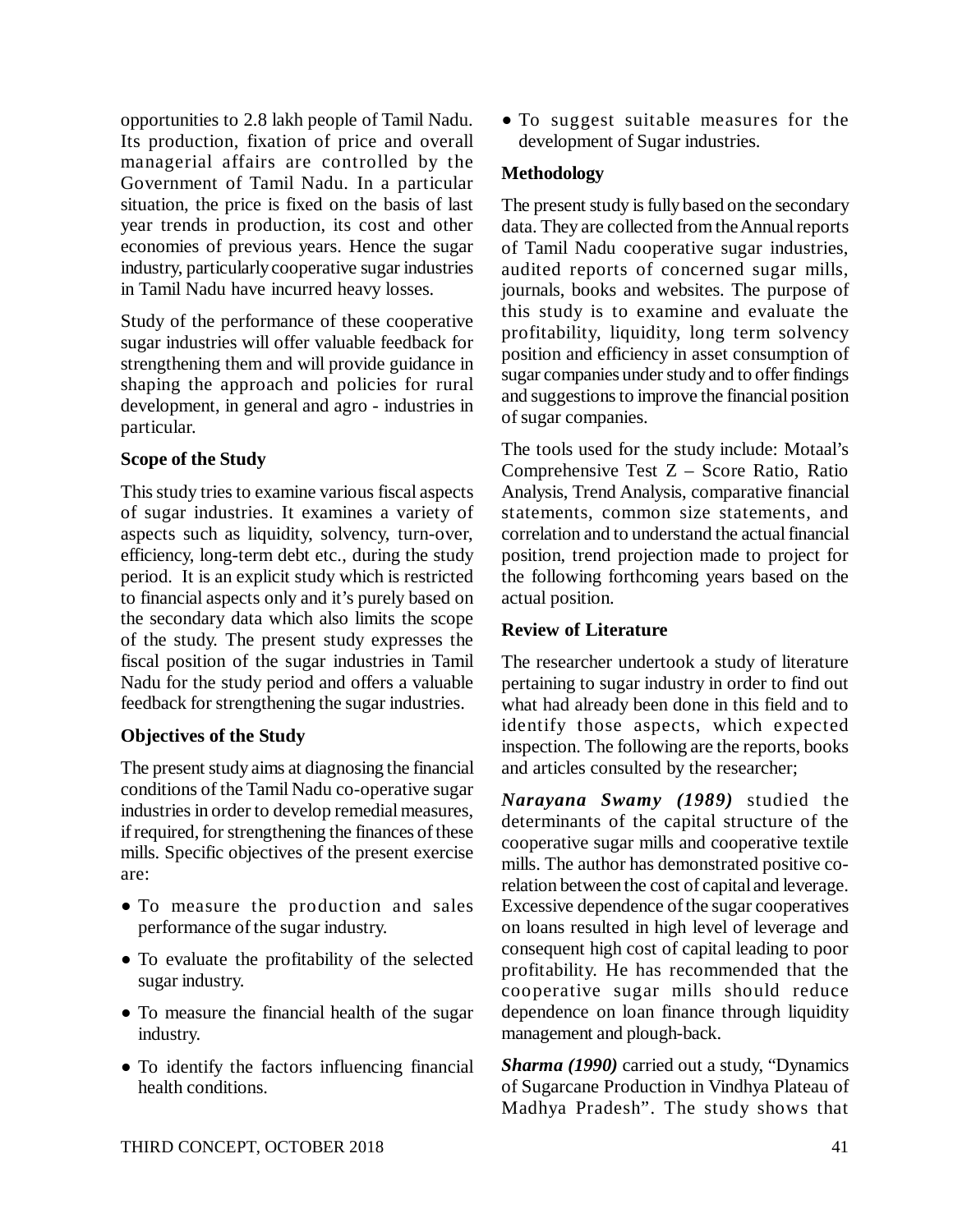sugarcane area and productivity decreased. It also stressed the need for improved technology, better extension techniques, introduction of low-cost technology and over and above there must be increased irrigation facilities.

*Durai (1990)* in his experimental study, "Studies on Weed Control in Sugarcane" investigated the loss of cane yield due to weed infestation. It reveals the efficacy of herbicides in controlling weeds in cane fields.

*Nandhagobal (1990)* carried out a field study entitled, "Performance of Promising Sugarcane clones for Early and Mid-Late Seasons" that points out that cane yield differs in early seasons and mid-late seasons.

*Rejeswar Rao (1990)* in article entitled "Sugar Industries: An Investigation" has analyzed the sugar policy and its impact on sugar industry. He has examined control, decontrol and partial controls, imposed by the Government on sugar industry over the past 40 years and the impact thereof on various groups involved viz., the farmers, manufactures and consumers.

*Mohan Rao (1991)* in his study, "Energy conservation leading to Successful By-Product Industries", suggests the ways and means of utilizing some of the byproducts of the sugar industry and shows the scope for the further development of by product industries in India.

*Ashok Kumar (1991)* in his study, "Effect of late Application of Growth Regulators on Sugars", reveals that application of growth regulators in January altered the physiological status of stubble buds, gave better sprouting and yielded a good Raton crop with more sucrose in cane juice.

*Rane (1998)* in his article, "Opportunities and Challenges for Indian Sugar Industry in the 21st Century" highlights the achievements of sugar industry to the Indian economy and target of sugar production in future. The article also underlines the potentialities and the application of established technologies through extension methodology to increase cane yields.

*Thirumurugan (2001)* conducted a field experiment on, "Effect of time of Planting on Incidence of Yield and Quality" and found out that effect of time of planting gives different yield. It revealed that the crop planted in January recorded the highest cane yield, whereas July planted crops recorded lowest cane yield.

*Senthil (2001)* carried out a study entitled, "Evaluation of Distillery Effluents in the Management of Red Rot of Sugarcane". It revealed that Red-Rot disease of sugarcane caused serious concern to the farmers and mills in Tamil Nadu. The suitability of distillery effluents for irrigating the crop to manage the disease and their impact were investigated.

*Joshi et al.* (2001) in their article, "Impact of Agriculture Research-Some Evidences", gave a picture about the Sugarcane Breeding Institute Coimbatore which developed several varieties of sugarcane giving 50 percent improvement in sugarcane yield and 0.9 percentage improvements in sucrose.

*Desai (2001)* in his article, "Sugar Industry in India" gives a comparative statement of sugar production and price of sugar in India and the whole world. He also suggests the utilization of co-products of sugar.

*Kannadhasan (2007)* in his article entitled "Measuring Financial Health of a Public Limited Company Using Z Score Model-A Case Study" ascertained the financial health of Wendt (India) Limited company and its consistency in financial performance for five financial years from 2001- 02 to 2004-05. The research findings are that the company was maintaining good financial performance throughout the study period.

*Sam Luther (2009)* has undertaken a study entitled "Liquidity Risk and Profitability Analysis: A case study of Madras Sugars Ltd" and has highlighted how the company had achieved adequate liquidity, risk minimization and profit maximization. The objectives of the study are to measure and evaluate the liquidity position of MCL, to assess the correlation between liquidity and profitability and to assess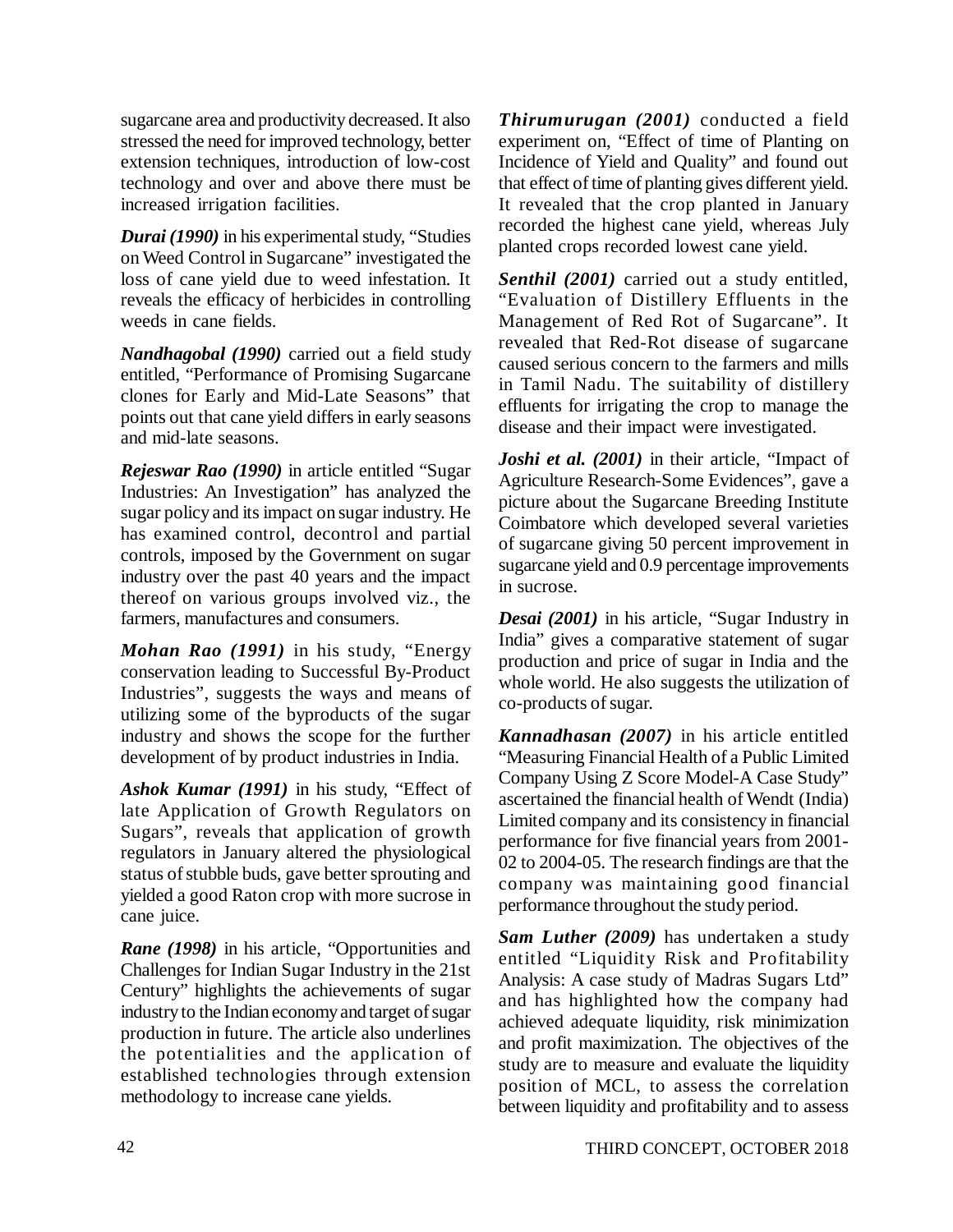the trade-off between profitability and risk for a period from 1994-98 to 2004-05. The relationship between liquidity and profitability are measured by computing Spearman 's rank correlation co-efficient. The author, by using ttest, has concluded that there is a liner relationship between liquidity and profitability. It is also concluded that the high degree of aggressive policy adopted by MCL has made a negative impact on its profitability.

*Somannavar (2011)* in his article, states that "Indian Sugar Industry is Competitive". He concluded that the strong infrastructure builds up, co-ordination between the Centre and state governments, dialogue between the firm and the farm sector, future based R&D, government cooperative sector, proper utilization of the byproducts and able trade policy have been the essentials to make the Indian sugar industry globally competitive.

#### **Findings**

#### *Liquidity ratio*

It was revealed that the overall performance of the Bannari Amman Sugars shows with 1.65 as average current ratio, whereas Rajsree Sugars shows the low with 0.89 during the research study period. And also, it was found that the overall performance of EID Parry gets 1.32 liquidity ratio

whereas Ponni sugars got low at 0.39 against the standard uplifting norms.

#### *Productivity ratio*

It is an average measure of the efficiency of production. It can be expressed as the ratio of output to inputs used in the production process, i.e. output per unit of input. Outputs and inputs are defined in the total productivity measure as their economic values. The value of outputs minus the value of inputs is a measure of the income generated in a production process.

The overall performance of the sugar mills both by the State and national level was far from being satisfactory during 2011-12 and 2012-13. During 2012-13, sugarcane crushing season (October to September), there were 46 sugar mills in the State of which 16 in co-operative, 3 in public and 27 in private sector.

Totally, 43 sugar mills (16 mill co-operatives, 2 in public sector and 25 in private sector) were functioning. Registered sugarcane area increased from 2.62-lakh hectare in 2011-12 to 2.93 lakh hectare during 2012-13 crushing season registering a moderate growth of 1.18 per cent. However, the cane crushed by the sugar mills declined from 25.55 lakh tonnes in 2011-12 to 14.57 lakh tonnes in 2012-13 recording negative growth of 15.71 per cent.

| <b>Particulars</b>    | 2011-12 | 2012-13 | 2013-14 |
|-----------------------|---------|---------|---------|
| Total number of mills | 46      | 40      | 4t      |

**Table – 1: No. of Sugar Industries in Tamil Nadu**

Source: South India Sugar Mills Association, Chennai-35

| <b>Particulars</b>                                             | 2011-12 | 2012-13 | 2013-14 |
|----------------------------------------------------------------|---------|---------|---------|
| <b>Installed Crushing Capacity</b><br>(Tonnes Crushed Per Day) | 139900  | 139900  | 139900  |

Source: South India Sugar Mills Association, Chennai-35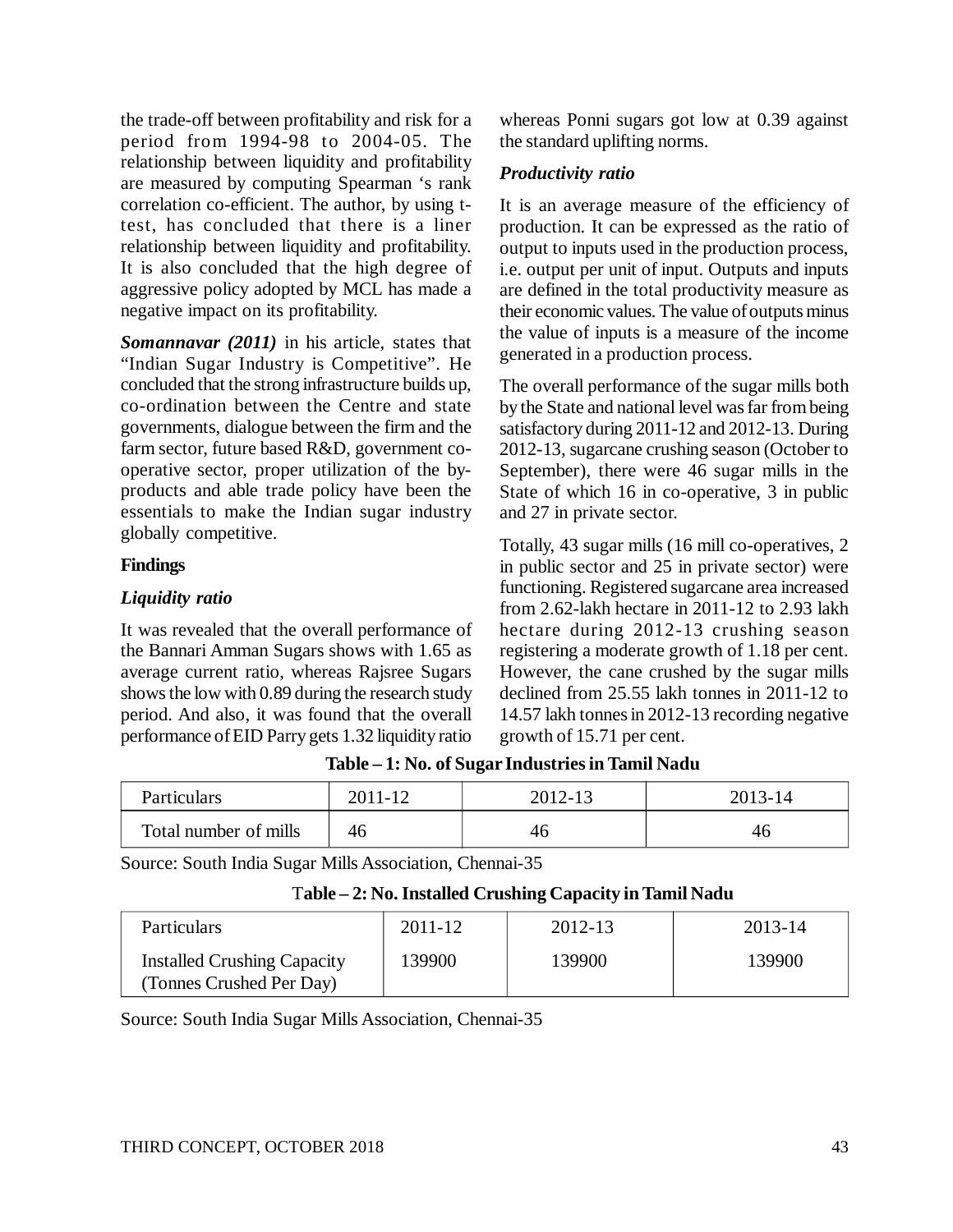

Figure – 1 : No. of Sugar Industries in Tamilnadu Figure – 2: No. Installed Crushing Capacity in Tamilnadu

Table – 3: No. Sugar Cane Utilization

| <b>Particulars</b>                   | 2011-12 | 2012-13 | 2013-14 |
|--------------------------------------|---------|---------|---------|
| Sugar Cane Utilization (lakh tonnes) | 254.55  | 214.57  | 171.00  |

Source: South India Sugar Mills Association, Chennai-35

Figure – 3: No. Sugar Cane Utilization Figure – 4: No. Sugar Cane Production





|  |  |  | Table – 5: Recovery Rate Percentage |
|--|--|--|-------------------------------------|
|--|--|--|-------------------------------------|

| Particulars       | 2011-12 | 2012-13 | 2013-14 |
|-------------------|---------|---------|---------|
| Recovery Rate (%) | 9.35    | 8.89    | 9.00    |

Source: South India Sugar Mills Association, Chennai-35

Figure – 5: Recovery Rate Percentage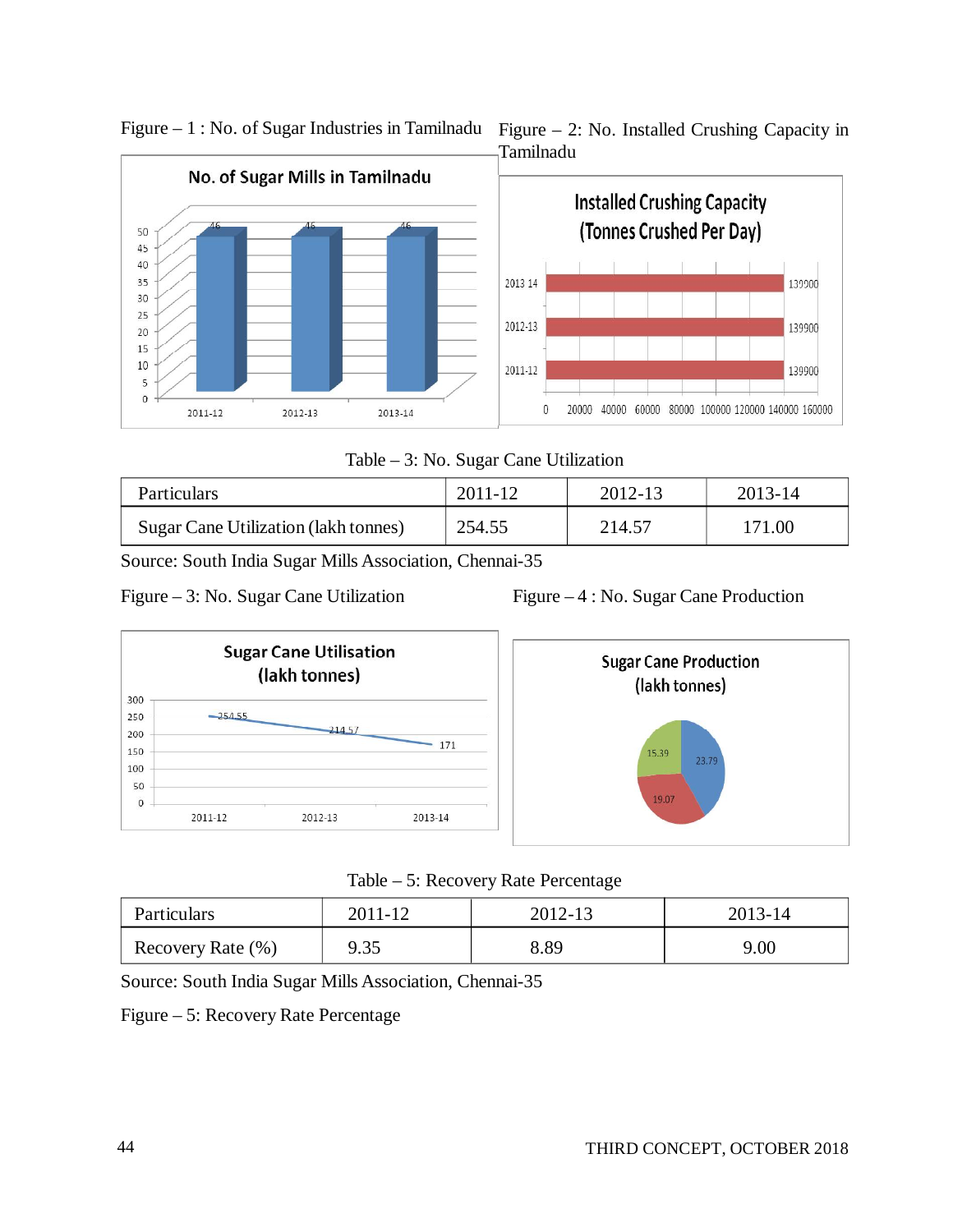

and the EID Parry got the low value of 31.29 during the research studied periods.

And also found was the fact that the Bannari Amman Sugars showed the value of 15.07 in the Gross Profit Ratio as good and whereas EID Parry got a low gross profit ratio of 2.24 during the study period.

#### **Profitability Ratio in relation to investment**

It was found that the earnings per share ratio is high with Bannarii Amman sugars at Rs.77.85 and

| Particulars                          | 2011-12 | 2012-13 | 2013-14 |
|--------------------------------------|---------|---------|---------|
| <b>Tamilnadu State Advised Price</b> | 2150    | 2350    | 2650    |

**Table – 6: Tamilnadu State Advised Price**

Source: South India Sugar Mills Association, Chennai-35

Figure – 6 : Tamilnadu State Advised Price



### **Long Term Solvency ratio**

It was founded that the overall performance of Rajasree Sugars good with regard to Debt equity ratio (14) and Long term debt equity ratio (2.46) and the low in the case of interest coverage ratio (1.96). And also, Bannari Amman sugars get a low degree (0.55) in the debt equity ratio and also founded that high interest coverage ratio (18.32).

### **Profitability Ratio in relation to sale**

It was revealed that the Bannari Amman Sugars got a high value of 98.74 in the operating ratio the Kothari Sugars got the low earning per share of Rs.1.14 during the study period.

#### **Z-Score**

During the study period of the research, according to the Altman's Z- Score, it is revealed that Ponni Sugars, Bannarii Amman Sugars, EID Parry and Kothari Sugars are healthier except Rajshree sugars.

Especially Ponni Sugars shows healthy zone during the financial year of 2009 -10 with a score of 4.29 and Rajshree Sugars shows an insolvency signal during the year financial year 2007-08 whose score is 0.99.

### **Motaal's Comprehensive Test**

During the financial year 2007 - 08, the second rank was achieved by EID Parry, Kothari Sugars and Rajshree Sugars. And the following year 2008 – 09 Bannarii Amman Sugars, Kothari Sugars and Rajshree Sugars achieved fourth rank. Furthermore of the year 2009 – 10, the first rank was achieved by Kothari Sugars. EID Parry and Rajshree Sugars achieved fifth rank in the year  $2010 - 11$ . It was revealed that the sugar companies considered for the study are equally doing good.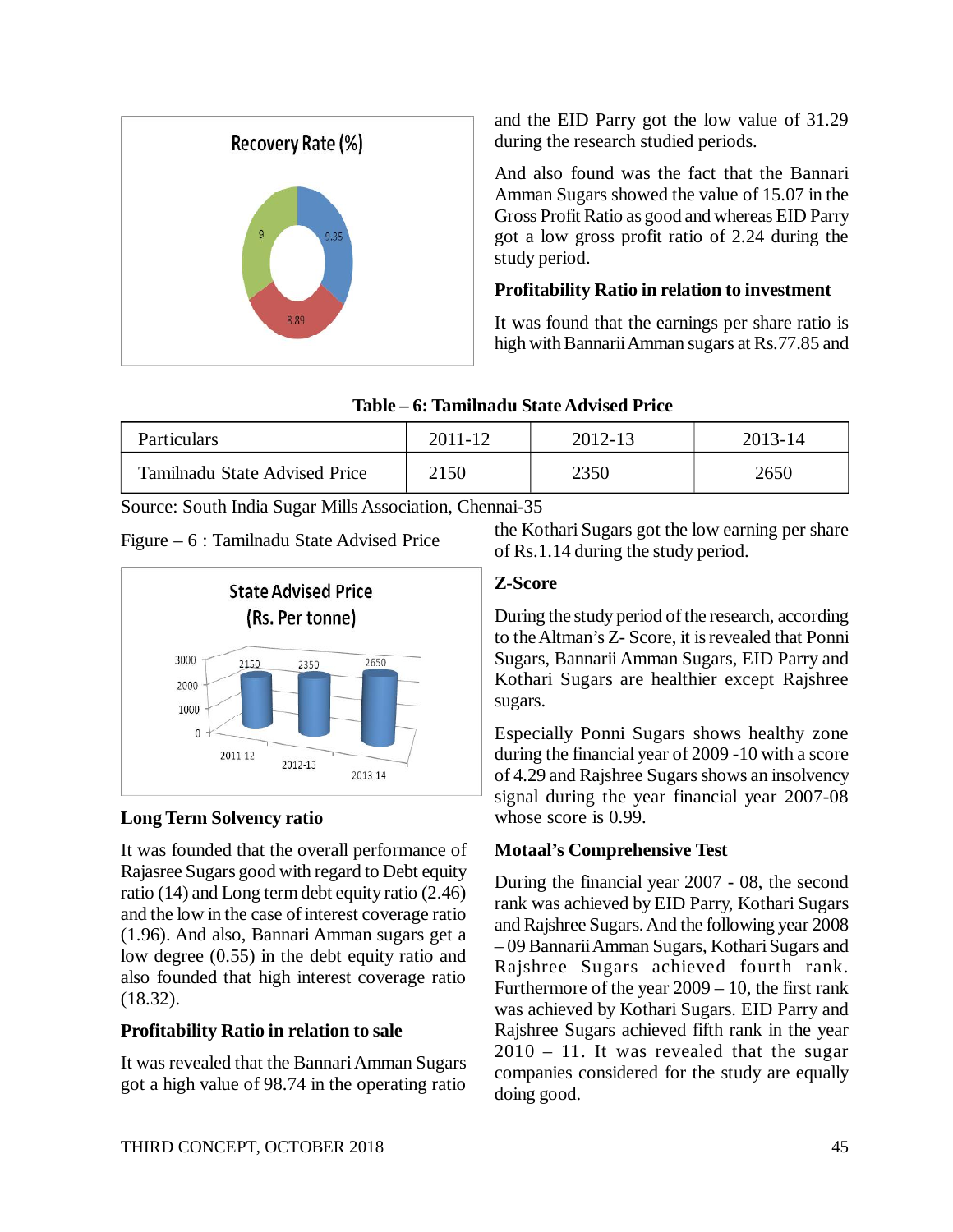### **Suggestion**

Liquidity position of all the sugar industries is poor in performance, they should take necessary action to improve their liquidity position by way of maintaining sufficient current asset and as well the liquidity assets. The following are suggestions offered to sugar industries for their better improvements:

- To support, encourage and safeguard the interests of its members
- To provide technical, financial and marketing support and service to its members to improve the wealth of the stakeholders.
- To assist in the selection of managerial, supervisory and technical personnel to its member mills.
- To assist in standardizing the accounting methods and practices.
- To assist in securing the necessary financial help from State and Central Government.
- Marketing of sugar and its by-products to ensure better prices.
- To promote Research and Development activities on cane development.

### **Conclusion**

In order to motivate and make the Tamil Nadu Co-operative Sugar Industries achieve their best, a scheme of Awards was introduced and this award was to be given to the best performing mills in production, marketing, selling, exports and profitability. The State and Central government must arrange various training programmes and seminars for sharing of technical views among the sugar industries. And also, the sugar department ought to undertake the review of financial and technical performance of the mills every month. It will help the mills to get the working capital requirement from the Tamil Nadu State Apex Coop Banks, District Central Coop Bank and NCDC. It will also help

financially-sick mills by providing them shortterm loans to meet the salaries and other statutory payments at a lower rate of interest.

### **References**

- 1. Manickam G., Jayachadran M., Ravichandran V.K., Parmeeselvam R., Karananithi K. and Durai R., 2005: Studies on the identification of promising early season sugarcane clone for Tamil Nadu, Co-operative sugar, Vol.30, No.11.
- 2. Mansur Mulia A., 2002: Use of Z Score Analysis for Evaluation of Financial Health of Textile Mills - A Case Study, Abhigyam, Vo1.19(4), pp.37-41.
- 3. McDonald S., 1996. Reform of the EU's Sugar Policies and ACP countries. Development Policy Review. Vol. 4, Number 2, pp. 131-149.
- 4. Mintz W.S., 1986: Sweetness and Power, The place of Sugar in Modern History, Penguin Book, p. 274.
- 5. Mishra, K.K., 1985: Sickness in Indian Sugar Industry, Suneja Publishing Corporation, New Delhi.
- 6. Misra, 1975: The problems of working capital with special reference to six selected public sector undertakings in India over the period 1960-61 to 1967-68.
- 7. Misra D.P. and Mishra, P.K., 2006: Factor Influencing Profitability of Sugar Industry: An Econometric Analysis, The Management Accountant, Vo1.41 (12), pp.945-949.
- 8. Mrs. Prabha. R., 2010: Operational efficiency of sugar industry in Tamil Nadu – A comparative study, Periyar University, Ph.D. thesis, Salem, pp. 223-224.
- 9. <http://www.tn.gov.in/dear/Industry.pdf>

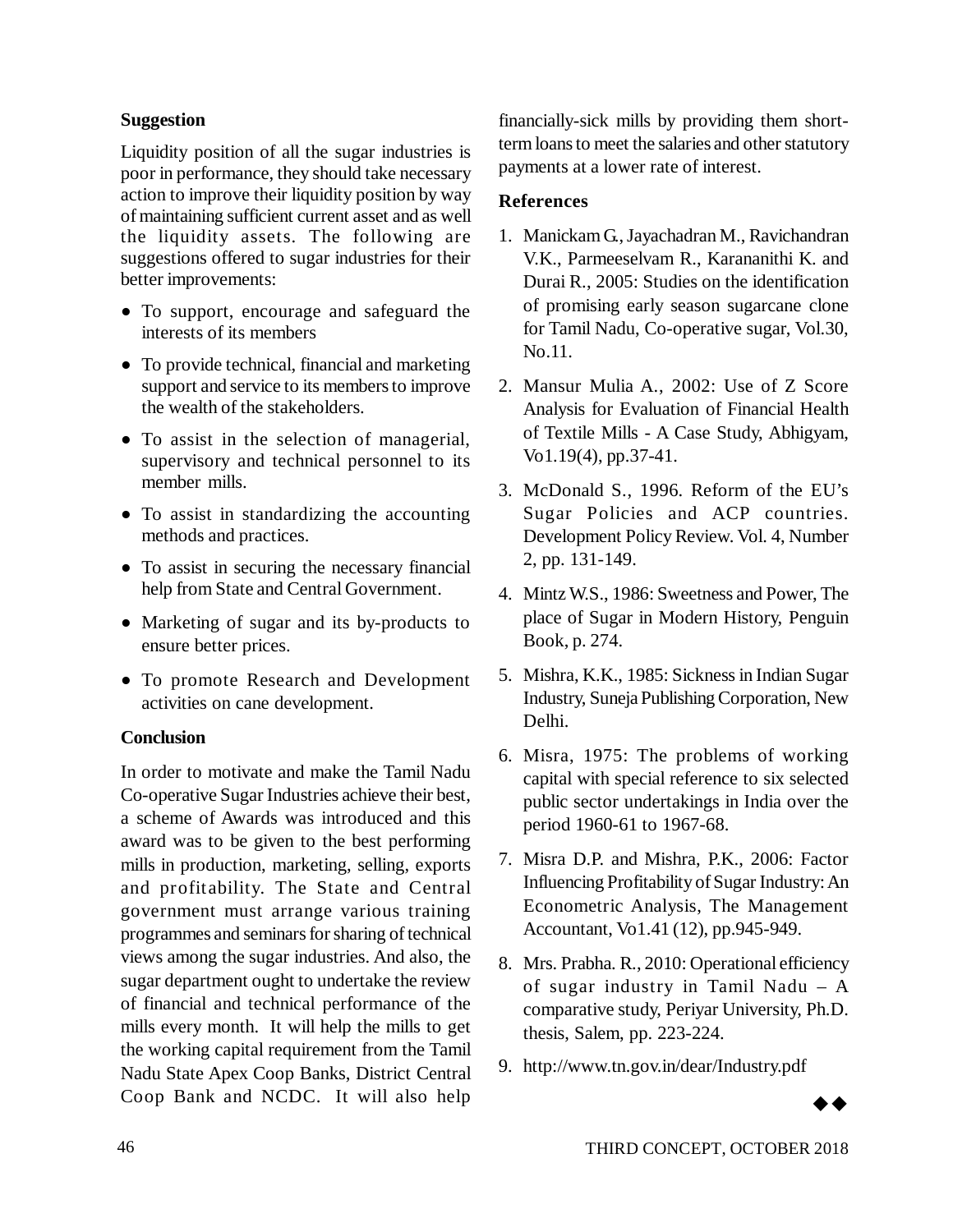# **Appraising CRM Practices in Private Sector Banks (Madurai)**

#### G. Saravanakumar\* & Dr. K. Karthikeyan\*\*

[*In the early'90s the concept of relationship marketing was formally introduced into the field of service marketing. Banks found it more profitable to retain and reward the existing customers rather than running after new customers. The essence of CRM is to create customers and retain them. Therefore, now banks emphasize on total customer satisfaction which indicates that the customer is satisfied and delighted with respect to using a service. Hence an attempt was made by the researcher in this study to examine the level of satisfaction on customer relationship management practices in private sector banks. For the purpose of study, a sampling survey was conducted among 228 customers of private sector banks with the help of a structured questionnaire. The tools used for this study are Mean, Correlation and Chi – Square test. The study reveals that the proper CRM practices will increases the customer satisfaction and builds relationship with present and prospective customers by managing information and improves performance of delivering products and services at a great speed that facilitates customer's creation and retention. Hence the concept of CRM may be emphasized so that the customers are treated royally in relation to banking services. Thus, the banks need to improve the customer satisfaction in the utilization of various modern banking services and should provide more customer-friendly services to make the modern banking activity a delight for the customer to use*.]

Ustomer Relationship Management (CRM)<br>
is an intelligent blend of marketing and<br>
information technology for serving the<br>
customers with greater care and value. CRM is a ustomer Relationship Management (CRM) is an intelligent blend of marketing and information technology for serving the process of identifying, attracting, differentiating and retaining customers. It is a comprehensive approach for creating, maintaining and expanding customer relationship. CRM is the outcome of the continuing evolution and integration of marketing ideas and newly available data, technologies and organizational approaches. Bank as a service organization have excellent reasons to adopt a comprehensive CRM strategy. Customer needs, wants, desires keep changing day by day. Therefore, it is necessary for the banks to adopt the changes in the market through tracking the customer wants and the needs.

This is possible only when the organization has a close contact with its customers. Since customer is the life blood of any business organization and customer creation cost is costlier than customer retention cost, thus bank adopt CRM techniques for maintaining life relationship and by which they ensures customer loyalty and retention. Thus the banking sector moves from a transaction centric to a relationship centric business approach by focusing through "build good relationship" and the profitable transaction will follow automatically.

#### **CRM Practices**

The banking sector is entering a new world and exciting developments are changing the face of banking. The globalization of banking operations along with high competition, continuing deregulation and technological advancements has significantly altered the face and scope of banking. The process of economic liberalization and financial sector reforms has brought the issue of customer focus to the forefront. Therefore, there exists a strong need for maintaining CRM in the banks to understand the customers and to

PhD Scholar, Vivekananda College, Thiruvedakam West, Madurai

<sup>\*\*</sup> Associate Prof. of Commerce, Vivekananda College, Thiruvedakam West, Madurai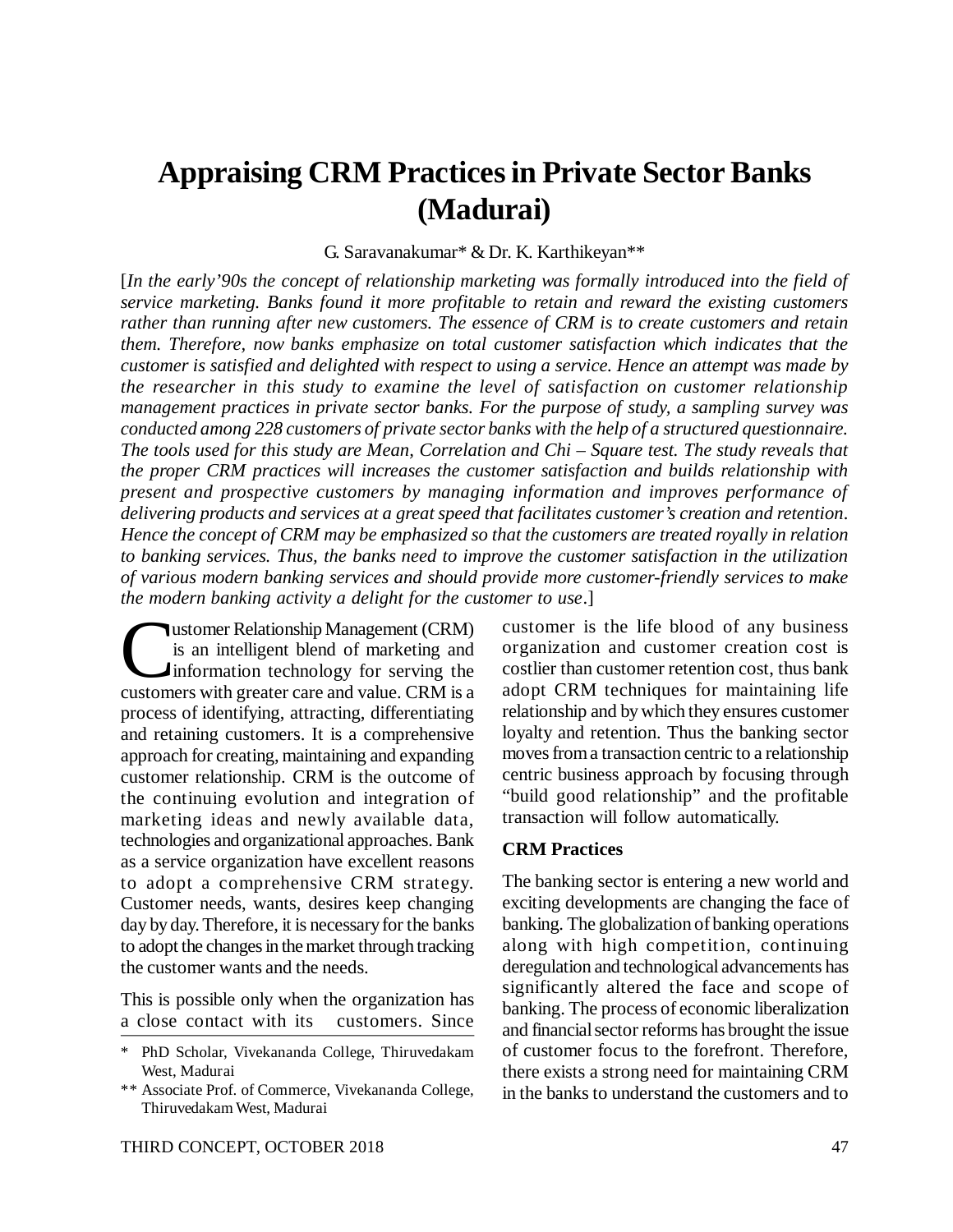meet their expectations. The scope of CRM is very wide including different aspects like customer satisfaction, service quality, relationship quality, market orientation, trust, loyalty, commitment, customer retention etc.

To survive, banks have to redesign their strategy in delivering quality services to attract and maintain customers. The only strategy that is perceived to make sense in this emerging marketing environment requires marketers to learn and practice CRM. This study aims to identify the areas of research in CRM with special reference to banking industry [Anamica Chopra & Usha Arora, 2013].

#### **Review of Literature**

Knox et al., (2003) assert that CRM is a strategic approach designed to improve stakeholder value (the value the customer receives, the value the organization receives, and the customer retention and its economics) through developing appropriate relationships with key customers and customer segments and through channel and media integration (channel and media suitability, channel and media structure, and multichannel and multimedia integration). CRM unites the potential of IT and relationship marketing to deliver profitable, long-term relationships.

It has been observed by Hedley Kimberley et al., (2006) tremendous challenges exist for the retail banking industry. Customers will become increasingly individualistic and, at the same time, more controlled in their relationships with banks. For banks, traditional segmentation approaches and go-to market techniques will become obsolete. How retail banks compete in the marketplace will also change dramatically.

To this, Bargal Hitendra & Sharma Ashish (2008) added that banks will have to adopt diversified services, open their branches at the shopping centers, install their web system, implement proper training system, and define high performance system to improve the behavior of the employees, offer proper customer complaint system and performance-based appraisal system to improve the overall services of the banks.

Customers play an important role in the selection of a particular bank. Today, proper customer care, number of years in business and easy accessibility are considered as the important factors that influence a customer's choice of a bank (A. Dhade &M. Mittal, 2008).

Das Kallol et al., (2009) explore the association between deployment of CRM best practices and loyalty of profitable customers in Indian retail banking. They developed the best CRM practices which may be helpful to the organizations toward achieving comprehensive CRM deployment. The study reveals that State Bank of India and Bank of Baroda are lagging behind their counterparts from other sectors regarding deployment of the best practices.

Dr. K. Ganesamurthy et al., (2011) have described that Customer Retention Management (CRM) is perceived as a technique of banking companies in order to explore, retain and also increase the loyal customers in the competitive business era.

This research paper attempts to study the customers' perspectives on CRM practices of commercial banks in India, the sample size include 421 respondents from both public and private sector banks in Tamil Nadu, and the study reveals that customers' perception of CRM in banks does not vary irrespective of different classifications of customers such as age, sex, education, occupation, income level, the bank in which customers have an account, type of account, type of account maintained by the customers and the period of customers' association with banks.

#### **Statement of Problem**

CRM aims at focusing all the organizational activities towards developing long term collaborative relationship with customers to develop them as lifetime customers. CRM in banking is a key element that allows a bank to develop its customer base and sales capacity. The goal of CRM is to manage all aspects of customer interactions in a manner that enables banks to maximize profitability from every customer. Retaining customers is a major concern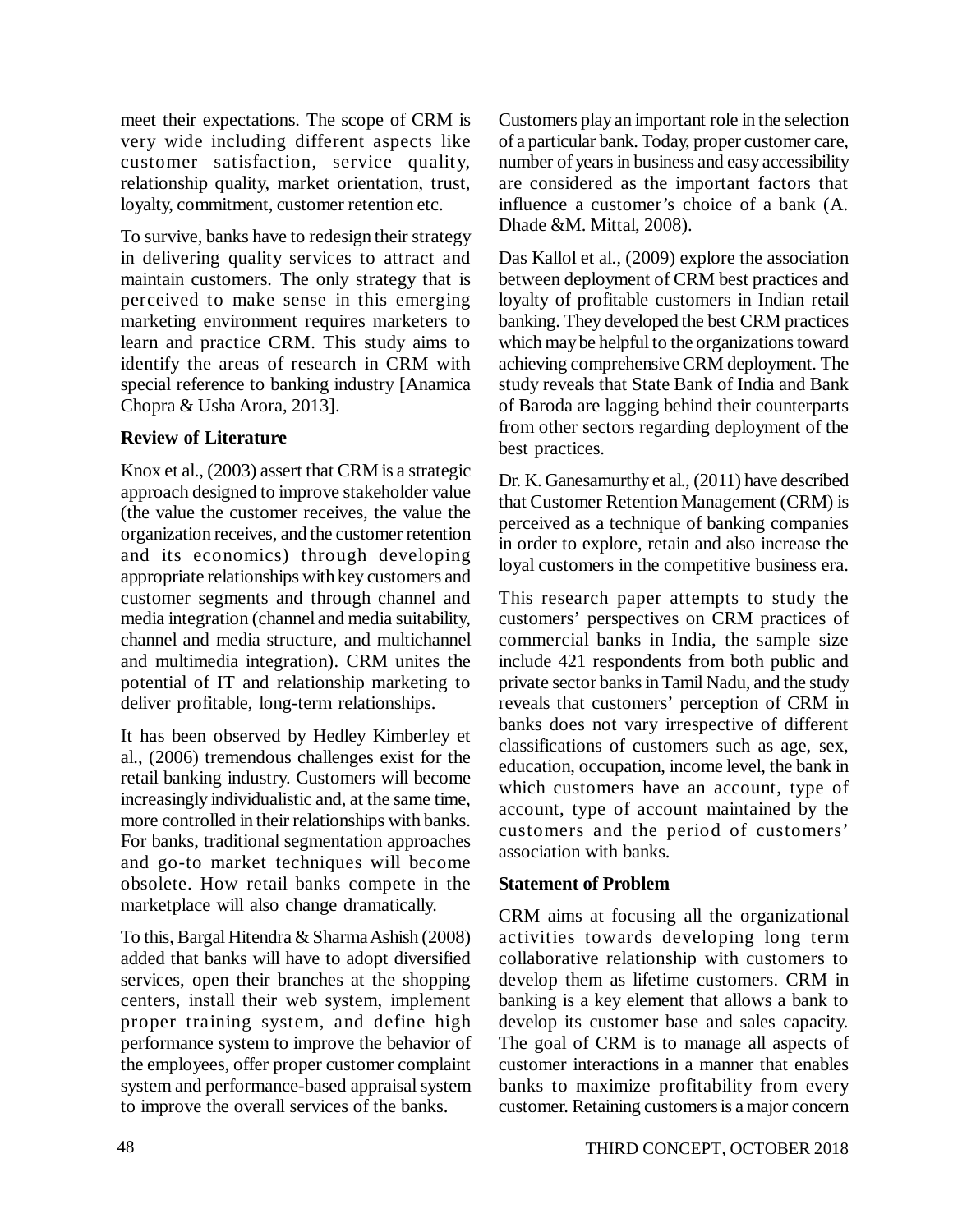for banking institution which shows the importance of CRM.

Banks have to come out with innovative measures to satisfy the needs of both the present and potential customers and at the same time they must adopt procedures to bring back the lost customers through establishing an excellence in customer relationship. Hence, the present study has been carried out to examine the CRM techniques adopted in the selected private sector banks in Coimbatore district [V. Kumar & W. Reinartz, 2003].

### **Objectives of the Study**

- 1. To study the socio-economic characteristics of bank customers and its influence on CRM in private banks in Madurai district.
- 2. To study the relationship between the CRM practices and the attitude of the customers towards factors contributing to services' quality.

### **Research Methodology**

The primary objective of this study is to analyze the CRM practices of private sector banks in Madurai district. It is descriptive in nature. The study is based on primary data. For the purpose of the study, the researcher applied convenient sampling in the private sector banks in Madurai district and thus primary data is collected through structured questionnaire from the sample of 228 customers of private sector banks and discussion with the bank employees helps to know the CRM practices adopted in their banks. The secondary data for the study was compiled from the annual reports of banks, bulletins and policy guidelines of RBI and other related websites, journals, magazines and books. The primary data thus collected were analyzed using mean scores, correlation analysis, and chi-square method.

### **Hypothesis Formulated for the Study**

• H01: There is no significant association between gender and overall attitude of customers towards CRM practices of private sector banks

- H02: There is no significant association between age and overall attitude of customers towards CRM practices of private sector banks
- H03: There is no significant association between marital status and overall attitude of customers towards CRM practices of private sector banks
- H04: There is no significant association between education and overall attitude of customers towards CRM practices of private sector banks
- H05: There is no significant association between occupation and overall attitude of customers towards CRM practices of private sector banks
- H06: There is no significant association between monthly income and overall attitude of its customers towards the CRM practices of private sector banks.

### **Limitations of the Study**

- This study is very much limited to customers of private sector banks in Madurai district which may fail to give a correct picture of the study.
- This study is limited to 228 respondents, a small sample in size which represents the whole universe of users of CRM techniques.
- The time period for the study is also a limited factor and the results of the study may tend to change in future course of time, where the time period changes.
- The researcher faces some difficulty due to the lack of co-operation from some respondents and the bias of respondents cannot be completely ruled out.
- It is very difficult to fetch sufficient customer information from the bank since they maintain privacy and security in providing customer profile.

### **Analysis and Interpretation of the Study**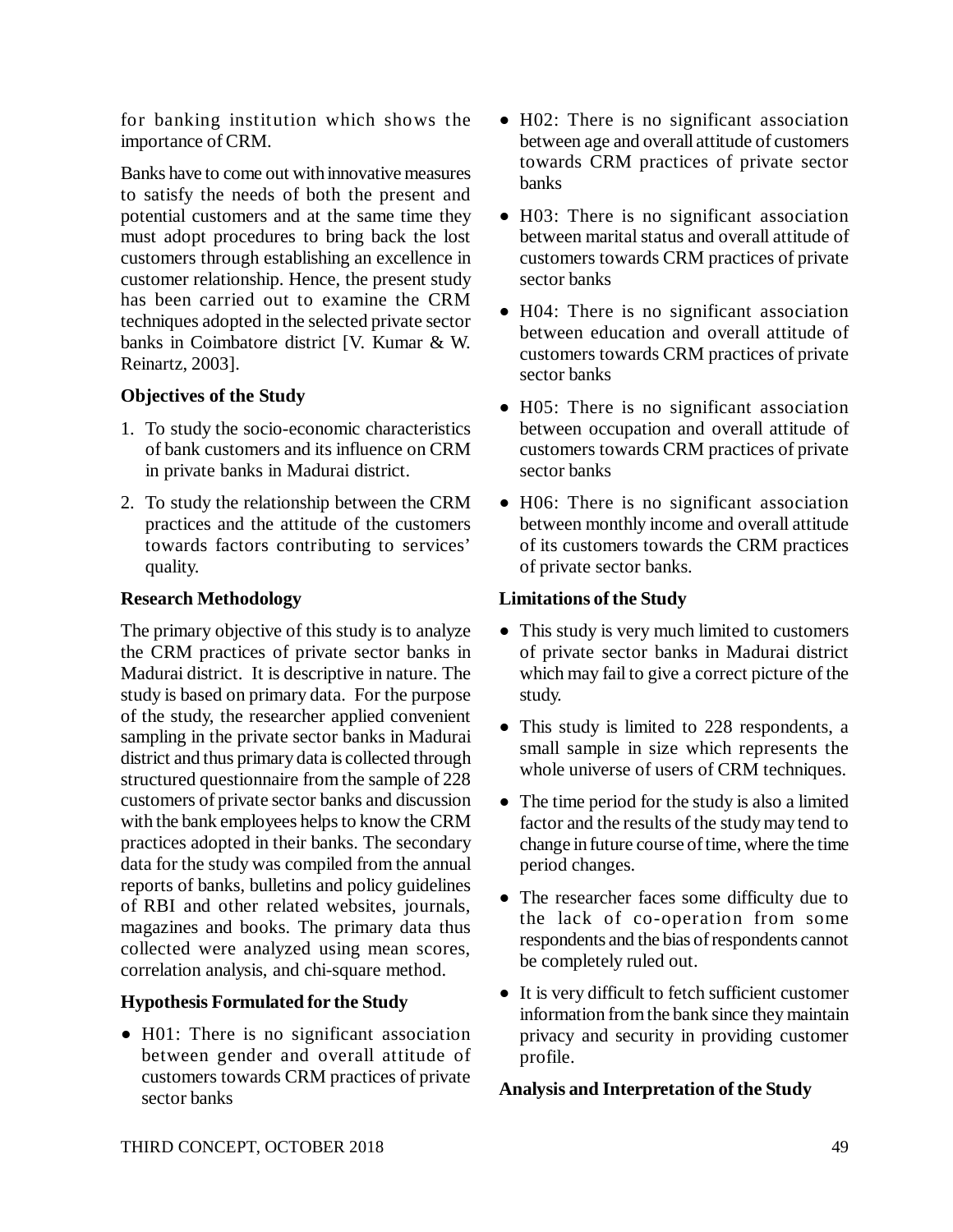### **Profile of the Respondents**

The demographic characteristics taken up for the study are Gender, Age, Marital Status, Education,

Occupation and Monthly Income of the respondents. The frequency classification respondent is given in the following table.

| <b>GENDER</b>         | Male                | 146 | 64.00  |
|-----------------------|---------------------|-----|--------|
|                       | Female              | 82  | 36.00  |
|                       | Total               | 228 | 100.00 |
| <b>AGE</b>            | Below 18 years      | 34  | 14.90  |
|                       | 18-40 years         | 70  | 30.70  |
|                       | $41-60$ years       | 87  | 38.20  |
|                       | Above 60 years      | 37  | 16.20  |
|                       | Total               | 228 | 100.00 |
| <b>MARITAL STATUS</b> | Married             | 204 | 89.50  |
|                       | Unmarried           | 24  | 10.50  |
|                       | Total               | 228 | 100.00 |
| <b>EDUCATION</b>      | School Level        | 45  | 19.70  |
|                       | <b>UG</b>           | 68  | 29.80  |
|                       | PG                  | 85  | 37.30  |
|                       | Illiterate          | 30  | 13.20  |
|                       | Total               | 228 | 100.00 |
| <b>OCCUPATION</b>     | Private Employee    | 35  | 15.40  |
|                       | Government Employee | 42  | 18.40  |
|                       | <b>Business</b>     | 44  | 19.30  |
|                       | Agriculture         | 39  | 17.10  |
|                       | Student             | 34  | 14.90  |
|                       | Housewife           | 34  | 14.90  |
|                       | Total               | 228 | 100.00 |
| MONTHLY INCOME        | Less than Rs.1000   | 68  | 29.80  |
|                       | Up to Rs.5000       | 8   | 3.50   |
|                       | 5000-10000          | 41  | 18.00  |
|                       | 10000-15000         | 67  | 29.40  |
|                       | <b>Above 15000</b>  | 44  | 19.30  |
|                       | Total               | 228 | 100.00 |

#### **Table-1 Demographic Profile of the Respondents**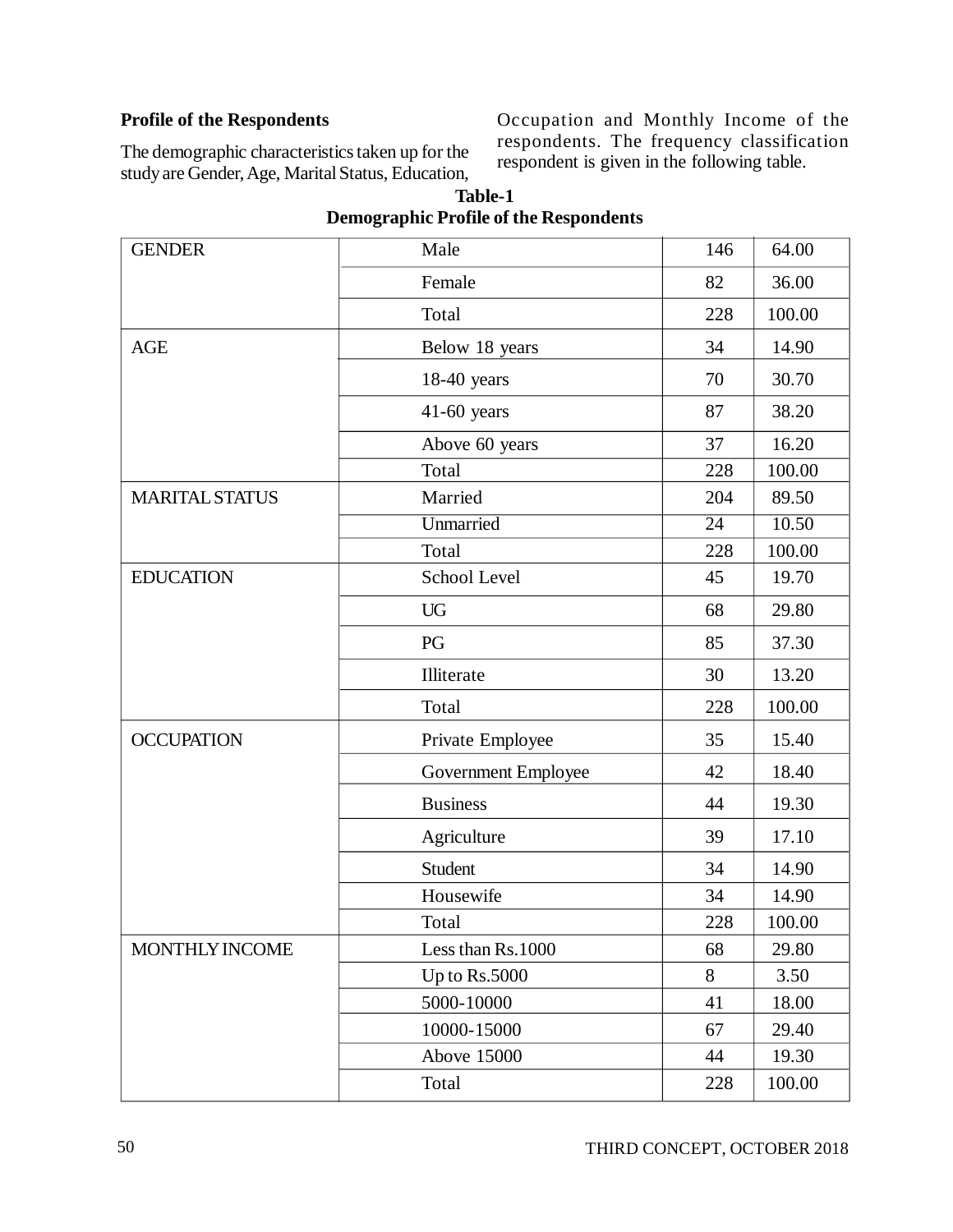#### Source: Primary Data

From the table-1, it is clear that majority of the respondents are Male (64%), aged between 41- 60 years old (38.20%), 89.50% of the respondents are married. 37.30% of the respondents had PG qualifications. The result on the employment shows that 19.30% were from the Business and 29.80% of the respondents earn less than Rs.1000 in income.

#### **Influence on Socio-Economic Factors and CRM**

#### **Table 2: Chi - Square Test**

H01: There is no significant association between gender and overall attitude of customers towards CRM practices of private sector banks

| Chi-Square Tests             | Value  | Degree of freedom | P Value |
|------------------------------|--------|-------------------|---------|
| Pearson Chi-Square           | 66.841 | 58                | .199    |
| Likelihood Ratio             | 81.300 | 58                | .023    |
| Linear-by-Linear Association | 3.947  |                   | .047    |
| N of Valid Cases             | 228    |                   |         |

Source: ComputedFrom the above table-2, it is clear that Chi-Square P value is 0.199 which is greater than that 0.05 at 5% level of significance, thus the null hypothesis is accepted. Therefore, there is no significant association between gender and overall attitudes of customers towards CRM practices of private sector banks. Table 3: Chi-Square TestH02: There is no significant association between age and overall attitude of customers towards CRM practices of private sector banks.

| Chi-Square Tests             | Value   | Degree of freedom | P Value |
|------------------------------|---------|-------------------|---------|
| Pearson Chi-Square           | 223.827 | 174               | .006    |
| Likelihood Ratio             | 245.905 | 174               | .000    |
| Linear-by-Linear Association | .517    |                   | .472    |
| N of Valid Cases             | 228     |                   |         |

Source: Computed

From the above table-3, it is clear that Chi-Square P value is 0.006 which is less than that 0.05 at 5% level of significance, thus the null hypothesis is rejected. Therefore there is significant association between age and overall attitude of customers towards CRM practices of private sector banks.

### **Table-4: Chi-Square Test**

H03: There is no significant association between marital status and overall attitude of customers towards CRM practices of private sector banks

| Chi-Square Tests             | Value  | Degree of freedom | P Value |
|------------------------------|--------|-------------------|---------|
| Pearson Chi-Square           | 74.086 | 58                | .076    |
| Likelihood Ratio             | 65.238 | 58                | .240    |
| Linear-by-Linear Association | .659   |                   | .417    |
| N of Valid Cases             | 228    |                   |         |

Source: Computed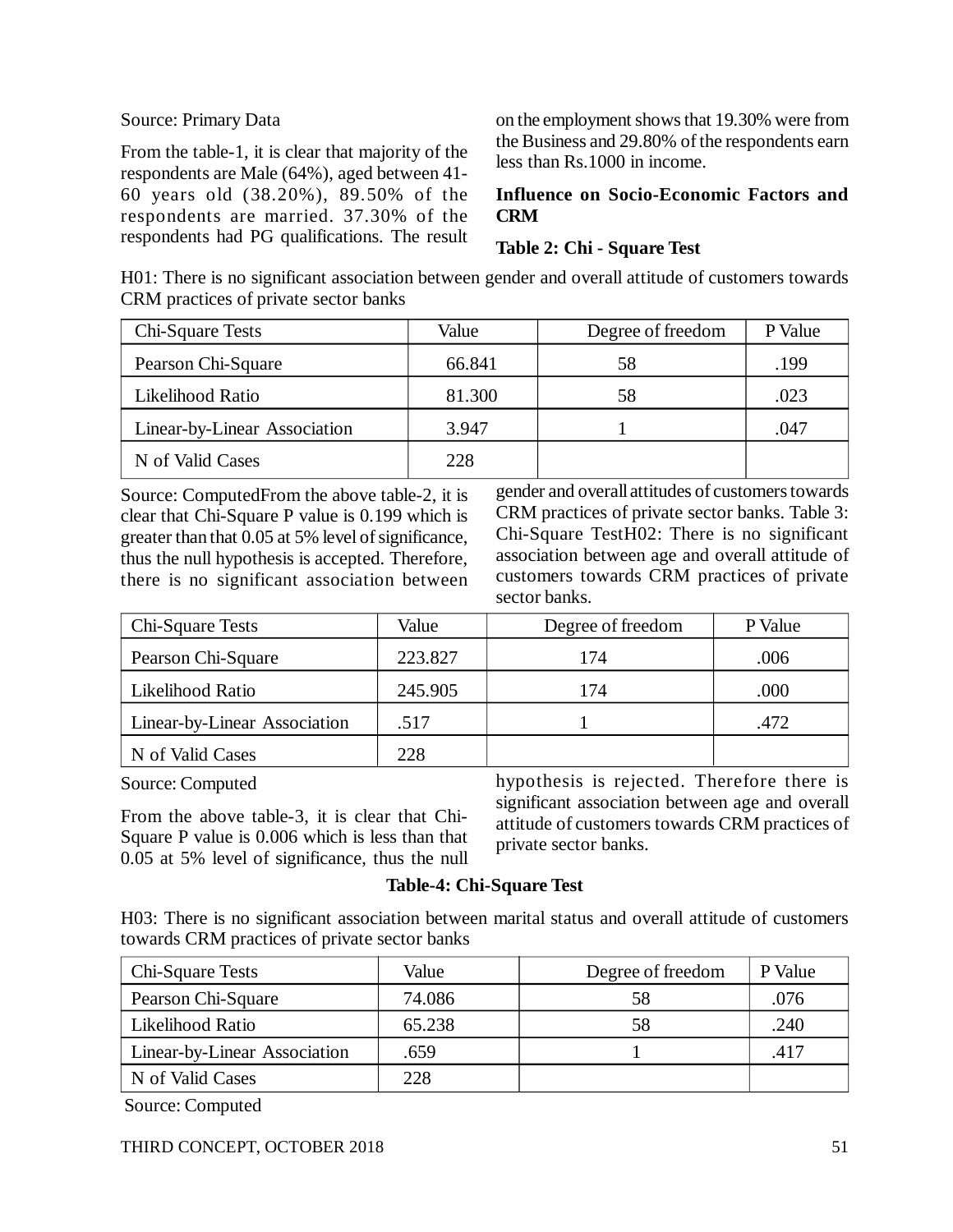From the above table-4, it is clear that chi-square p value is 0.076 which is greater than that 0.05 at 5% level of significance, thus the null hypothesis is accepted. Therefore there is no

significant association between marital status and overall attitude of customers towards CRM practices of private sector banks.

#### **Table-5: Chi-Square Test**

H04: There is no significant association between education level and overall attitude of customers towards CRM practices of private sector banks.

| Chi-Square Test              | Value   | Degree of freedom | P Value |
|------------------------------|---------|-------------------|---------|
| Pearson Chi-Square           | 233.164 | 174               | .002    |
| Likelihood Ratio             | 255.754 | 174               | .000    |
| Linear-by-Linear Association | 17.789  |                   | .000    |
| N of Valid Cases             | 228     |                   |         |

Source: Computed

From the above table-5, it is clear that chi-square p value is 0.002 which is less than that 0.05 at 5% level of significance, thus the null hypothesis is rejected. Therefore there is significant association between education level and overall attitude of customers towards CRM practices of private sector banks.

#### **Table-6: Chi-Square Test**

H05: There is no significant association between occupation and overall attitude of customers towards CRM practices of private sector bank

| Chi-Square Tests             | Value   | Degree of freedom | P Value |
|------------------------------|---------|-------------------|---------|
| Pearson Chi-Square           | 391.575 | 290               | .000    |
| Likelihood Ratio             | 383.825 | 290               | .000    |
| Linear-by-Linear Association | 7.735   |                   | .005    |
| N of Valid Cases             | 228     |                   |         |

Source: Computed

From the above table-6, it is clear that chi-square p value is 0.000 which is less than that 0.05 at 5% level of significance, thus the null hypothesis is rejected. Therefore there is significant association between occupation and overall attitude of customers towards CRM practices of private sector bank

### **Table-7: Chi-Square Test**

H06: There is no significant association between monthly income and overall attitude of customers towards CRM practices of private sector banks.

| Chi-Square Tests             | Value   | Degree of freedom | P Value |
|------------------------------|---------|-------------------|---------|
| Pearson Chi-Square           | 253.546 | 232               | .158    |
| Likelihood Ratio             | 258.983 | 232               | .108    |
| Linear-by-Linear Association | 6.291   |                   | .012    |
| N of Valid Cases             | 228     |                   |         |

Source: Computed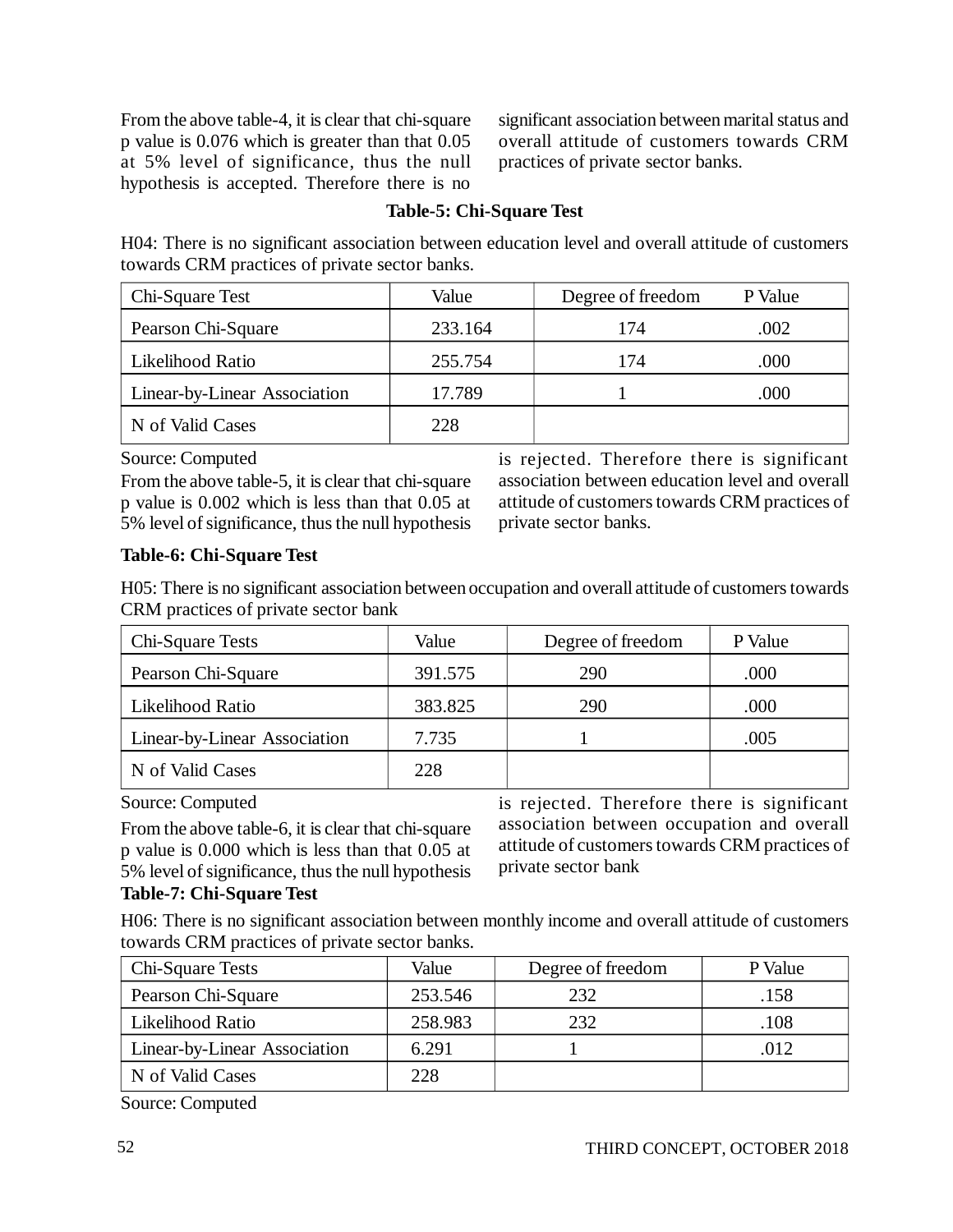From the above table-7, it is clear that chi-square p value is 0.158 which is greater than that 0.05 at 5% level of significance, thus the null hypothesis is accepted. Therefore, there is no significant association between monthly income and overall attitude of customers towards CRM practices of private sector banks.

Relationship between CRM practices and customer attitude on factors contributing service quality

#### **Table-8**

| Variable                  | Service    | Customer  | Assurance | Tangibility | Empathy | Reliability | Respon     |
|---------------------------|------------|-----------|-----------|-------------|---------|-------------|------------|
| factors                   | Innovation | Retention |           |             |         |             | -sivensess |
| Service Innovation        |            |           |           |             |         |             |            |
| <b>Customer Retention</b> | .041       |           |           |             |         |             |            |
| Assurance                 | .107       | .416      |           |             |         |             |            |
| Tangibility               | .139       | .029      | .022      |             |         |             |            |
| Empathy                   | $-.123$    | $-.056$   | .052      | .241        |         |             |            |
| Reliability               | .076       | $-.008$   | $-.090$   | $-.035$     | .065    | -1          |            |
| Responsiveness            | .027       | .235      | $-.008$   | .148        | .145    | .667        |            |

Correlation on CRM practices and customer attitude on factors contributing service quality

Source: Computed]

The above table-8 shows that all the variable factor such as service innovation, customer retention, assurance, tangibility, empathy, reliability and responsiveness are positively correlated except customer contact programs.

The variables which are positively correlated indicate that they are significant and show that customers are very much satisfied with CRM practices and the factors contributing to the service quality.

#### **Table-9**

#### **Mean Ratings of CRM Practices in Private Sector Banks**

| <b>Customer Relationship Management Items</b>                                                    | <b>Mean</b> |
|--------------------------------------------------------------------------------------------------|-------------|
| Employees provide information and explanation regarding all new products and<br>services offered | 3.89        |
|                                                                                                  |             |
| Service charges are collected by the banks are reasonable                                        | 3.64        |
| Bank's advertisements regarding services are effective                                           | 4.02        |
| Bank's promotional measures are effective                                                        | 3.97        |
| Response of the employees during personal contact is pleasing and courteous                      | 4.00        |
| Response of the employees at the time of contact by post, by phone or by                         |             |
| e-mail is pleasing and courteous                                                                 | 4.05        |
| The bank employees have thorough knowledge about services                                        | 4.07        |
| Bank maintains privacy of data about the customer                                                | 3.96        |
| The cordial relationship among the bank employees contribute towards                             |             |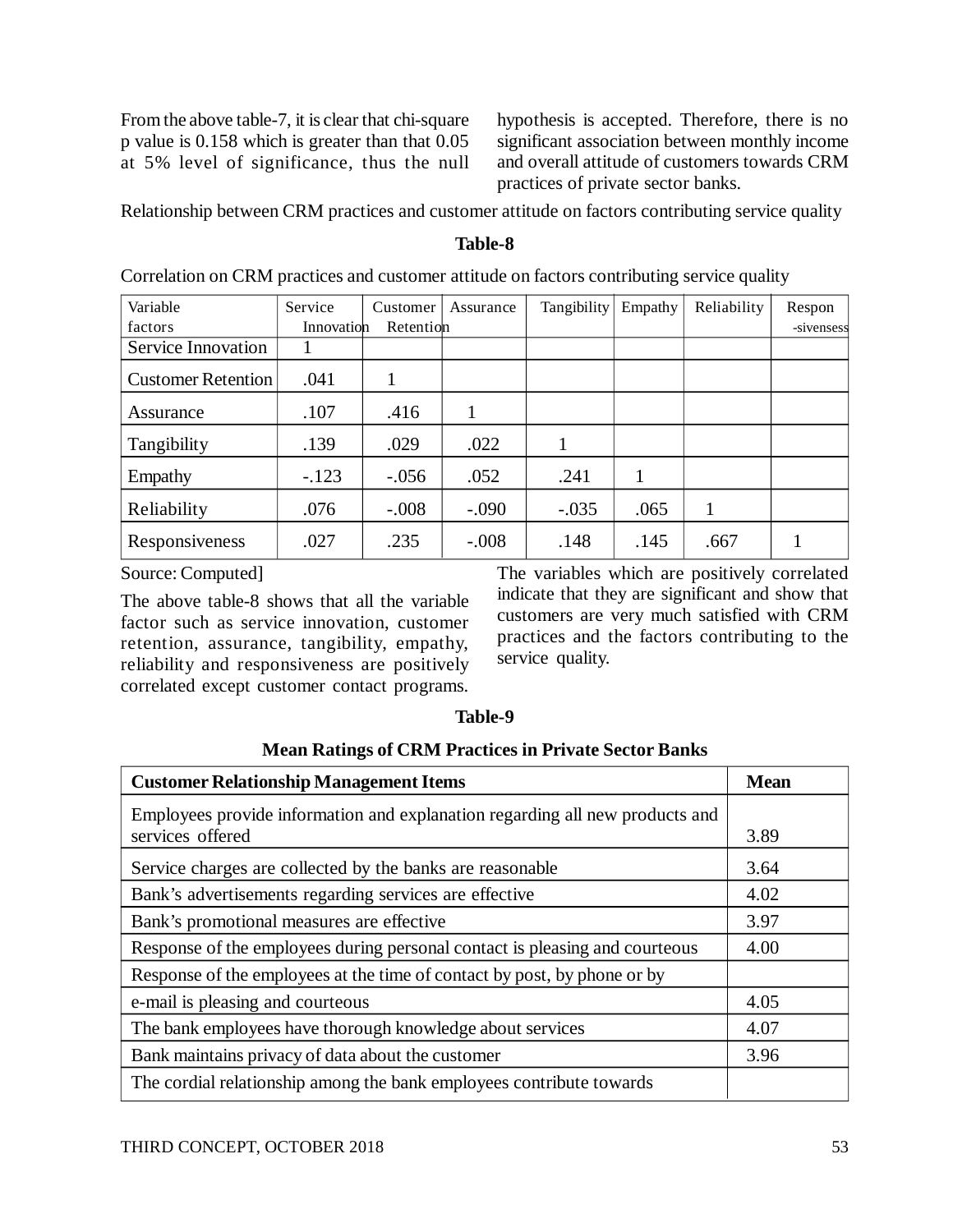| providing better service to the customers                                 | 3.96 |
|---------------------------------------------------------------------------|------|
| Voluntary financial advice from employees are adequate                    | 3.92 |
| Bank resolves customer grievances as early as possible                    | 4.01 |
| Bank offers fast and efficient customer services                          | 3.99 |
| The time taken to process the transaction is reasonable                   | 4.09 |
| Adequate space and waiting hall is available in the branch                | 4.17 |
| The complaint redressal measures are adequate                             | 4.03 |
| Innovative services of the banks are satisfactory                         | 3.99 |
| Branches are located in convenient locations                              | 4.04 |
| Bank layout has been designed to give more space to customers to transact |      |
| business                                                                  | 3.93 |
| Adequate infrastructural facilities are available                         | 3.98 |
| Bank has convenient opening banking hours                                 | 3.98 |
| Parking facility available in the bank premises is comfortable            | 4.00 |
| The branch maintain queuing system at the counter properly                | 3.99 |
| Adequate stationery are available in the bank                             | 4.04 |
| Employees of the bank are neatly dressed                                  | 4.10 |
| Bank maintains error free records                                         | 4.07 |
| The bank employees provide services at the promised time                  | 4.06 |
| Employees of bank are always willing to help the customers                | 4.05 |
| Employees of the bank understand the specific needs of the customers      | 4.10 |
| Availability of mobile banking services                                   | 4.07 |
| Employees are well trained and can provide detailed knowledge of services | 4.10 |
| Availability of credit on favorable terms                                 | 3.99 |
| The bank employees are knowledgeable and give precise answer to inquiries | 4.00 |
| Bank keeps confidentiality of accounts and transactions                   | 4.01 |
| I feel safe in transactions with my banks                                 | 4.03 |
| Employees instill confidence in customers by proper behavior              | 4.05 |
| Operating hours are convenient to all customers                           | 4.06 |
| Employees are consistently courteous                                      | 4.10 |
| Employees give customers personal attention                               | 4.08 |
| This bank gives freedom from danger and risk                              | 4.13 |
| Employees are never too busy to respond to request                        | 4.10 |
| Showing sincere interest in solving customer problems                     | 4.11 |

### Source: Computed

The mean scores for different factors influencing the customer relationship management vary between 4.17 and 3.64. The lowest mean score was found for the factor low charges (3.64) and the highest mean score is found for the factor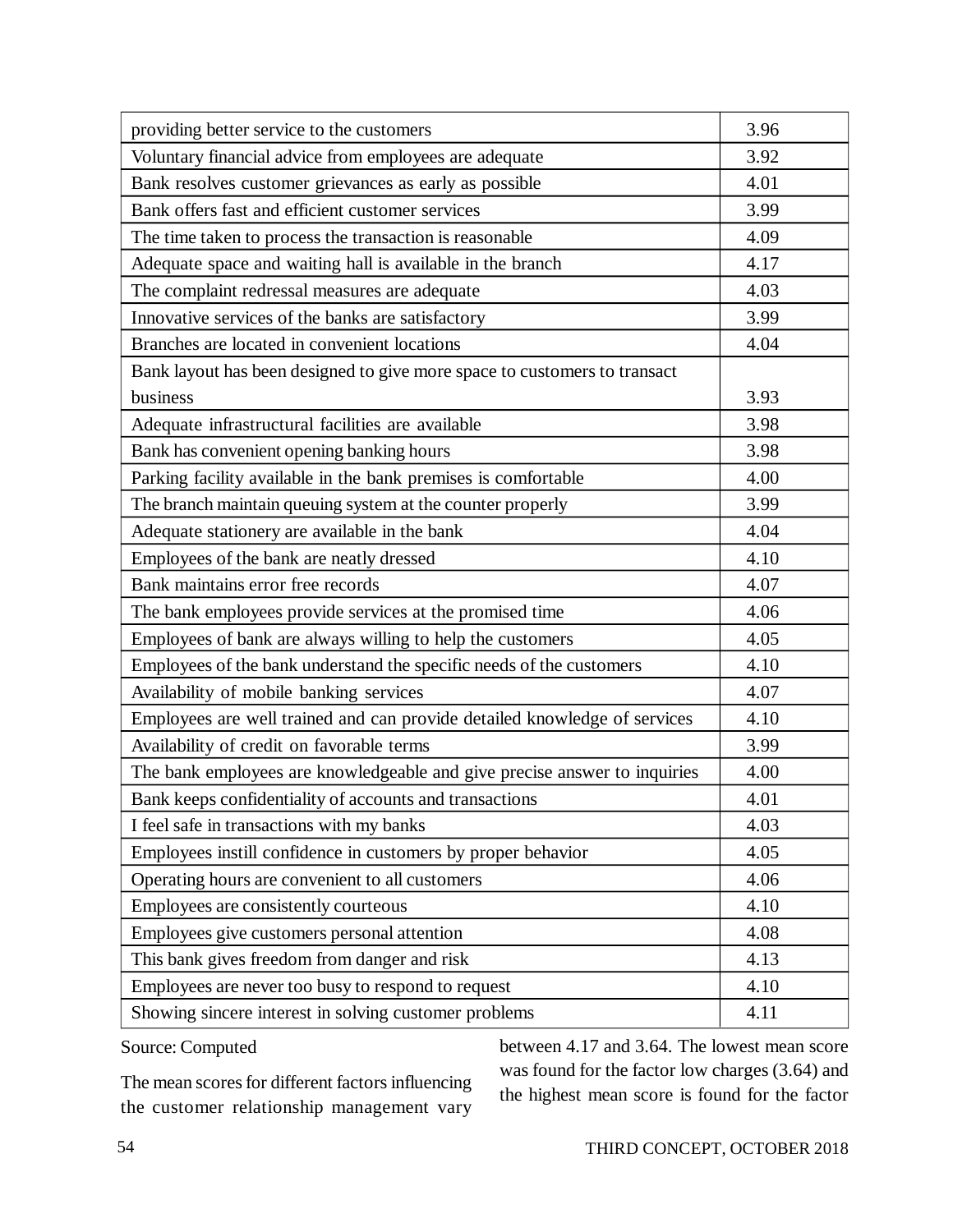safety (4.17). The mean scores indicate that, the level of agreeability on various factors that affects customer relationship management practices in private sector bank is higher for the reason of safety when compared to other factors influenced in maintaining customer relationship management.

#### **Findings of the Study**

In the demographic variables it is clear that male respondents are majority (64.00%), Mostly respondents are between 41-60 years old (38.20%), Majority of the respondents are married (89.50%), Mostly respondents are Post-Graduates (37.30%), Majority of the respondents are business people (19.30%) and customer income group major in No Income group (29.80%). It is identified that the most of the male respondents are satisfied with CRM practices whereas female respondents are neither satisfied nor dissatisfied with CRM practices of private sector banks in Madurai district. Hence there is no significant association between gender, marital status, monthly income and overall attitude of customers towards CRM practices of private sector banks.

But there is significant association between age, education, occupation and overall attitude of customers towards CRM practices of private sector banks. The study also implies that there is positive correlation between the service innovation, customer retention, assurance, tangibility, empathy, reliability and responsiveness. The most important factor which influenced the attitude of customers towards CRM practices is high safety on the banking transactions. Thus, this study helps the bankers to identify the extent to which they are able to maintain customer relations and the measures they can take to improve their relationship.

#### **Suggestions of the Study**

• Bankers should educate and inform customers about various services offered to the customer through customer meets.

- Awareness programs should be provided and must take effective steps to attract people of all ages.
- Banks must introduce new ways and means that make its customer highly delighted with its quality of services.
- Banks have to identify, analyze and solve the problems faced by the customers while availing the services within a short span of time to win over the confidence of customers.
- Banks should interact or communicate with the customers consistently and take their feedback with regard to their problems and complaints.

#### **Conclusion**

The service sector in India is fast growing and their contribution to economic development is really impressive due to advancement in information technology. Among various services in service sector, banking services occupy a key role both in the development of individual customer in their business and in social life. Managing relations with customers has become an unquestionable issue in the wake of liberalization and globalization. The basic objective of this study is to improve quality of relationship between the bank and the customer and enriches with the long term relationship benefits. To convert a prospective customer into a loyal customer, one of the important aspects is the quality of services offered by the bank which acts as the foundation for the company to attract, maintain and enhances customer relations.

The study will be useful to the banking to understand the banking perception and expectation of customer in relation to the service rendered by them. Bankers can further identify the extent to which they are able to maintain customer relations and the measures they can take to improve their relationship. Hence, the concept of 'CRM' may be emphasized so that the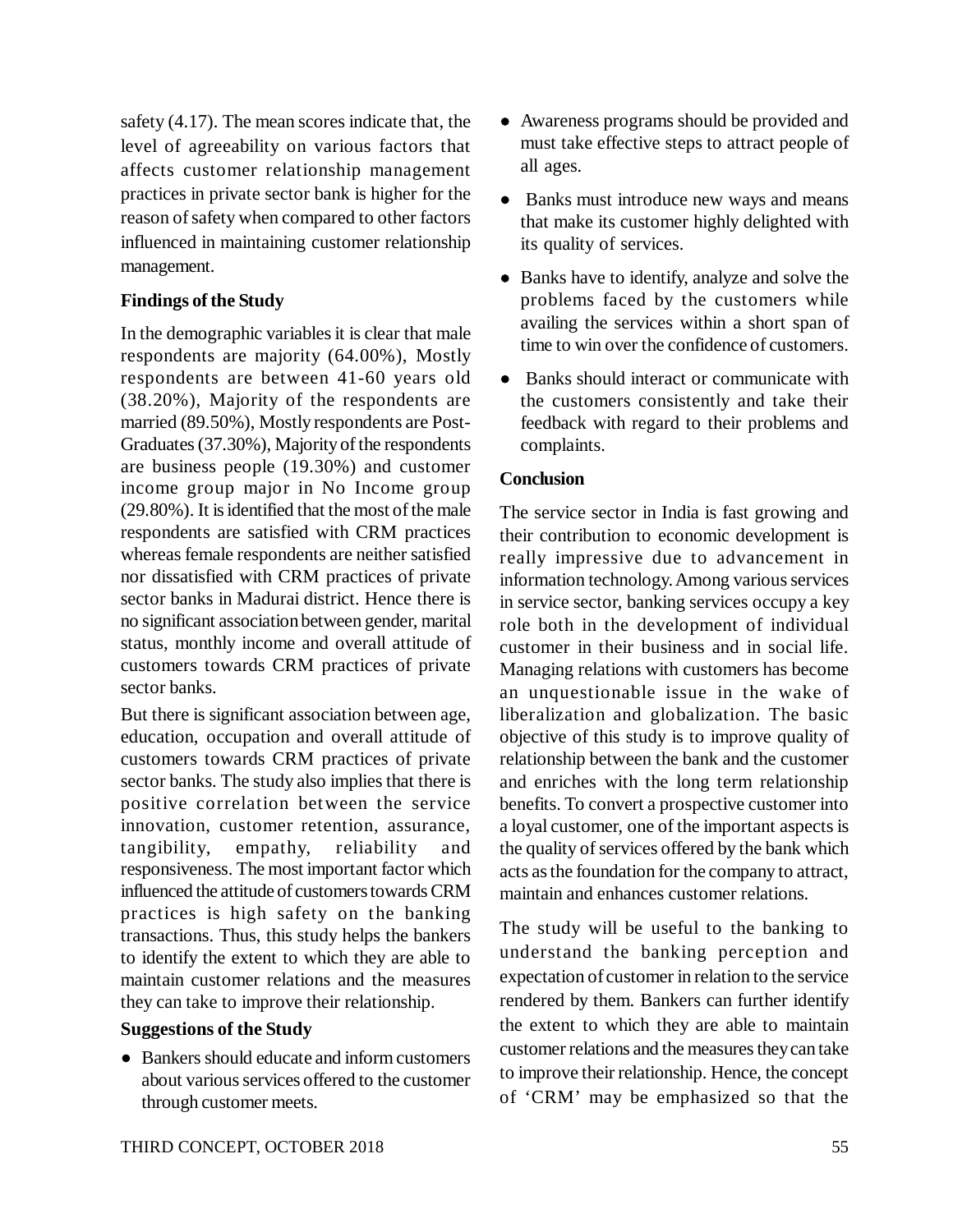customers are treated royally in relation to bank services. To be successful a bank needs to be not just high tech but high touch as well.

### **References**

- 1. Anamica Chopra & Usha Arora, (2013). An Analysis of the Gap between Customers. Expectation and Perception Regarding Selected CRM Practices in Public and Private Sector Banks. The IUP Journal of Bank Management, 13(2), 28-36.
- 2. Bargal Hitendra & Sharma Ashish, (2008). Role of Service Marketing in Banking Sector. The IUP Journal of Services Marketing, 5(1), 63-69.
- 3. Das Kallol, Parmar Jitesh & Sadanand K Vijay, (2009). Customer Relationship Management (CRM) Practices and Customer Loyalty: A Study of Indian Retail Banking Sector. European Journal of Social Sciences, 11(1), 61-85.
- 4. Dhade. A & Mittal. M, (2008). Preference, Satisfaction Level and Chances of Shifting: A Study of the Public Sector and New Private

Banks. The IUP Journal of Bank Management, 7(2), 65-73.

- 5. Ganesamurthy. K Amilan. S & Jothi. M, (2011). The Customer's Attitude on CRM Practices of Commercial Banks in India: An Empirical Study (With Special Reference to Sivagangai District, Tamil Nadu). Global Management Review, 6(1), 36-48.
- 6. Hedley Kimberely, Furness. P & Cohen. D, (2006). Understanding Competitive Advantage in Retail Financial Services. International Journal of Bank Marketing, 15(3), 68-76.
- 7. Knox. S, Maklan. S, Payne. A, Peppard. J. & Ryals. L. (2003). Customer Relationship Management: Perspectives from the Marketplace. Journal of Academy of Marketing Science, 22(4), 226-235.
- 8. Kumar. V & Reinartz. W, (2003). Impact of Customer Relationship Characteristics on Profitable Lifetime Duration. Journal of Marketing, 67(1), 77-99.



**THIRD CONCEPT** *welcomes your valuable comments on articles published in each issue. Suggestion to further improve quality and get-up of your favourite magazine, which has a record of uninterrupted publication since 1987, are also solicited.*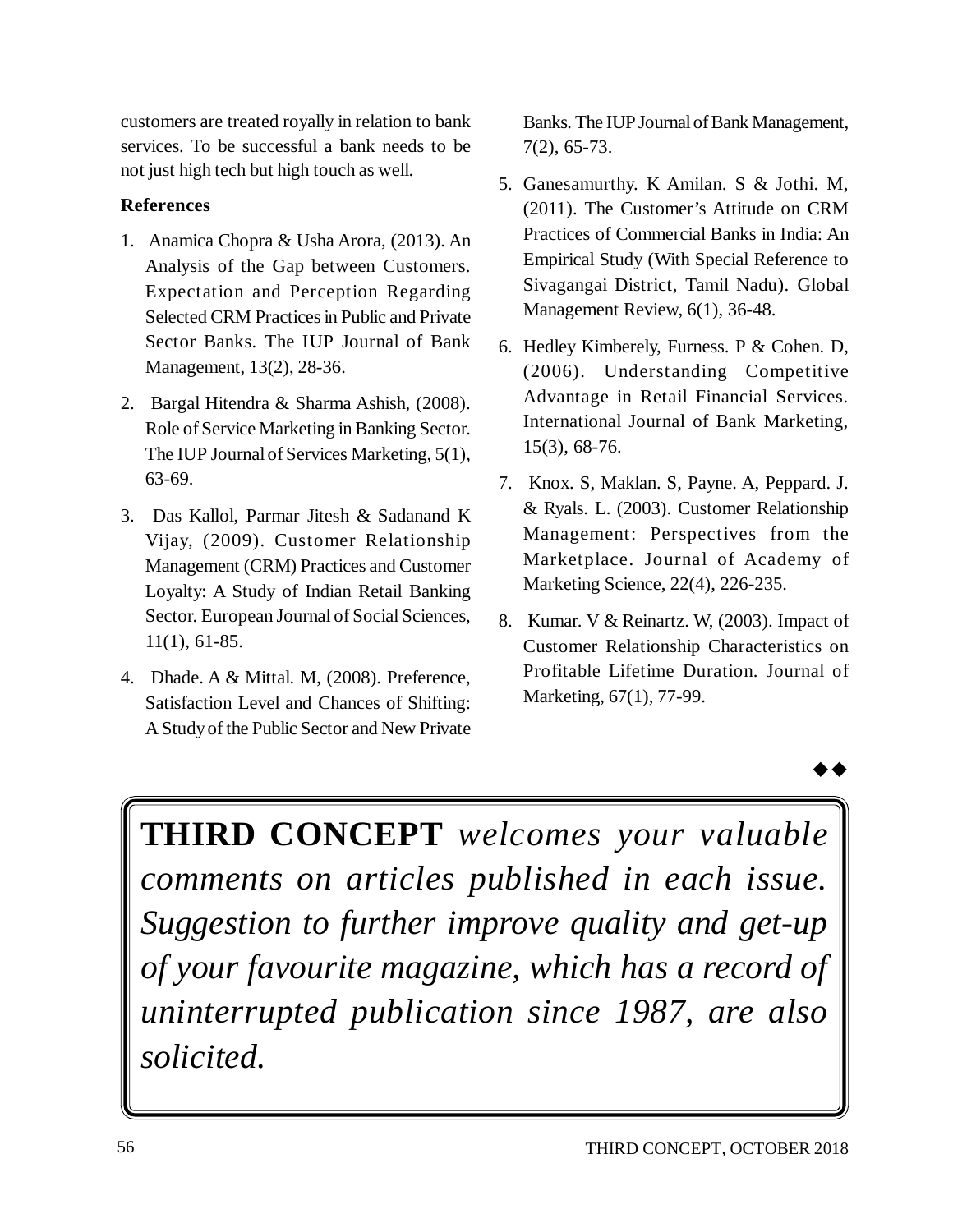# **Environmental Sustainability**

Ms. Jyoti Saini\*

[*Environmental sustainability is the rates of renewable resource harvest, pollution creation, and nonrenewable resource depletion that can be continued indefinitely. If they cannot be continued indefinitely then they are not sustainable. Sustainability is a broad discipline, giving students and graduates insights into most aspects of the human world from business to technology to environment and the social sciences. The core skills with which a graduate leaves college or university are highly sought after, especially in a modern world looking to drastically reduce carbon emissions and discover and develop the technologies of the future. Sustainability draws on politics, economics and, philosophy and other social sciences as well as the hard sciences. Sustainability skills and environmental awareness is a priority in many corporate jobs at graduate level and over as businesses seek to adhere to new legislation.]*

S<sub>enviro</sub> ustainability is one the newest degree subjects that attempts to bridge social science with civic engineering and environmental science with the technology of the future. When we hear the word "sustainability" we tend to think of renewable fuel sources, reducing carbon emissions, protecting environments and a way of keeping the delicate ecosystems of our planet in balance. In short, sustainability looks to protect our natural environment, human and ecological health, while driving innovation and not compromising our way of life.

The Three Pillars of Sustainability In 2005, the World Summit on Social Development identified three core areas that contribute to the philosophy and social science of sustainable development. These "pillars" in many national standards and certification schemes, form the backbone of tackling the core areas that the world now faces.

#### **Economic Development**

Economic development is about giving people what they want without compromising quality of life, especially in the developing world, and reducing the financial burden and "red tape" of doing the right thing.

#### **Social Development**

There are many facets to this pillar. Most importantly is awareness of and legislation protection of the health of people from pollution and other harmful activities of business and other organisations. It is also about maintaining access to basic resources without compromising the quality of life. The biggest hot topic for many people right now is sustainable housing and how we can better build the homes we live in from sustainable material. The final element is education - encouraging people to participate in environmental sustainability and teaching them about the effects of environmental protection.

#### **Environmental Protection**

Environmental protection is the third pillar and to many, the primary concern of the future of humanity. It defines how we should study and protect ecosystems, air quality, integrity and sustainability of our resources and focusing on the elements that place stress on the environment. It also concerns how technology will drive our greener future; the EPA recognized that developing technology and biotechnology is key to this sustainability, and protecting the environment of the future from potential damage that technological advances could potentially bring.

#### **Primary goals**

- The end of poverty and hunger
- Better standards of education and healthcare particularly as it pertains to water quality and better sanitation
- To achieve gender equality
- Sustainable economic growth while promoting jobs and stronger economies
- All of the above and more while tackling the effects of climate change, pollution and other

<sup>\*</sup> Asst. Prof., in Economics, Pt. MLSD College, Gurdaspur.